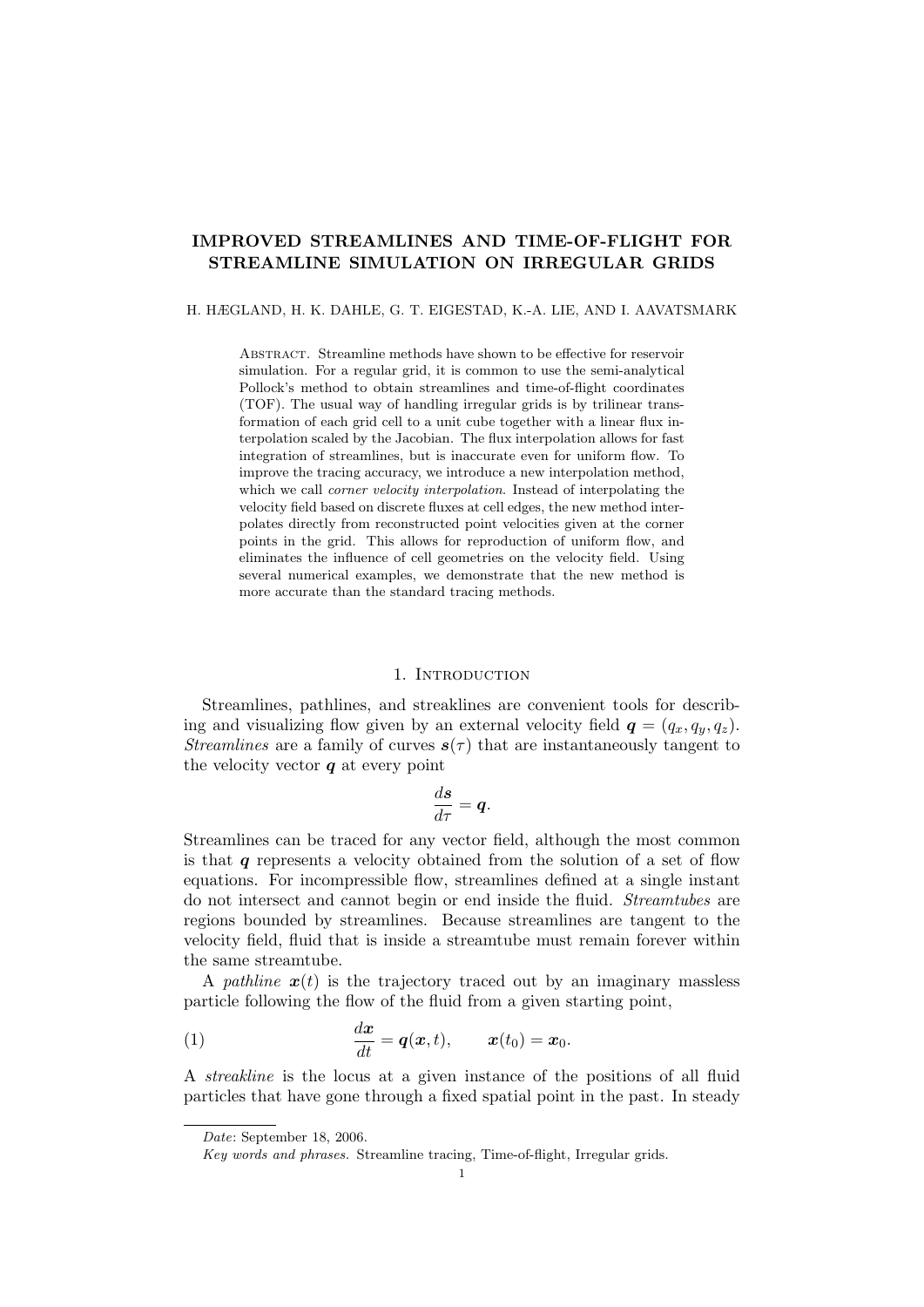### 2 H. HÆGLAND, H. K. DAHLE, G. T. EIGESTAD, K.-A. LIE, AND I. AAVATSMARK

flow streamlines, streaklines, and pathlines coincide; in unsteady flow they can be different.

The integration of (1) to obtain particle paths and/or travel times, is known as particle tracking, for which there exists a rich literature. The particle tracking literature is primarily concerned with problems where the velocity field is only known at a finite set of points, either measured or calculated from a flow model, and interpolation is needed to integrate pathlines. In computational fluid dynamics, particle tracking has been used for visualization [33, 35, 51, 56, 57]. Velocity interpolation in control-volume mixed finite-element methods is a related subject to particle tracking and has been considered in [43]. Within groundwater flow simulation, particle tracking is used to model contaminant transport [6, 15, 45, 50, 52, 53]. In visualization, the integration of (1) is usually done numerically using a Runge–Kutta type solver, whereas in groundwater flow, semi-analytical integration is the most common.

In the following we regard streamline tracing as a subset of particle tracking, since streamlines may be computed by particle tracking if we introduce the streamline parameter  $\tau$  as an artificial time variable for which the instantaneous velocity field  $q(x, t)$  is steady. In this paper we consider streamline tracing in the context of streamline simulation of flow in hydrocarbon reservoirs  $[3, 7, 32]$ . In this case, the fluid velocity q is typically given as the numerical solution of a set of flow equations for  $q$  and the fluid pressure  $p$ of the form

$$
cp_t + \nabla \cdot \boldsymbol{q} = b, \qquad \boldsymbol{q} = -\boldsymbol{a}(\boldsymbol{x}) \nabla p.
$$

The two equations are commonly referred to as the pressure equation and Darcy's law, respectively. How the corresponding discrete velocity approximation is defined, depends on the numerical method:

- For finite-difference methods, the pressure is usually computed at cell centers, and fluxes can be obtained at cell edges by application of a discrete form of Darcy's law [63].
- For finite-element methods, the numerical solution gives a continuously defined pressure approximation given as the sum of the basis functions for all elements weighted by the corresponding node values. Although a continuously defined velocity can be obtained from Darcy's law, a better strategy is given in [15, 19], where continuous fluxes are obtained at cell edges.
- Mixed finite-element methods *solve* for velocity and pressure simultaneously, resulting in a more accurate velocity field than for finite differences and standard finite elements. The continuously defined velocity is given by the degrees of freedom at the edges and the corresponding basis functions [19, 31]; see also [30, 41, 42].
- Finite-volume methods include multi-point flux approximations [1, 20] and control-volume finite-element methods [10, 62]. In these methods fluxes are computed at cell edges.

In other words, a continuously defined velocity field is obtained only for the mixed finite-element method. For the other methods one must use an interpolation scheme to determine the velocity from the discrete fluxes at the cell edges.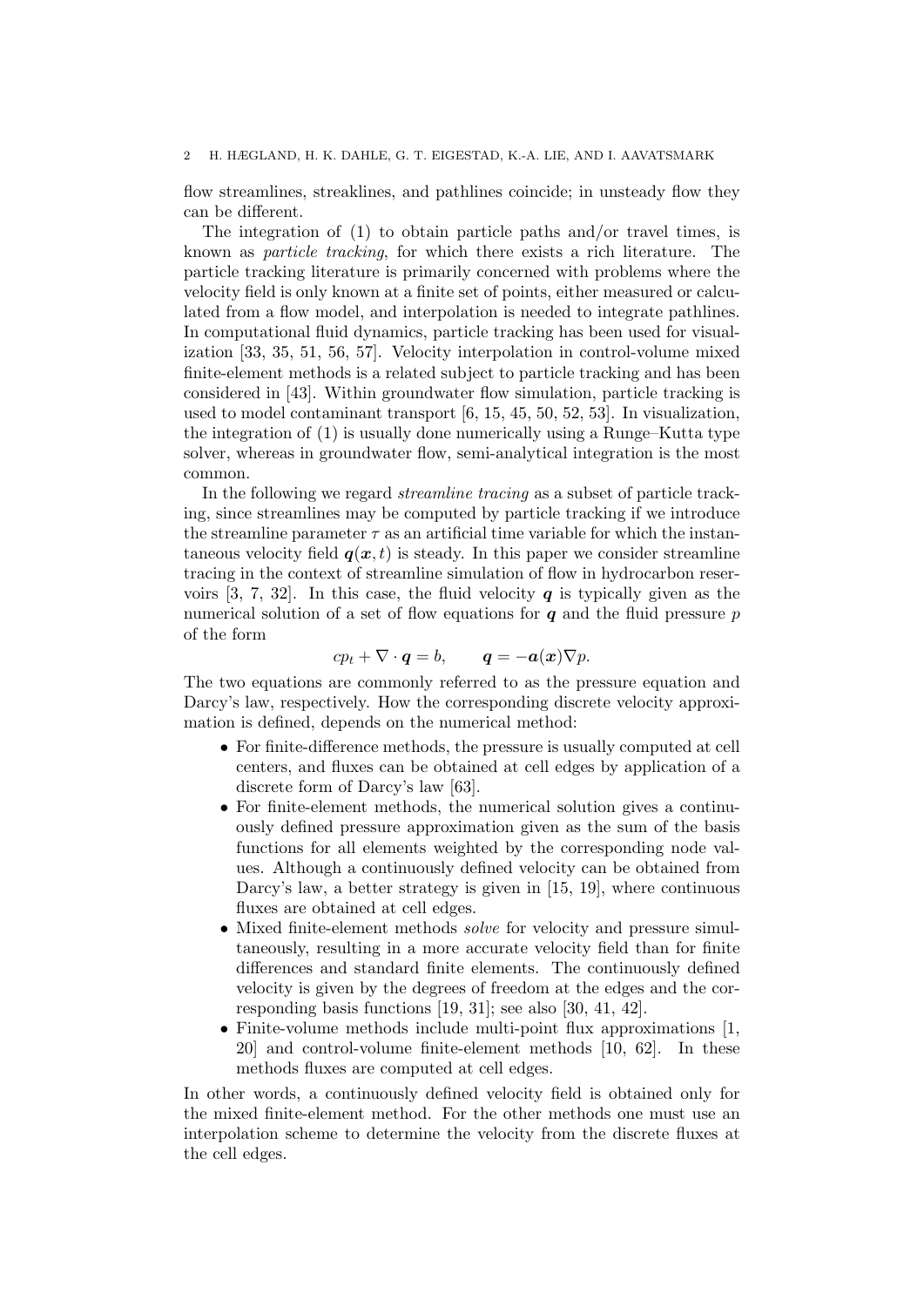In reservoir simulation and groundwater flow, the predominant way of computing streamlines is by use of a semi-analytical technique. In semianalytical methods [24, 38, 47, 52], the interpolation of the velocity is simple enough that analytical integration is possible within each grid cell. As an example, let us consider the popular method of Pollock [47]. Given an entry point of a streamline into a grid cell, Pollock's method starts by mapping the grid cell onto the unit square (or unit cube in 3D). Each component of the velocity field is then approximated in reference space by a linear function, in which case the streamline path in each direction is given as an exponential function of the travel time. To trace the streamline, Pollock's method determines the travel time through the grid block as the minimum time to exit in each spatial direction, which is given by a logarithmic expression. Then the travel time is used to compute the exit point and the exit point is mapped back into physical space to give the entry point into the next cell, and so on. In groundwater flow and visualization, more complicated interpolation schemes have been used, where numerical integration is needed, using Euler's method or higher-order Runge-Kutta methods [6, 12, 45, 46, 53].

Tracing of streamlines for use in flow simulations has been investigated in [28, 30, 32, 39, 40, 41, 42, 48, 49]. In the current paper we focus on irregular grids in three spatial dimensions consisting of hexahedral grid cells with curved surfaces. Streamline tracing may then be performed by a method due to Prévost et al. [49]. This method is a simplification of work done by Cordes and Kinzelbach [15], where Pollock's method is extended to irregular grids. Each grid cell in physical space  $P$  is transformed to a unit cube in a reference space  $\mathcal R$  using a standard isoparametric trilinear transformation [14]. Next, the velocity in  $R$  is approximated by a linear flux interpolation scaled by an approximation of the Jacobian determinant of the transformation. Finally, the streamline segments passing through each cell can be integrated in  $\mathcal R$ and mapped back to  $P$ . Henceforth, we will call this method standard flux mapping, SFM.

As we shall see, the standard flux mapping cannot reproduce a uniform flow field on irregular hexahedrons. Uniform flow or almost uniform flow are important cases to consider, since such flow patterns are likely to occur in large parts of a hydrocarbon reservoir. For example, if the driving force for the flow in the reservoir is gravity, and the permeability of the medium is almost homogeneous, the flow locally is almost uniform in the z-direction of the reservoir. Reproduction of uniform flow is important if the grid cells are small compared to the variation of the velocity. Also, the failure to reproduce uniform flow will produce errors in the interpolated velocity for the SFM even for nonuniform flow. The error will increase with the irregularity of the grid cells.

To handle the difficulty associated with the standard flux mapping, we consider an alternative method, which we call corner velocity interpolation (CVI). Instead of interpolating the velocity field based on discrete fluxes at cell edges, we interpolate directly from point velocities given at the corner points in the grid. This allows for reproduction of uniform flow, and eliminates the influence of the cell geometry on the velocity field. In streamline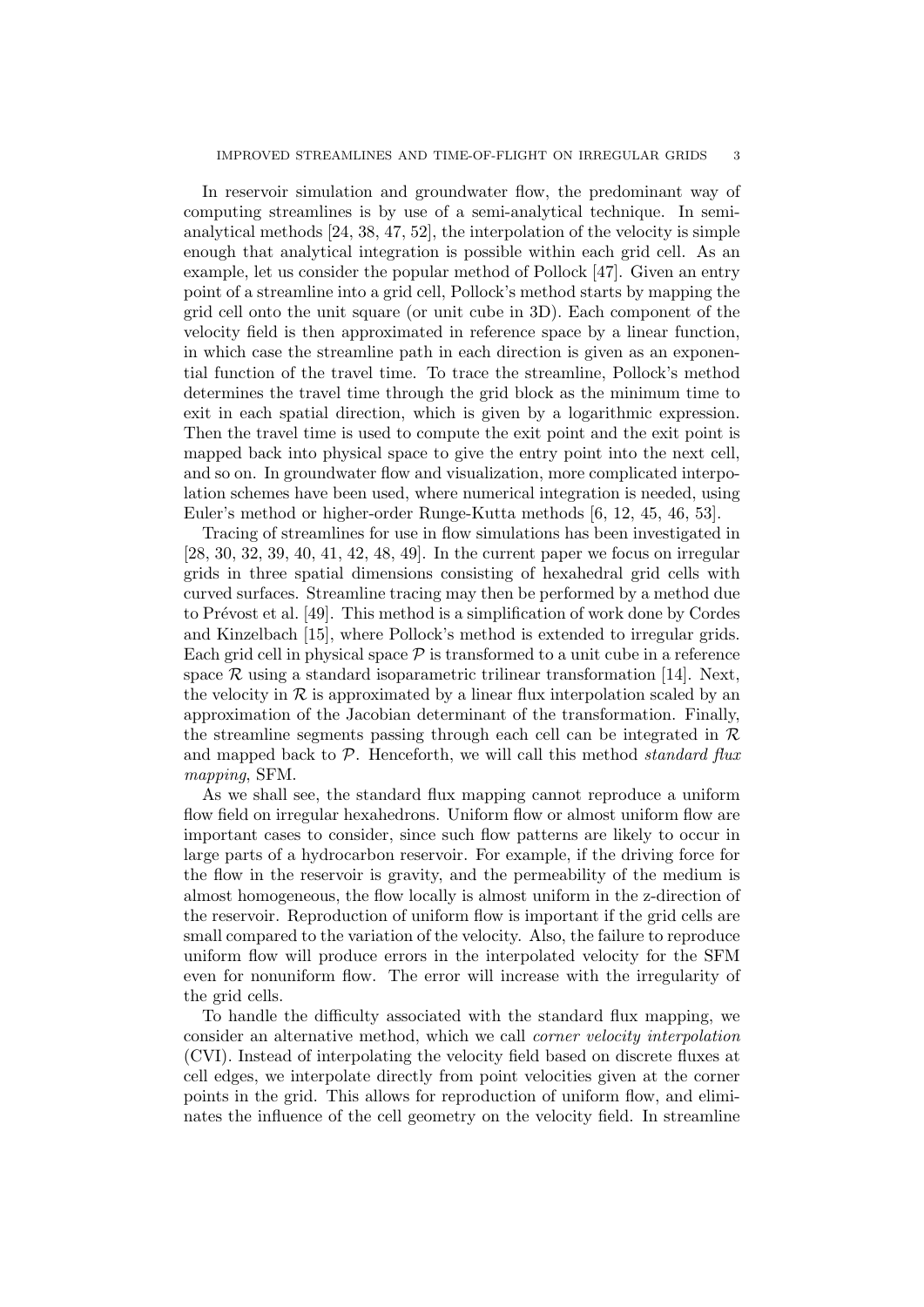### 4 H. HÆGLAND, H. K. DAHLE, G. T. EIGESTAD, K.-A. LIE, AND I. AAVATSMARK

simulation, we usually only know fluxes, so we also present a method for reconstructing the corner-point velocities in each grid cell from fluxes.

A radically different strategy was recently introduced by Matringe et al. [41, 42] and Juanes and Matringe [30] for handling irregular grids consisting of triangles and quadrilaterals in 2D. They propose both low and high-order tracing methods based on the mathematical framework of mixed finite-element methods and the associated velocity spaces.

The rest of this paper is organized as follows: First we give a short introduction to streamline simulation. Then Section 3 describes the standard method for streamline tracing on irregular grids. We start with a brief review of Pollock's method [47] for streamline tracing on a Cartesian grid. Then a velocity transformation from physical to reference space is described. Considering this velocity transformation we discuss the methods of Cordes and Kinzelbach [15] and Prévost et al. [49] for streamline tracing on irregular grids. A recent improvement of this standard flux mapping due to Jimenez et al. [28] is also discussed. The latter method is here denoted by extended flux mapping (EFM). Finally, the extension of these methods to 3D will motivate the corner velocity interpolation method (CVI).

In Section 4, the CVI method is described first for the 2D case and then extended to 3D. We use bilinear or trilinear interpolation of the velocities at the corners of the cell [11, 57]; an important part of the method is the reconstruction of the corner velocities from the given fluxes.

Finally, in Section 5 the three methods (SFM, EFM, and CVI) are compared by numerical experiments for different grids and flow fields in 3D. We consider uniformly and nonuniformly refined grids, including random hexahedral, pyramidal, and a simplistic real field grid. The flow fields may be analytical solutions of the pressure equation, including uniform, combined uniform and nonuniform, and pure nonuniform flow; or, realistic flow fields where analytical solutions are not available. Further, the CVI method is also tested for use with half-edge fluxes in 2D.

### 2. Background: Streamline Simulation

Multiphase flow in porous media is usually modeled by a coupled set of differential equations. Using the so-called fractional flow formulation, the flow of e.g., two phases can be described by a parabolic equation for the fluid pressure p (neglecting for simplicity gravity and capillary forces)

$$
(2) \t ct \partial_t p + \nabla \cdot \boldsymbol{q} = b_p,
$$

where  $q$  is the total velocity (sum of phase velocities),  $c_t$  is the total compressibility, and  $b_p$  is a source term. Equation (2) is linked to a transport equation for the fluid saturation S

(3) 
$$
\phi \partial_t S + \nabla \cdot (\boldsymbol{q} f(S, \boldsymbol{x})) = b_s,
$$

through Darcy's equation for the velocity,

(4) q = −λ(S, x)∇p.

Here,  $\phi$ ,  $\lambda$ , f, and  $b_s$  denote porosity, total mobility, fractional flow function, and source terms, respectively.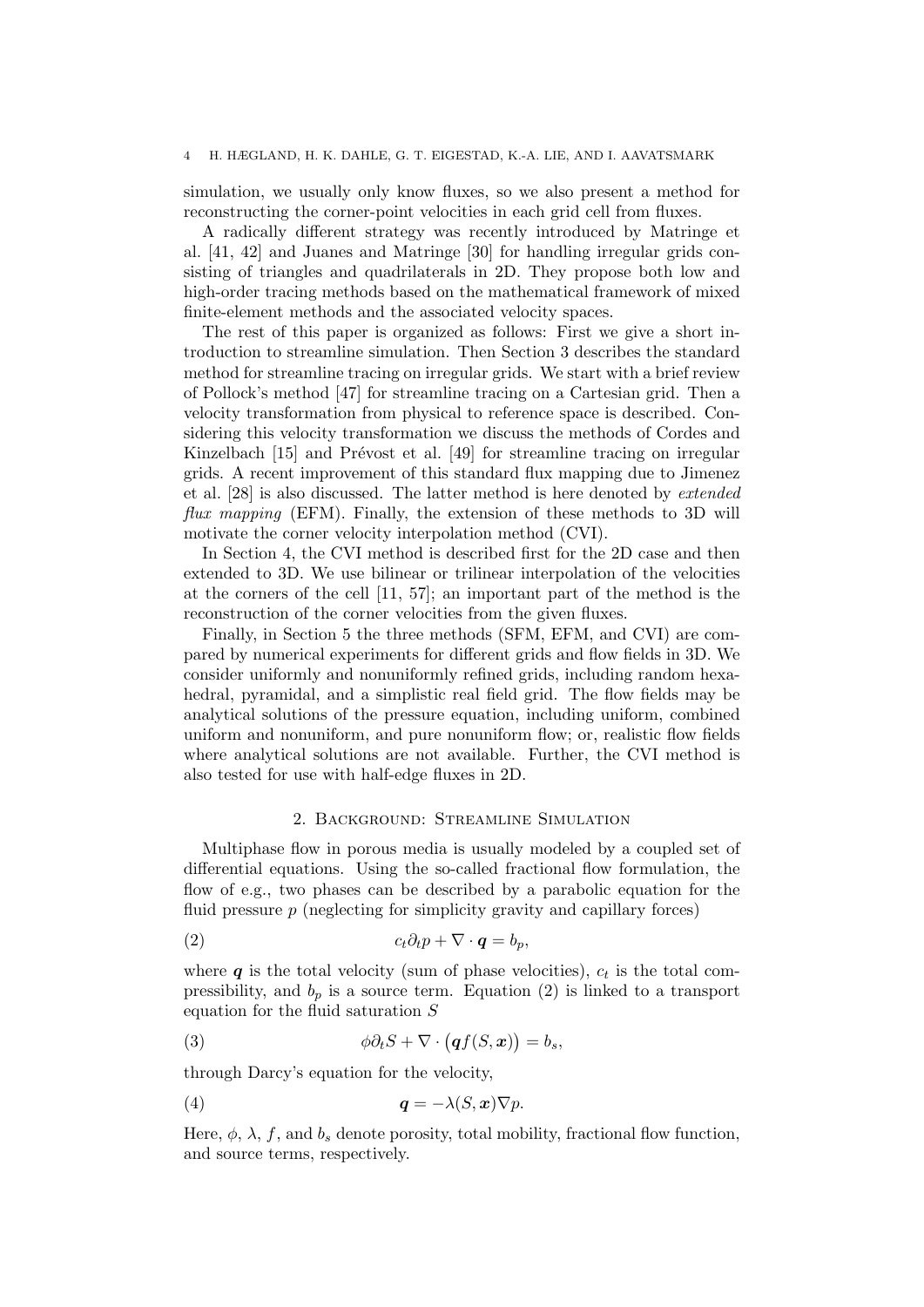The basis for any streamline simulation method is a sequential splitting of the coupled pressure and saturation equations, in which one first fixes the saturation and solves the pressure equation (2) and Darcy's law (4). The pressure and velocity fields are then used as parameters while advancing the transport equation (3) a given time step. Finally, the new saturation field is used as input parameter for a new pressure solution step, and so on.

In reservoir simulation, the streamline parameter  $\tau$  is called time-of-flight, since it can be interpreted as the travel time of a neutral particle along the streamline. Together with the bi-stream functions  $\psi$  and  $\chi$ , for which  $\rho \mathbf{q} = \nabla \psi \times \nabla \chi$ , the time-of-flight  $\tau$  forms an alternative set of coordinates for three-dimensional space [4, 13, 32]. Here, the effective density  $\rho$  reduces to  $\rho \equiv 1$  for incompressible flows, see [13]. The Jacobian of the transformation from physical coordinates  $(x, y, z)$  to time-of-flight coordinates  $(\tau, \psi, \chi)$ simply equals  $\phi$ . Using this, and the fact that q is orthogonal to  $\nabla \psi$  and  $\nabla \chi$ , allows us to simplify the directional gradient along **q** as follows:

$$
\boldsymbol{q}\cdot\nabla=\phi\frac{\partial}{\partial\tau}.
$$

This operator identity is a key point in any streamline method, allowing the multidimensional transport equation (3) to be transformed to a family of one-dimensional transport equations along streamlines (which are straight lines in  $(\tau, \psi, \chi)$  space),

(5) 
$$
\partial_t S + \partial_{\tau} f(S) = b_s - f(S) \nabla \cdot \boldsymbol{q}.
$$

The last term on the right-hand side accounts for compression or expansion of fluids in the case of compressible flows. For incompressible flows,  $\nabla \cdot \mathbf{q} =$ 0 outside wells. Solving the family of one-dimensional problems (5) on a representative set of streamlines is often much faster than solving (3) over a grid in physical space.

Streamline simulation has grown in popularity in the last years due to its ability to deliver fast and accurate simulation of large reservoir models using simplified flow physics [32, 58]. However, current streamline simulators are also capable of including gravity and capillary effects by the means of operator splitting  $[8, 22, 23]$  and simulating complex flow physics like miscibility [29, 61], three-phase [26, 37] and compositional flow [16, 59], and dual-porosity models [17, 60].

## 3. Streamline Tracing on Irregular Grids

In this section we will describe the standard method that is used in current commercial streamline codes for tracing streamlines on irregular grids. The method relies on a trilinear mapping from physical space to a reference space, linear interpolation of each velocity component, and analytical solution of the streamline equation (1) within each grid cell. We will then show that the method, and its recent extension due to Jimenez et al. [28], are unable to correctly reproduce uniform flow on arbitrary irregular grids in three spatial dimensions.

3.1. Introduction: Tracing on Cartesian Grids. To motivate the description of streamline tracing on irregular grids, we start by discussing the basic version on Cartesian grids, which is commonly referred to as Pollock's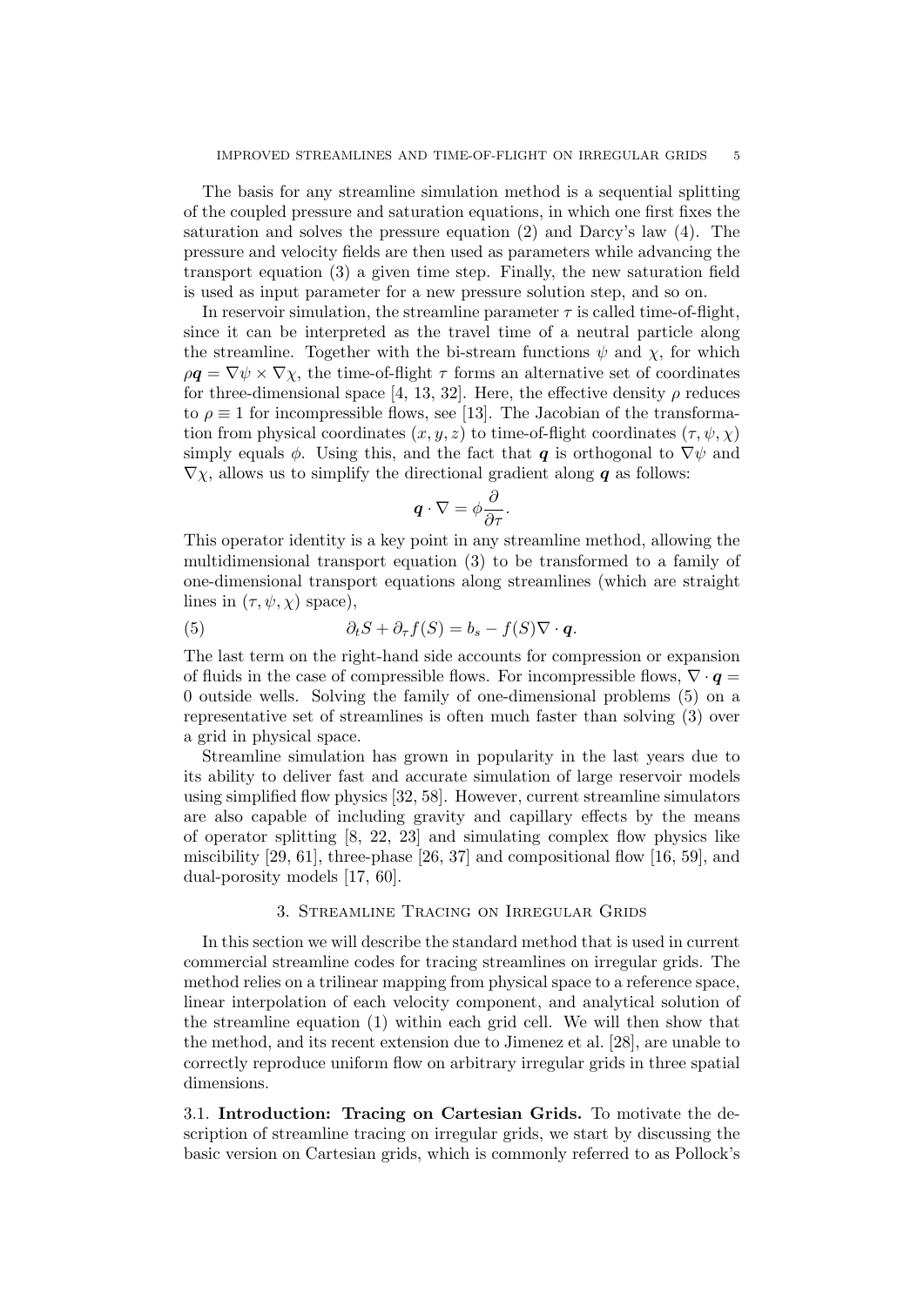

FIGURE 1. Streamline tracing on a unit square.

method in the literature. As we saw in the introduction, Pollock's method builds a streamline as a series of (small) line segments that each cross a grid cell in physical space. The segments are constructed such that the exit point of the streamline in one cell is the entrance point in the next cell. For the development in this paper, it is sufficient to consider the method in the unit square (or unit cube in 3D).

Pollock's Method. The method will be presented for 2D; the extension to 3D should be obvious. Linear interpolation of the edge fluxes is then used to define a velocity field (see Figure 1)

(6) 
$$
\boldsymbol{q}^{\mathrm{I}}(x,y) \equiv \begin{bmatrix} F_{x0}(1-x) + F_{x1}x \\ F_{y0}(1-y) + F_{y1}y \end{bmatrix}, \qquad 0 \le x \le 1, \quad 0 \le y \le 1.
$$

Here the superscript I refers to the fact that the velocity field is interpolated based on fluxes given at the edges, as shown in Figure 1.

Having defined a velocity field, the streamline  $s(t) = [x(t), y(t)]$  is found by integrating the system of ODEs in (1):

(7) 
$$
\begin{cases} \frac{dx}{dt} = q_x^{\text{I}}(x), & x(0) = x_0, \\ \frac{dy}{dt} = q_y^{\text{I}}(y), & y(0) = y_0, \end{cases}
$$

where  $q_x^{\rm I}$  and  $q_y^{\rm I}$  are the  $x$ - and  $y$ -components of  $\bm{q}^{\rm I}$ . Since  $q_x^{\rm I}$  depends only on x, and  $q_y^{\text{I}}$  depends only on y, the streamline can be found analytically [47]: Assuming  $F_{x0} \neq F_{x1}$  and  $F_{y0} \neq F_{y1}$ , integration of each of the equations in (7) yields two separate expressions for the travel time along the streamline as a function of  $x$  and  $y$ , respectively,

(8) 
$$
t_x = \frac{1}{F_{x1} - F_{x0}} \ln \left( \frac{q_x^{\{I\}}(x)}{q_x^{\{I\}}(x_0)} \right),
$$

(9) 
$$
t_y = \frac{1}{F_{y1} - F_{y0}} \ln \left( \frac{q_y^{\{1\}}(y)}{q_y^{\{1\}}(y_0)} \right).
$$

By inserting  $x = 0$  and  $x = 1$  in (8) and  $y = 0$  and  $y = 1$  in (9), we determine the times  $t_{x0}$ ,  $t_{x1}$ ,  $t_{y0}$ , and  $t_{y1}$ , respectively, when the streamline crosses the corresponding straight lines. (Notice that these times may be negative or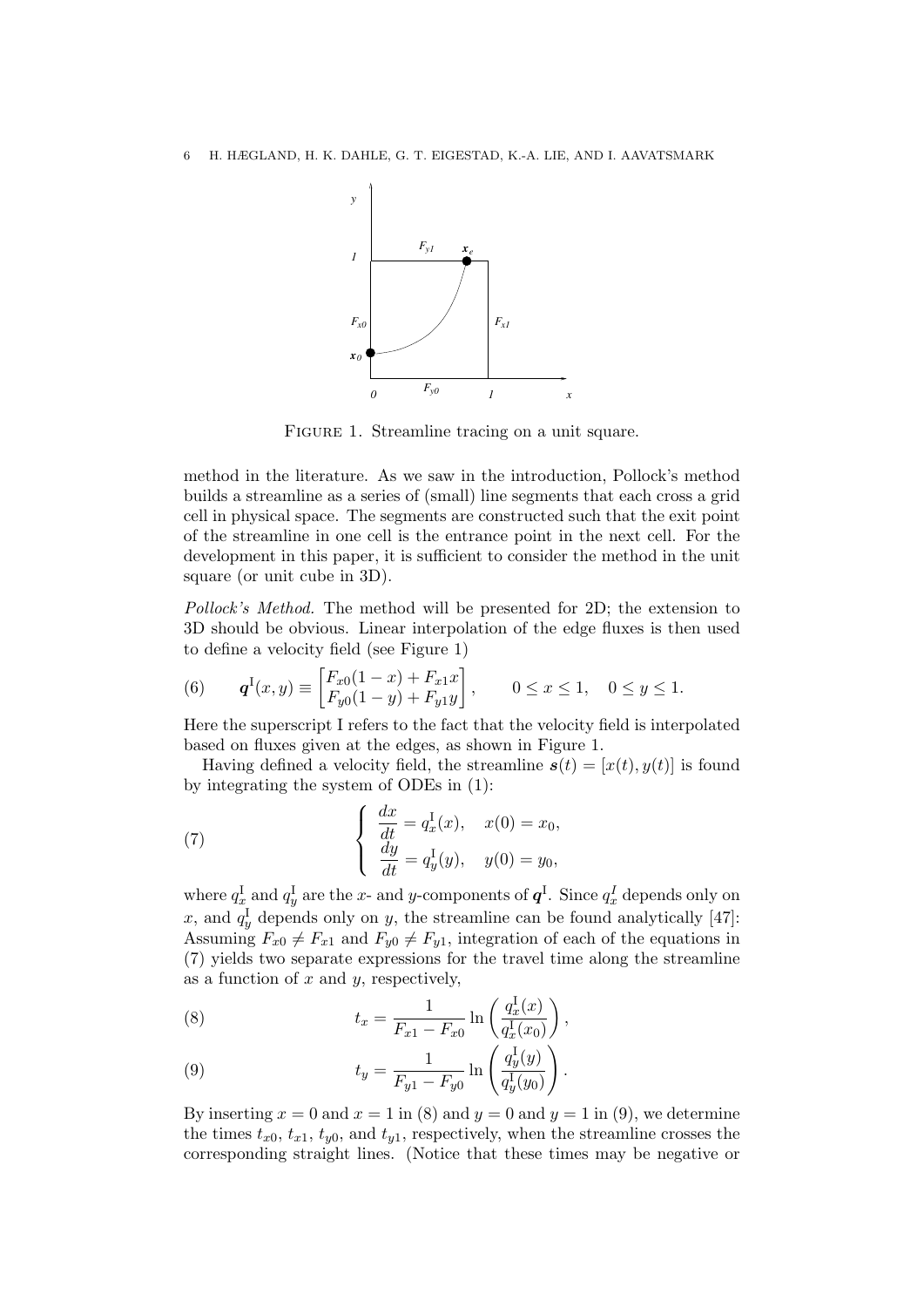infinite). From these four travel times we can easily determine the exit time  $t_e$  when the streamline leaves the unit square. The exit point  $x_e$  is then found by inserting  $t_e$  in (8) and (9).

Applying Pollock's Method in Reservoir Simulation. For flow in porous media, the flow velocity  $q$  is obtained by solving (2) and (4) using e.g., a flux continuous scheme [1] to provide fluxes on each grid cell edge. In order to obtain particle velocities, these fluxes should be divided by the porosity. We assume for the moment that the grid cells can be any quadrilateral. The fluxes will be used to define a velocity field  $q<sup>1</sup>$  that approximates  $q$ .

The flux is the integral of the normal component of the velocity field across an edge. We will require that  $q<sup>I</sup>$  reproduces the given fluxes,

(10) 
$$
F_E = \int_E \mathbf{q}^I \cdot \boldsymbol{\nu}_E ds,
$$

where the subscript  $E$  refers to the edge,  $F_E$  is the flux over the edge, and  $\nu_E$  is a unit normal to the edge. At the common edge between two adjacent grid cells, the absolute value of the flux is the same seen from both cells. By defining  $\nu_E$  suitably, we can assure that the sign of the flux is also the same. Thus only one flux is needed per cell edge.

We next assume that the normal component  $(q<sup>I</sup> \cdot \nu_E)$  is constant along a given edge. Then (10) becomes

(11) 
$$
F_{E_i} = (q^I|_{E_i} \cdot \nu_{E_i}) |E_i|, \qquad i = 1, 2, 3, 4,
$$

where  $E_i$  is one of the four edges,  $q^I|_{E_i}$  denotes  $q^I$  evaluated at a point on the edge, and  $|E_i|$  is the length of the edge. Using this, combined with  $(10)$ for a unit square, gives

$$
q_x^I(0, y) = F_{x0},
$$
  
\n
$$
q_y^I(x, 0) = F_{y0},
$$
  
\n
$$
q_y^I(x, 1) = F_{y1},
$$
  
\n
$$
q_y^I(x, 1) = F_{y1},
$$

where  $q_x^{\text{I}}$  and  $q_y^{\text{I}}$  are the x- and y-components of  $\boldsymbol{q}^{\text{I}}$ , respectively. We are now in a position to introduce the velocity interpolation (6) and use Pollock's method to obtain the streamlines, as described above.

Finally, note that the interpolation step is not always necessary since (6) can be obtained directly when solving the pressure equation with a mixed finite-element method using the lowest-order Raviart-Thomas  $(RT_0)$  elements [9].

3.2. Streamline and Velocity in Curvilinear Coordinates. Streamline tracing on irregular grid cells involves introducing a curvilinear coordinate system [36] for each grid cell. In this section we describe the coordinate transformation and how to express the velocity in curvilinear coordinates. This transformation of coordinates and velocity will be fundamental for the development of the CVI method. Additionally, it will be used to derive the SFM and EFM methods.

Consider a quadrilateral grid cell in physical space  $P$  given by the four corner points  $x_i = [x_i, y_i], i = 1, \ldots 4$ . By using the bilinear isoparametric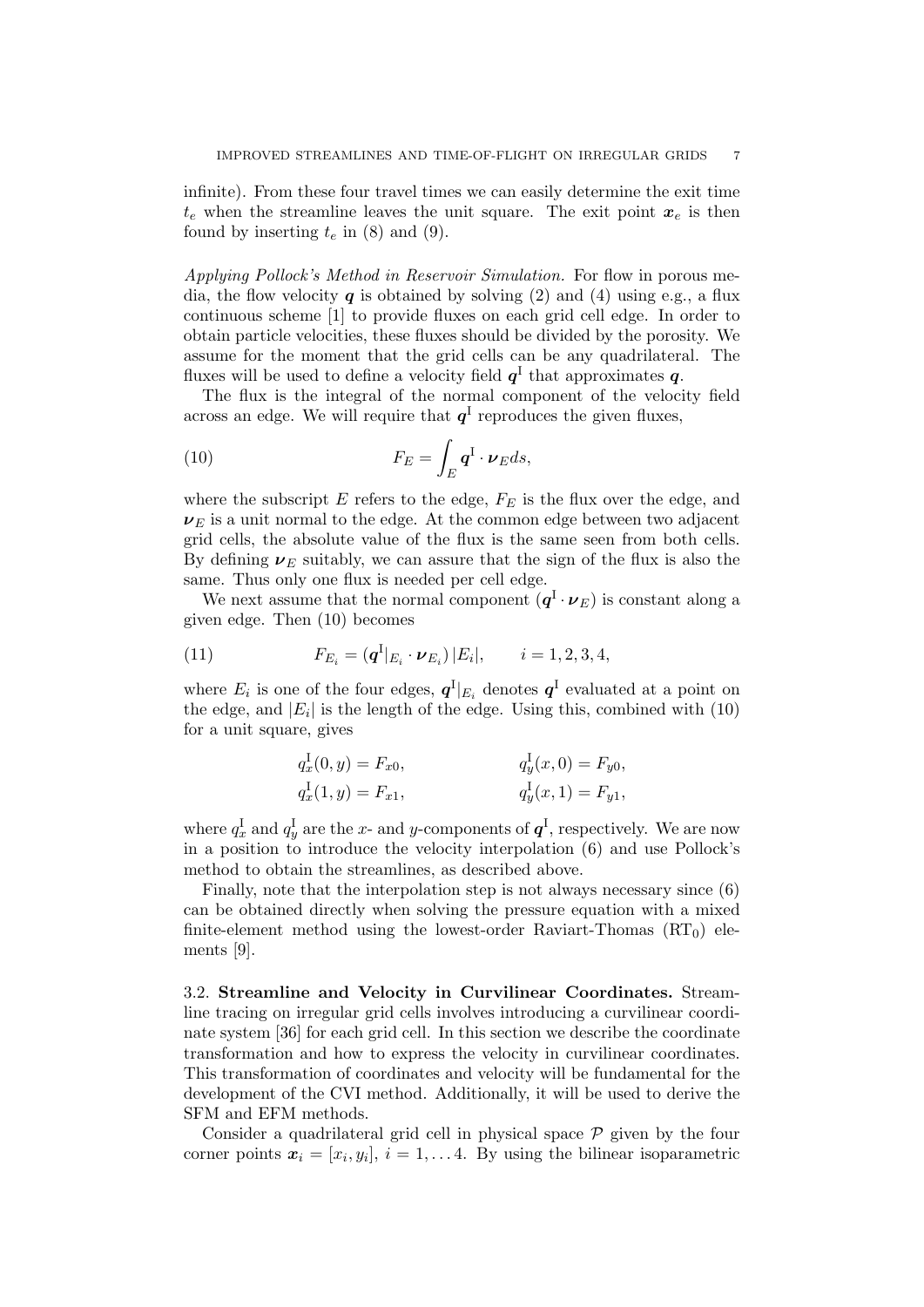

FIGURE 2. Transformation of a streamline and velocity from reference space  $\mathcal R$  to physical space  $\mathcal P$ .

transformation [14, 15, 49]

(12) 
$$
\boldsymbol{x}(\hat{\boldsymbol{x}}) \equiv \sum_{i=1}^{4} \boldsymbol{x}_i \phi_i(\hat{x}, \hat{y}),
$$

each grid cell is transformed into a unit square in the reference space  $\mathcal{R}$ . Here  $\hat{\mathbf{x}} = [\hat{x}, \hat{y}]$  is a point in  $\mathcal{R}; \mathbf{x}(\hat{\mathbf{x}}) = [x(\hat{x}, \hat{y}), y(\hat{x}, \hat{y})]$  is a point in physical space  $\mathcal{P}$ ; and  $\phi_i(\hat{x}, \hat{y})$ ,  $i = 1, \dots 4$ , are the standard bilinear shape functions on the unit square.

Later we will compute normal vectors to the cell edges. In order to obtain a well-defined direction of these normals we require that  $x_i$ ,  $i = 1, \ldots, 4$ , are the logically bottom-left, bottom-right, top-left, and top-right corner of the quadrilateral, respectively.

A Velocity Transformation. If we can describe the velocity in bilinear coordinates, the streamline can be integrated in bilinear coordinates, and since each grid cell is a unit square in  $\mathcal{R}$ , Pollock's method is applicable. To obtain the streamline  $s(t)$  in  $P$ , the bilinear transformation is applied to the streamline  $\hat{\mathbf{s}}(t)$  in  $\mathcal{R}$ ; see Figure 2. From this we can use the chain rule to deduce the velocity in  $\mathcal{R}$ ,

(13) 
$$
q \equiv \frac{ds}{dt} = \frac{dx(\hat{s}(t))}{dt} = \frac{dx}{d\hat{x}}\frac{d\hat{s}}{dt} = J\hat{q}.
$$

Here  $\hat{\mathbf{q}} = d\hat{\mathbf{s}}/dt$  is the velocity in  $\mathcal{R}, \mathbf{q}$  is the velocity in  $\mathcal{P}$ , and  $\mathbf{J} = d\mathbf{x}/d\hat{\mathbf{x}}$  is the Jacobian matrix of the transformation. Thus, the transformed velocity is given by

$$
(14) \qquad \qquad \hat{q} = J^{-1}q.
$$

Note that the Piola transformation [9, 30] of a vector field given by

(15) 
$$
\hat{\boldsymbol{q}}^{\mathrm{P}} = (\det \boldsymbol{J}) \boldsymbol{J}^{-1} \boldsymbol{q}
$$

is constructed so that fluxes are preserved in reference space. By comparing (14) and (15) we see that  $\hat{\boldsymbol{q}}^{\text{P}} = (\det \boldsymbol{J})\hat{\boldsymbol{q}}$ .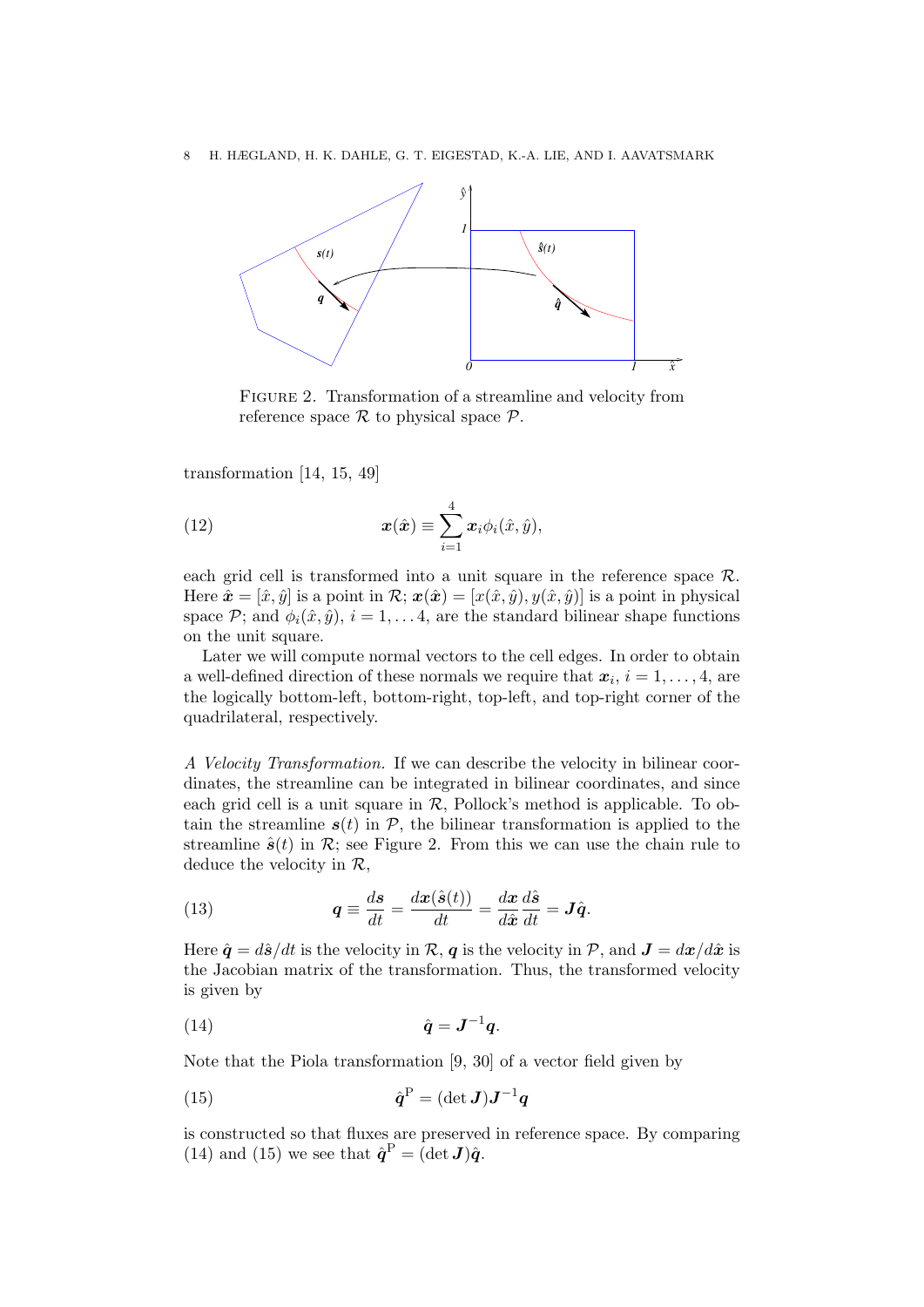3.3. Extending Pollock's Method to Irregular Grids. Tracing on irregular grids is done in reference space  $\mathcal R$  using (14). The Jacobian matrix is given by

(16) 
$$
\boldsymbol{J} = \begin{bmatrix} \frac{\partial x}{\partial \hat{x}} & \frac{\partial x}{\partial \hat{y}} \\ \frac{\partial y}{\partial \hat{x}} & \frac{\partial y}{\partial \hat{y}} \end{bmatrix} = \begin{bmatrix} \boldsymbol{u}_x & \boldsymbol{u}_y \end{bmatrix},
$$

where  $u_x$  and  $u_y$  are the base vectors of the bilinear coordinates. Thus, the inverse of the Jacobian matrix can be expressed in terms of contravariant vectors,  $n_x$  and  $n_y$ , as

(17) 
$$
J^{-1} = \frac{1}{\det J} \begin{bmatrix} n_x^{\mathrm{T}} \\ n_y^{\mathrm{T}} \end{bmatrix},
$$

where

(18) 
$$
\boldsymbol{n}_x = [\partial y/\partial \hat{y}, -\partial x/\partial \hat{y}]^T
$$
, and  $\boldsymbol{n}_y = [-\partial y/\partial \hat{x}, \partial x/\partial \hat{x}]^T$ .

The contravariant vectors,  $n_x$  and  $n_y$ , are normal vectors to edges of the quadrilateral in physical space  $P$ . These vectors are generally not constant, but when evaluated at a particular edge of the quadrilateral, they are constant; and the length of these vectors is then equal to the length of the edge. It follows from (14) and (17) that,

(19) 
$$
\hat{q} = \frac{1}{\det J} \begin{bmatrix} q \cdot n_x \\ q \cdot n_y \end{bmatrix}.
$$

Next, we approximate  $q$  and  $\hat{q}$  by  $q^{\text{I}}$  and  $\hat{q}^{\text{I}}$ , respectively, based on the given fluxes in  $P$ . Still using (11) for  $q<sup>I</sup>$ , and recognizing the dot products in (19) as fluxes since  $n_E = \nu_E |E|$ , we can define  $\hat{q}^{\text{I}}$  by the use of a linear flux interpolation,

(20) 
$$
\hat{\mathbf{q}}^{I} = \frac{1}{\det \mathbf{J}} \begin{bmatrix} F_{x0}(1-\hat{x}) + F_{x1}\hat{x} \\ F_{y0}(1-\hat{y}) + F_{y1}\hat{y} \end{bmatrix}.
$$

This expression is the basis for the standard flux-mapping (SFM) method [49] and the extended flux-mapping (EFM) method of Jimenez et al. [28]. In the SFM method [49], the bilinear Jacobian determinant is replaced by a constant value in order to make analytical integration possible. Hence,

(21) 
$$
\hat{\mathbf{q}}_{\text{SFM}}^{\text{I}} = \frac{1}{\det \mathbf{J}_m} \begin{bmatrix} F_{x0}(1-\hat{x}) + F_{x1}\hat{x} \\ F_{y0}(1-\hat{y}) + F_{y1}\hat{y} \end{bmatrix},
$$

where  $J_m = J(0.5, 0.5)$  is the Jacobian matrix evaluated at the midpoint of the reference element. In  $[43]$  it was shown that  $(20)$  is exact for uniform flow in 2D. Since the Jacobian determinant only scales the absolute value of the velocity in (21), SFM reproduces the shape of the streamlines exactly for uniform flow. However, approximating the Jacobian determinant by a constant introduces errors in computing time-of-flight, as noted by Jimenez et al. [28]. They demonstrated that by using a pseudo time-of-flight  $\tau$ , the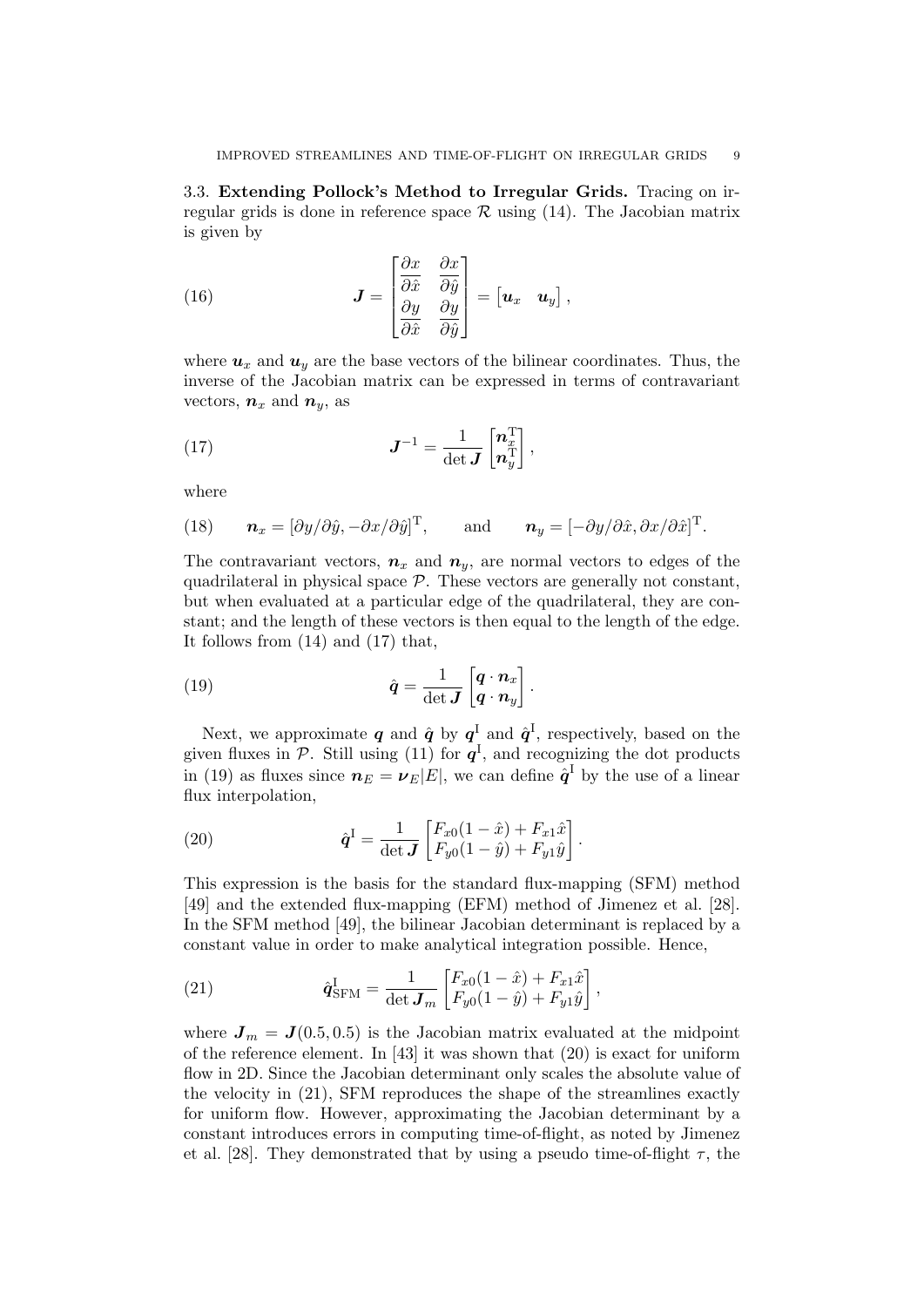velocity in (20) can be integrated analytically by rewriting (20) as

(22) 
$$
\begin{cases}\n\frac{d\hat{x}}{F_{x0}(1-\hat{x})+F_{x1}\hat{x}} = \frac{dt}{\det \mathbf{J}} = d\tau, \\
\frac{d\hat{y}}{F_{y0}(1-\hat{y})+F_{y1}\hat{y}} = \frac{dt}{\det \mathbf{J}} = d\tau.\n\end{cases}
$$

Then Pollock's method is used to find  $\hat{x}(\tau)$  and  $\hat{y}(\tau)$  and the exit pseudo time  $\tau_e$ . To find the real exit time,  $t_e$ , we integrate the determinant of the Jacobian

(23) 
$$
t_e = \int_0^{t(\tau_e)} dt = \int_0^{\tau_e} \det \mathbf{J}(\hat{x}(\tau), \hat{y}(\tau)) d\tau.
$$

Thus, the EFM method is characterized by the velocity field  $\hat{\mathbf{q}}_{\text{EFM}}^{\text{I}}$  given in (20), where the Jacobian determinant is evaluated exactly.

3.4. Extending the SFM and EFM Methods to 3D. We consider an irregular grid consisting of hexahedral grid cells with fluxes computed on the faces of each cell. Each hexahedron in physical space  $P$  will be defined as a one-to-one trilinear map [14, 15, 49] of a unit cube in a reference space R. The trilinear map is given by

(24) 
$$
\boldsymbol{x}(\hat{\boldsymbol{x}}) = \sum_{i=1}^{8} \boldsymbol{x}_i \phi_i(\hat{x}, \hat{y}, \hat{z}),
$$

where  $x_i$ ,  $i = 1, \ldots, 8$  are the coordinates of the eight corners defining the grid cell, and  $\phi_i(\hat{x}, \hat{y}, \hat{z}), i = 1, \ldots, 8$  are the standard trilinear shape functions on the unit cube. Note that these hexahedrons generally have curved surfaces.

We remark that the mapping gives a natural definition of the faces of the hexahedron in physical space. We define general  $x$ -,  $y$ -, and  $z$ -surfaces in  $\mathcal P$ by

(25) 
$$
s_x(\hat{x}) = \{ \mathbf{x}(\hat{x}, \hat{y}, \hat{z}) : 0 \le \hat{y} \le 1, 0 \le \hat{z} \le 1 \},
$$

$$
s_y(\hat{y}) = \{ \mathbf{x}(\hat{x}, \hat{y}, \hat{z}) : 0 \le \hat{x} \le 1, 0 \le \hat{z} \le 1 \},
$$

$$
s_z(\hat{z}) = \{ \mathbf{x}(\hat{x}, \hat{y}, \hat{z}) : 0 \le \hat{x} \le 1, 0 \le \hat{y} \le 1 \}.
$$

For the primary faces,  $s_x(0)$ ,  $s_x(1)$ , etc., we will also use the notation  $S_{x0}$ ,  $S_{x1}$ , respectively.

The velocity in physical space  $P$  is related to the velocity in reference space  $\mathcal R$  by (13). The Jacobian matrix of the transformation is written,

(26) 
$$
\mathbf{J} = \begin{bmatrix} \frac{\partial x}{\partial \hat{x}} & \frac{\partial x}{\partial \hat{y}} & \frac{\partial x}{\partial \hat{z}} \\ \frac{\partial y}{\partial \hat{x}} & \frac{\partial y}{\partial \hat{y}} & \frac{\partial y}{\partial \hat{z}} \\ \frac{\partial z}{\partial \hat{x}} & \frac{\partial z}{\partial \hat{y}} & \frac{\partial z}{\partial \hat{z}} \end{bmatrix} = \begin{bmatrix} \mathbf{u}_x & \mathbf{u}_y & \mathbf{u}_z \end{bmatrix}.
$$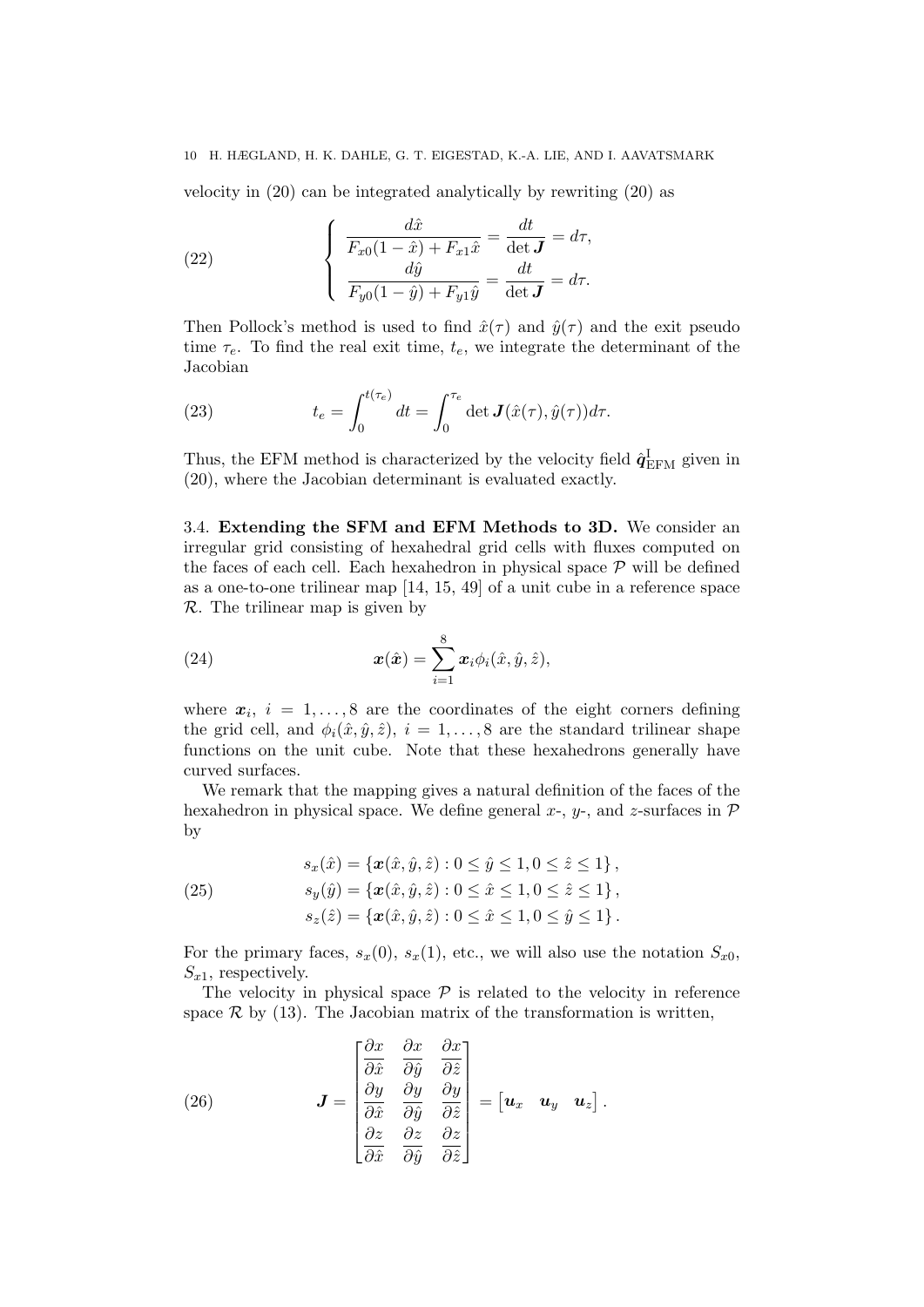Here  $u_x$ ,  $u_y$ , and  $u_z$  are the covariant base vectors of the trilinear coordinates. It follows that the inverse of  $J$  can be expressed in terms of contravariant vectors  $n_x$ ,  $n_y$ , and  $n_z$  such that

(27) 
$$
J^{-1} = \frac{1}{\det J} \begin{bmatrix} n_x^{\mathrm{T}} \\ n_y^{\mathrm{T}} \\ n_z^{\mathrm{T}} \end{bmatrix},
$$

where

(28)  $\boldsymbol{n}_x = \boldsymbol{u}_y \times \boldsymbol{u}_z, \qquad \boldsymbol{n}_y = \boldsymbol{u}_z \times \boldsymbol{u}_x, \qquad \boldsymbol{n}_z = \boldsymbol{u}_x \times \boldsymbol{u}_y.$ 

Therefore,

(29) 
$$
\hat{q} = J^{-1}q = \frac{1}{\det J} \begin{bmatrix} q \cdot n_x \\ q \cdot n_y \\ q \cdot n_z \end{bmatrix}.
$$

As in the 2D case, the EFM method of Jimenez et al. [28] is based on (29) in combination with a linear flux interpolation,

(30) 
$$
\hat{\mathbf{q}}_{\text{EFM}}^{\text{I}} = \frac{1}{\det \mathbf{J}} \begin{bmatrix} F_{x0}(1-\hat{x}) + F_{x1}\hat{x} \\ F_{y0}(1-\hat{y}) + F_{y1}\hat{y} \\ F_{z0}(1-\hat{z}) + F_{z1}\hat{z} \end{bmatrix},
$$

where  $F_{x0}$  is the given flux over the face  $S_{x0}$  in P corresponding to  $\hat{x}=0$ , etc. We will later use the normal vectors at the six primary faces defined as,

(31)  $\mathbf{n}_{x0}(\hat{y}, \hat{z}) \equiv \mathbf{n}_{x}(0, \hat{y}, \hat{z}),$   $\mathbf{n}_{x1}(\hat{y}, \hat{z}) \equiv \mathbf{n}_{x}(1, \hat{y}, \hat{z}),$ 

(32) 
$$
\mathbf{n}_{y0}(\hat{x}, \hat{z}) \equiv \mathbf{n}_{y}(\hat{x}, 0, \hat{z}), \qquad \mathbf{n}_{y1}(\hat{x}, \hat{z}) \equiv \mathbf{n}_{y}(\hat{x}, 1, \hat{z}),
$$

(33) 
$$
\mathbf{n}_{z0}(\hat{x},\hat{y}) \equiv \mathbf{n}_z(\hat{x},\hat{y},0), \qquad \mathbf{n}_{z1}(\hat{x},\hat{y}) \equiv \mathbf{n}_z(\hat{x},\hat{y},1),
$$

where  $(\hat{x}, \hat{y}, \hat{z}) \in [0, 1] \times [0, 1] \times [0, 1]$ .

In the SFM method by Prévost et al. [49], the Jacobian in  $(30)$  is evaluated at the midpoint of the unit cube.

3.5. Reproduction of Uniform Flow. By uniform flow we refer to flow given by a constant velocity field  $q$ . Obviously, uniform flow leads to straight and parallel streamlines, and therefore the time-of-flight is equal at all points having the same distance from the inflow boundary.

In 2D, the linear flux interpolation used by EFM is exact for uniform flow, as shown in [43]. However, this is not the case in 3D: in [43] it was shown that the flux of a uniform flow field will vary quadratically. This might lead one to believe that replacing the linear interpolation in (30) with a quadratic, would solve the problem.

The difficulty with any flux interpolation can be seen from the following argument: Consider for instance the surface  $S_{x0}$ . A normal vector  $n_{x0}$  to this face at  $x(0, \hat{y}, \hat{z})$  is given in (31). The absolute value of  $n_{x0}$  equals the surface Jacobian, which in the case of planar faces is constant only for parallelograms. For non-planar faces the direction of the normal vector is not constant either. By inserting  $\hat{x}=0$  in (29) and (30) we see that both SFM and EFM use the following approximation

$$
q \cdot n_{x0} = F_{x0}.
$$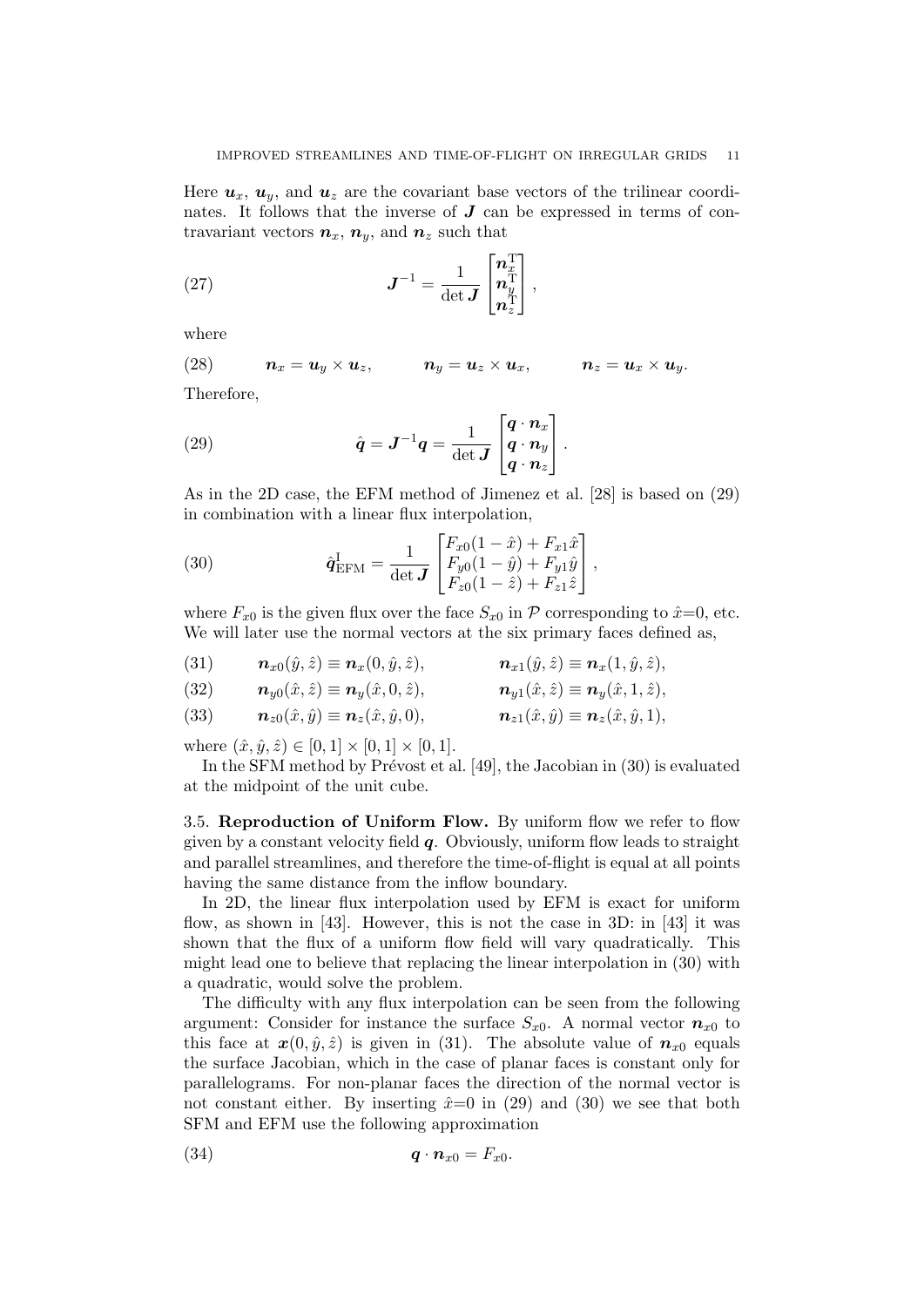

Figure 3. Reconstructing velocities from fluxes in 2D

For uniform flow, q is constant but  $n_{x0}$  will generally not be a constant, as noted above. The normal vector in (34) cannot change at a fixed point, so in effect we will trace the streamline using a velocity  $\tilde{\boldsymbol{q}}$  such that  $\tilde{\boldsymbol{q}} \cdot \boldsymbol{n}_{x0} = F_{x0}$ and  $\tilde{q}$  compensates for the fact that  $n_{x0}$  is not constant. Hence, the tracing velocity  $\tilde{q}$  will depend on the normal vector  $n_{x0}$ , or in other words, depend on the geometry of the cell. Therefore uniform flow cannot be reproduced.

### 4. Corner Velocity Interpolation

In the previous section we described how the SFM and the EFM methods fail to reproduce uniform flow on e.g., grids with nonplanar faces. To remedy this problem, we will propose a different velocity interpolation scheme, which we will denote *corner velocity interpolation* (CVI). For simplicity, the method will first be introduced in 2D and then extended to 3D in Section 4.2.

4.1. Interpolation in 2D. As for the SFM and EFM methods introduced in Section 3.3, we will formulate the CVI method using a cell-by-cell integration in the unit cube in reference space  $R$ . However, the method may also be used to integrate streamlines directly in physical space; see [25] for more details. To formulate the CVI method, we start with the relation (19) for the velocity in  $\mathcal{R}$ , where the unknown quantity is the velocity  $q$  in  $\mathcal{P}$ . We approximate  $q$  by a bilinear interpolation of the velocities  $q_i$  at the corners  $\boldsymbol{x}_i, i=1,\ldots,4,$ 

(35) 
$$
\boldsymbol{q}_{\text{CVI}}^{\text{I}}(\boldsymbol{x}(\hat{x}, \hat{y})) \equiv \sum_{i=1}^{4} \boldsymbol{q}_i \phi_i(\hat{x}, \hat{y}).
$$

The corner velocities  $q_i$  will be reconstructed from the given fluxes, such that  $q_{\text{CVI}}^{\text{I}}$  is exact for uniform flow. This means that all  $q_i$  will be equal if q is constant.

Hence the CVI method is characterized by the following velocity interpolation in  $\mathcal{R},$ 

(36) 
$$
\hat{\boldsymbol{q}}_{\text{CVI}}^{\text{I}} \equiv \boldsymbol{J}^{-1} \boldsymbol{q}_{\text{CVI}}^{\text{I}}.
$$

Reconstruction of Corner Velocities. We consider the cell shown in Figure 3. The four fluxes  $F_i$ , will be given on the edges  $E_i$  for  $i = x0, x1, y0, y1$ , and the normal vectors are defined in (18). Note that  $n_x(\hat{x}, \hat{y}) = n_x(\hat{x})$ and  $n_y(\hat{x}, \hat{y}) = n_y(\hat{y})$ . Hence, we can define  $n_{x0} = n_x(0)$ ,  $n_{x1} = n_x(1)$ ,  $n_{y0} = n_y(0)$ , and  $n_{y1} = n_y(1)$ , respectively.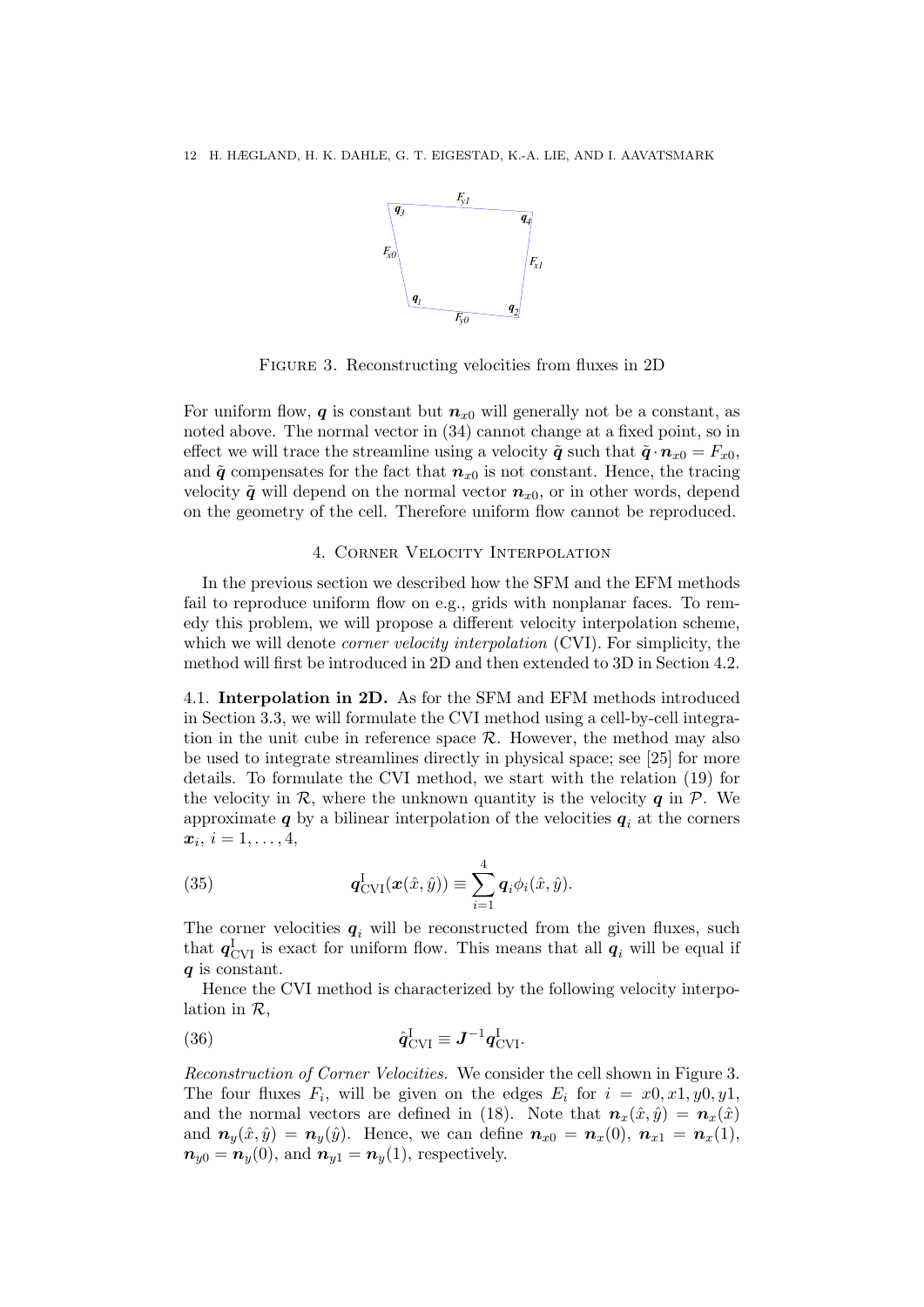

FIGURE 4. Reconstructing velocities from fluxes in 3D

The corner velocities  $q_i$ ,  $i = 1, ..., 4$ , will be solutions of  $2 \times 2$  linear systems on the form

(37) 
$$
\begin{cases} \mathbf{q}_i \cdot \mathbf{n}_{Ex(i)} = F_{Ex(i)}, \\ \mathbf{q}_i \cdot \mathbf{n}_{Ey(i)} = F_{Ey(i)}, \end{cases} i = 1, \ldots, 4.
$$

Here  $Ex(i)$  and  $Ey(i), i = 1, ..., 4$ , refer to edges in the x- and y-direction, respectively, adjacent to corner  $x_i$ . This means that for  $q_1$ , we get

(38) 
$$
\begin{cases} \boldsymbol{q}_1 \cdot \boldsymbol{n}_{x0} = F_{x0}, \\ \boldsymbol{q}_1 \cdot \boldsymbol{n}_{y0} = F_{y0}, \end{cases}
$$

since  $E_{x0}$  and  $E_{y0}$  are adjacent to corner  $x_1$ . The systems (37) are wellconditioned as long as the quadrilateral does not degenerate. If the fluxes have been computed exactly for a uniform flow field  $q$ , then  $q_i = q$ .

Note that (37) implies that

(39) 
$$
\mathbf{q}_{\text{CVI}}^{I}(E_i) \cdot \mathbf{n}_i = F_i, \qquad i = x0, x1, y0, y1,
$$

where  $q_{\text{CVI}}^{\text{I}}(E_i)$  denotes  $q_{\text{CVI}}^{\text{I}}$  evaluated at a point on edge  $E_i$ . Hence, since the length of  $n_i$  is equal to the length of  $E_i$ ,  $q_{\text{CVI}}^{\text{I}}$  will reproduce the given edge fluxes.

4.2. Extension to 3D. We approximate  $q$  in (29) by a trilinear interpolation of the velocities  $q_i$  at the corners  $x_i$ ,  $i = 1, \ldots, 8$ ,

(40) 
$$
\boldsymbol{q}_{\text{CVI}}^{\text{I}} \equiv \sum_{i=1}^{8} \boldsymbol{q}_i \phi_i(\hat{x}, \hat{y}, \hat{z}).
$$

Reconstructing Corner Velocities. Consider the cell in Figure 4. The six fluxes  $F_i$  will be given on the faces  $S_i$  for  $i = x0, x1, y0, y1, z0, z1$ , respectively. The corresponding normal vectors  $n_i$  are defined in (31).

The flux integral of a velocity field  $q$  over the face  $S_i$  can be transformed to a double integral on a face of the unit cube in  $\mathcal R$  using the trilinear transformation:

(41) 
$$
F_i = \int_0^1 \int_0^1 \mathbf{q} \cdot \mathbf{n}_i d\alpha d\beta, \qquad i = x0, x1, y0, y1, z0, z1,
$$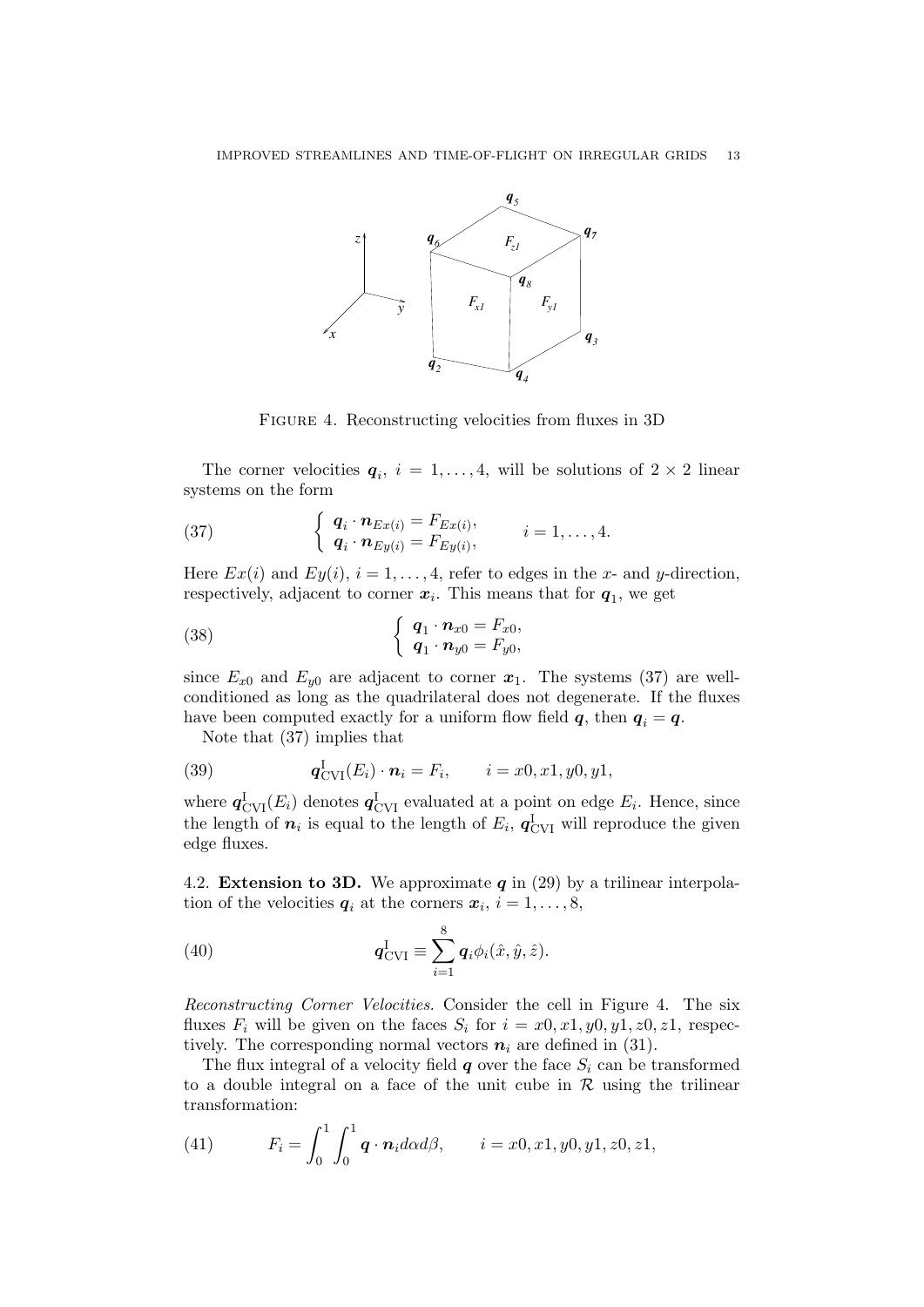since the norm of  $n_i$  is equal to the surface Jacobian. If  $q$  is constant, we get,

(42) 
$$
F_i = \boldsymbol{q} \cdot \int_0^1 \int_0^1 \boldsymbol{n}_i(\alpha, \beta) d\alpha d\beta = \boldsymbol{q} \cdot \bar{\boldsymbol{n}}_i, \qquad i = x0, x1, y0, y1, z0, z1,
$$

where  $\bar{n}_i$ , defined by the above equation, is given by a simple analytic expression, see e.g., [1]. Thus, in order to reproduce a uniform flow field, the corner velocities  $q_i$ ,  $i = 1, \ldots, 8$ , will be solutions of  $3 \times 3$  linear systems on the form

(43) 
$$
\begin{cases}\n\mathbf{q}_i \cdot \bar{\mathbf{n}}_{Sx(i)} = F_{Sx(i)}, \\
\mathbf{q}_i \cdot \bar{\mathbf{n}}_{Sy(i)} = F_{Sy(i)}, \\
\mathbf{q}_i \cdot \bar{\mathbf{n}}_{Sz(i)} = F_{Sz(i)},\n\end{cases}
$$
\n $i = 1, ..., 8.$ 

Here  $Sx(i)$ ,  $Sy(i)$ , and  $Sz(i)$ ,  $i = 1, \ldots, 8$ , refer to faces in the x-, y-, and z-direction, respectively, adjacent to corner  $x_i$ . That is, for  $q_8$  we get

(44) 
$$
\begin{cases} \boldsymbol{q}_8 \cdot \bar{\boldsymbol{n}}_{x1} = F_{x1}, \\ \boldsymbol{q}_8 \cdot \bar{\boldsymbol{n}}_{y1} = F_{y1}, \\ \boldsymbol{q}_8 \cdot \bar{\boldsymbol{n}}_{z1} = F_{z1}. \end{cases}
$$

Now,  $\boldsymbol{q}_{\rm CVI}^{\rm I}$  and  $\hat{\boldsymbol{q}}_{\rm CVI}^{\rm I}$  are given by (40) and (36), respectively. As opposed to SFM and EFM, each component of the interpolated velocity field  $\hat{q}^{\text{I}}_{\text{CVI}}$  is a function of all three variables  $\hat{x}$ ,  $\hat{y}$ , and  $\hat{z}$ . Therefore, analytical integration of  $\hat{\mathbf{q}}_{\text{CVI}}^{\text{I}}$  is generally not possible.

Note that numerical integration of a velocity in  $R$  will not give the exact exit point from the cell, unless the last integration step ends on the cell boundary. Generally, interpolation is needed to determine the exit point [46].

4.3. Comparison of SFM, EFM, and CVI. Before summing up, let us compare the expressions of the EFM and CVI for the velocity field in 2D physical space. From Section 3.3 we know that

(45) 
$$
\hat{q}_{\text{EFM}}^{\text{I}} = \frac{1}{\det \mathbf{J}} \begin{bmatrix} F_{x0}(1-\hat{x}) + F_{x1}\hat{x} \\ F_{y0}(1-\hat{y}) + F_{y1}\hat{y} \end{bmatrix}.
$$

Furthermore, multiplication by  $J$  gives

(46) 
$$
\mathbf{q}_{\text{EFM}}^{\text{I}} = \mathbf{J} \hat{\mathbf{q}}_{\text{EFM}}^{\text{I}} = \frac{1}{\det \mathbf{J}} \begin{bmatrix} k_1 \hat{x} \hat{y} + k_2 \hat{x} + k_3 \hat{y} + k_4 \\ k_5 \hat{x} \hat{y} + k_6 \hat{x} + k_7 \hat{y} + k_8 \end{bmatrix},
$$

for certain coefficients  $k_i$ ,  $i = 1, \ldots, 8$ , depending on the corners  $\boldsymbol{x}_i$ ,  $i =$  $1, \ldots, 4$ , and the edge fluxes  $F_i$ ,  $i = x0, x1, y0, y1$ . Note that for incompressible flow (for which  $F_{x0} - F_{y1} + F_{y0} - F_{x1} = 0$ ), both  $k_1$  and  $k_5$  vanish. Some manipulations show that

(47) 
$$
\boldsymbol{q}_{\text{EFM}}^{\text{I}} = \frac{1}{\det \boldsymbol{J}} \sum_{i=1}^{4} (\det \boldsymbol{J}(\boldsymbol{x}_i)) \boldsymbol{q}_i \phi_i(\hat{\boldsymbol{x}}, \hat{\boldsymbol{y}}),
$$

where  $q_i$ ,  $i = 1, \ldots, 4$ , are the corner velocities of the CVI method. Thus, the corner velocities for the CVI method and the EFM method are the same. It then follows that for parallelograms, where the determinant of the Jacobian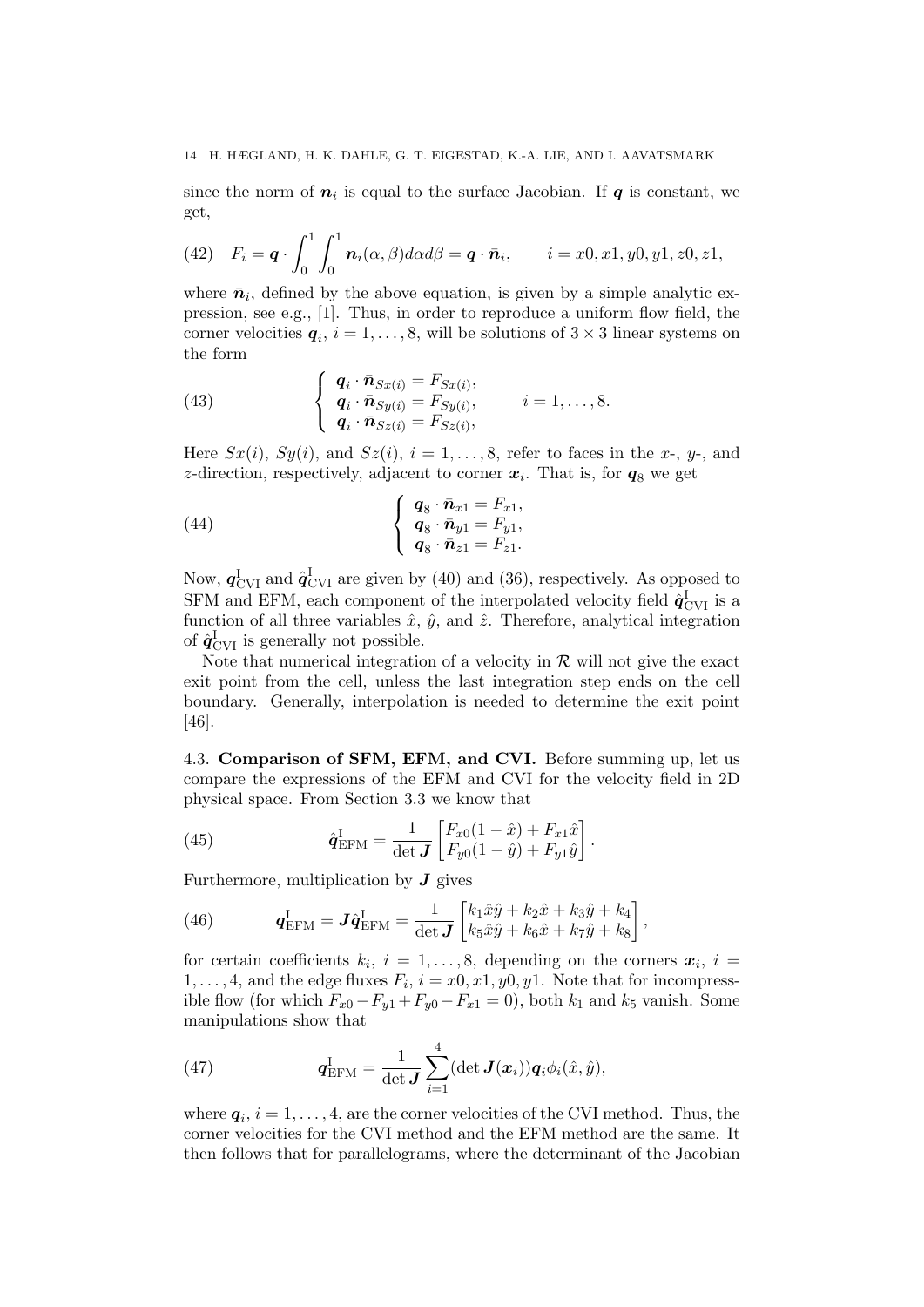J is constant, the CVI and EFM are identical. Also, since the Jacobian determinant is bilinear, it can be written as

(48) 
$$
\det \mathbf{J} = \sum_{i=1}^{4} (\det \mathbf{J}(\boldsymbol{x}_i)) \phi_i(\hat{x}, \hat{y}).
$$

For a uniform flow field  $q$ , we have, as noted after (38), that  $q_i = q$ . Therefore, it follows from (48) and (47) that  $q_{\text{EFM}}^{\text{I}} = q$ . (Of course, by construction, the CVI method is also exact for uniform flow.) Equation (47) can only be extended to 3D for parallelepiped cells, since the corner velocities in 3D are determined from the average normals,  $\bar{n}_i$ . The same is true for (48), since the Jacobian in 3D is not trilinear.

So far, we expect the main advantage of the CVI method to come with its extension to 3D. The CVI method is the only method that can reproduce uniform flow on irregular grids in 3D. In 2D, all the methods reproduce correct streamline paths for uniform flow, but only EFM and CVI reproduce the time-of-flight exactly. In the next section we demonstrate that CVI is the only method that converges for nonuniform grid refinements. We also show how the CVI method can be adapted to use half-edge fluxes. When the flow equations are solved by an MPFA method [1], half-edge fluxes are computed, and hence, more information about the velocity field is available. A disadvantage of CVI is that numerical integration must be used, whereas the EFM and SFM use analytical integration, which is faster.

### 5. Numerical Experiments

In this section we compare the three methods, SFM, EFM, and CVI with respect to accuracy in producing both streamline paths and time-of-flight. Moreover, we will discuss their relative computer efficiency.

Errors in a streamline tracing method may be classified in several categories. First, there may be errors in the computed velocity field or in the computed fluxes that are used as input data. This will be the case in Section 5.4, where we present results on two quarter-five spot configurations; on the unit cube and for a simplified real field model. The other numerical experiments however, consider only velocity fields with analytic representations to eliminate errors due to approximate velocities. For such velocity fields, the streamlines can be calculated analytically or numerically to any desired accuracy. These exact streamlines will then be used to measure the errors in the different tracing methods.

Disregarding round-off errors in e.g., reconstruction of the corner velocities from fluxes, the remaining errors may come from the following sources

- Errors in the transformation of the velocity from  $P$  to  $R$ .
- Errors in the interpolation in  $R$ . These are related to:
	- assumptions on the normal component of the velocity at cell edges, or
	- the interpolation method (linear/bilinear/trilinear).
- Errors in the integration due to:
	- the evaluation of the Jacobian determinant, or
	- numerical integration of the velocity, or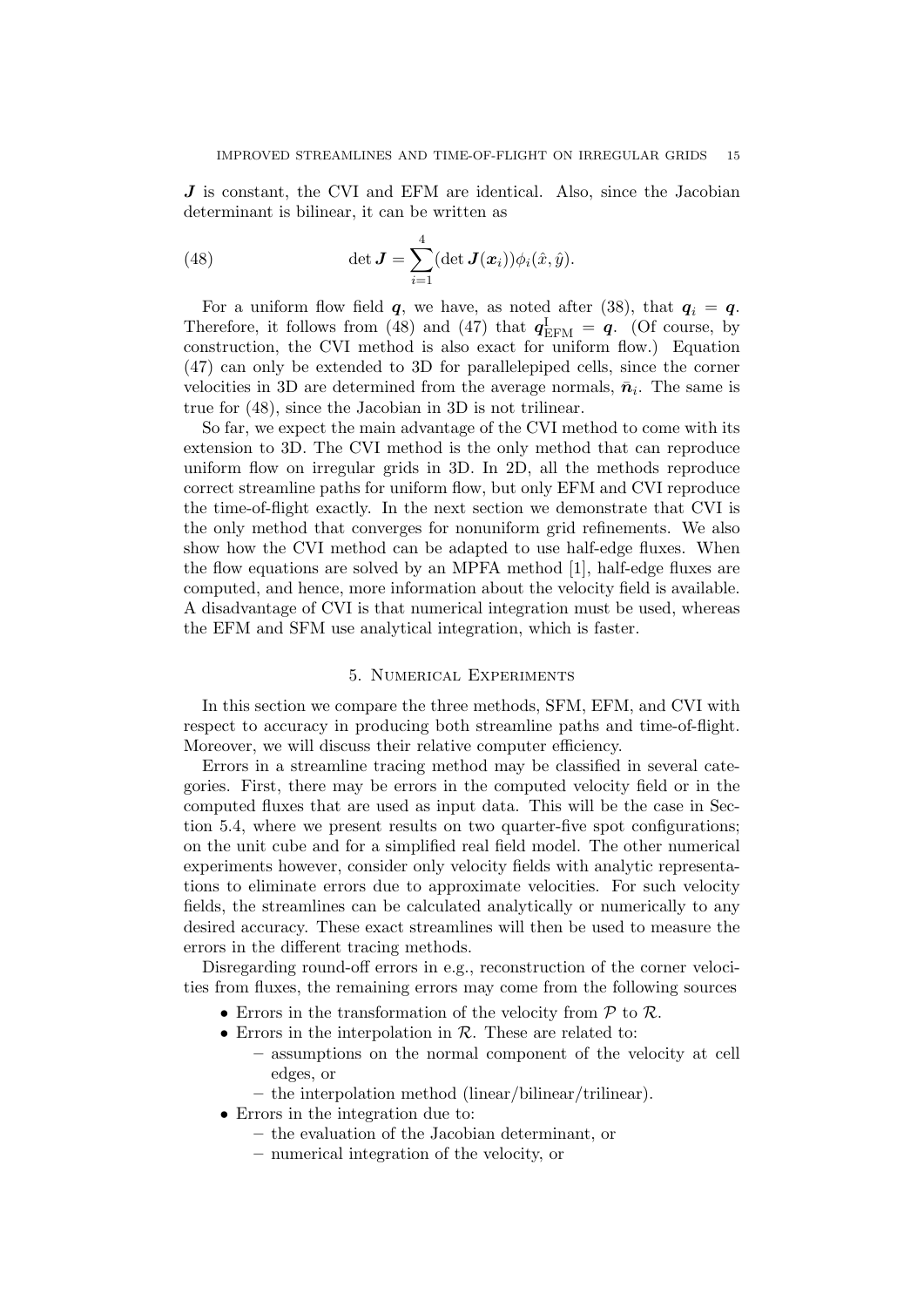

Figure 5. Error of the method

– interpolation to find the streamline exit points in the numerical integration.

These errors may combine or cancel each other at different parts of a given streamline. Due to the number of different error sources, and since the errors may cause the computed streamline to oscillate around, or diverge away from the true streamline, it is generally difficult to evaluate the accuracy and efficiency of a tracing method.

Error of the Tracing Method. Consider the exact streamline  $s(t; x<sub>j</sub>)$  and an approximate streamline  $s_h(t; x_j)$  starting at the common point  $x_j$  at  $t = 0$ , see Figure 5. The length of the exact streamline at time  $t$  is given by

(49) 
$$
L(t) = \int_0^t \left| \frac{ds(t; \boldsymbol{x}_j)}{dt} \right| dt.
$$

The streamlines are traced until they reach the outflow boundary of the physical domain. Let  $T$  be the time-of-flight coordinate of the streamline that first arrives at a boundary. We choose to evaluate the error in the approximate streamline by (see [35, 46]):

(50) 
$$
\varepsilon_j(T) \equiv \frac{\|s(T; x_j) - s_h(T; x_j)\|}{L(T)},
$$

where  $\|\cdot\|$  denotes Euclidean distance. This error measures the error per unit length in both streamline shape and time-of-flight.

The average error for a given method on a given grid for a number of starting points  $x_j$ ,  $j = 1, ..., N_s$ , will be computed as

(51) 
$$
\bar{\varepsilon} = \frac{1}{N_s} \sum_{j=1}^{N_s} \varepsilon_j
$$

Random Grids. In several of the test cases, irregular grids of hexahedral cells will be used. We start with a rectangular grid of  $n_x \times n_y \times n_z$  uniformly partitioned grid cells. To obtain an irregular, randomly perturbed grid, each corner point in the uniform grid is perturbed by up to  $p$  percent relative to the grid cell size. Note that when these relative perturbations are retained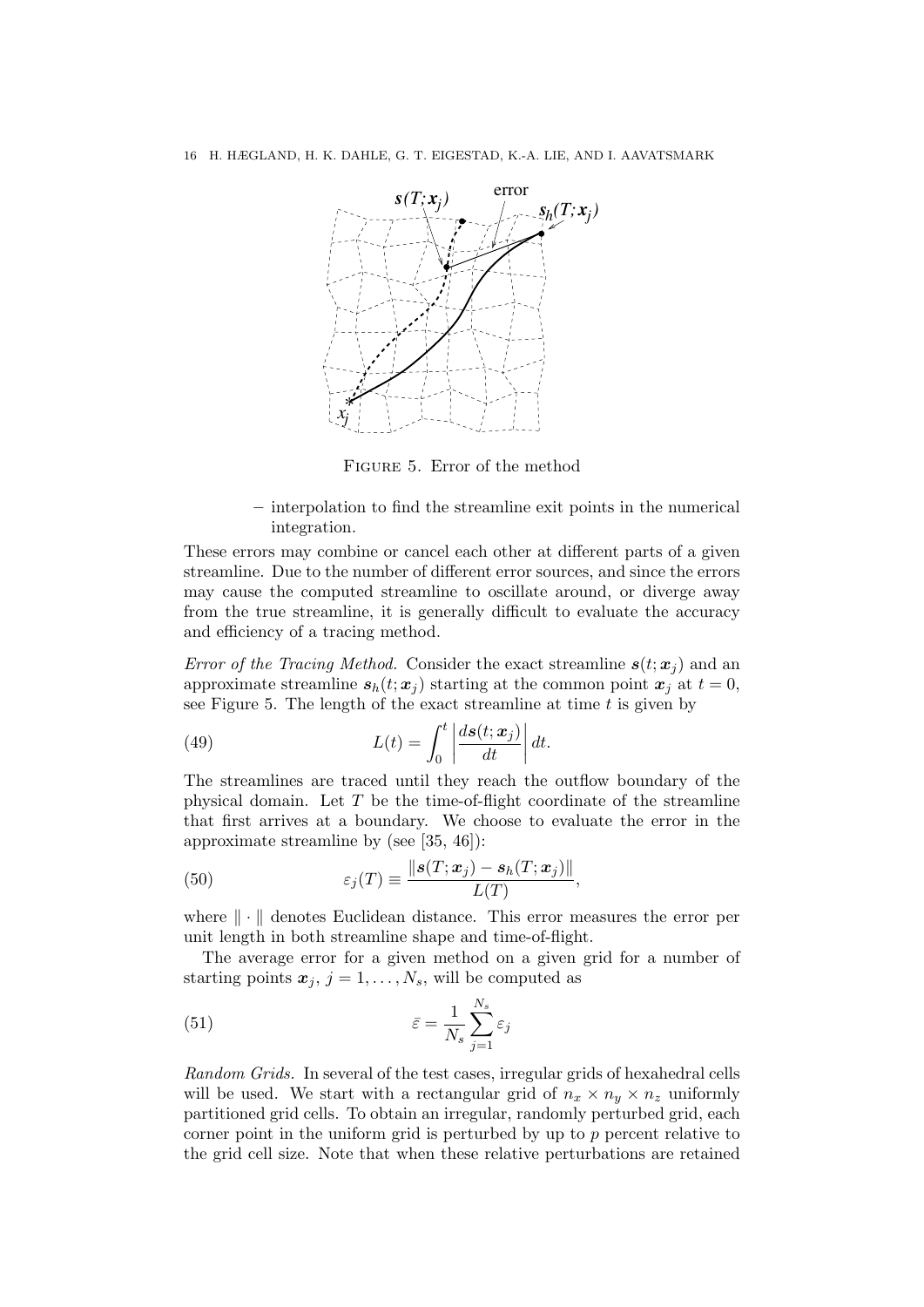for all refinements of the grid, these grids are referred to as rough grids. Refer to [34] for more details.

CVI Integration Method. To compute streamline paths, we have used the fourth-order, explicit Runge-Kutta solver in Matlab, ode45 [55]. This solver is based on the Dormand–Prince (4,5) pair [18], which uses six function evaluations per time step. The equation solved for each grid cell is

(52) 
$$
\frac{d\hat{\mathbf{s}}}{dt} = \hat{\mathbf{q}}_{\text{CVI}}^{\text{I}}, \qquad \hat{\mathbf{s}}(0) = \hat{\mathbf{s}}_0.
$$

Since this is a method with step size control, we can choose a relative tolerance  $\delta_r$  and an absolute tolerance  $\delta_a$ . In each time step, the solver estimates the local error  $e = [e_1, e_2, e_3]$  in the solution  $\hat{s} = [y_1, y_2, y_3]$ . This error must be less than or equal to the acceptable error, which is a function of the specified relative and absolute tolerances

(53) 
$$
|e_i| \le \max(\delta_r|y_i|, \delta_a), \qquad 1 \le i \le 3.
$$

In the following we choose  $\delta_a = 10^{-8}$  and use  $10^{-8} \le \delta_r \le 10^{-3}$ . If the time step is too large according to (53), the step is rejected, a smaller time step is computed, and a new set of function evaluations is needed. If the error is much smaller than the acceptable error, it is likely that the time step is unnecessarily small. The current step is therefore accepted and the next integration step is computed with a larger time step.

Generally, the last time step in a cell does not end on the cell boundary. Hence, interpolation is needed to determine the exit point [46]. The interpolation to find the exit point uses a fifth order Hermite polynomial [54, 55] and a Newton iteration.

Finally, it is important to choose a good initial step size to avoid an excessive number of function evaluations [6]. For our purposes, we will not go into this topic, but assume that a good initial step has been found. This is done by picking an initial step that is too large for the given tolerance  $\delta_r$ , and letting the solver iterate until an acceptable step is found.

It is also possible to integrate streamlines directly in physical space based on CVI. However, using a higher-order Runge–Kutta method like ode45 directly in physical space will generally be computationally expensive, since these methods require the velocity to be evaluated in the interior of each cell. At such points, the velocity is only given in reference coordinates and a velocity evaluation thus requires an inverse bilinear/trilinear transformation that is quite computationally expensive. In [25], we therefore suggest an alternative method based on a simple Euler predictor-corrector scheme that only requires velocities at cell boundaries in combination with a grid refinement scheme.

Reference Streamlines. For comparing the tracing methods to an analytical solution, the exact streamline is computed using ode45 in Matlab with  $\delta_r =$  $10^{-12}$  and  $\delta_a = 10^{-12}$ . The solution domain and the velocity is mapped to a reference element to simplify detection of domain boundaries.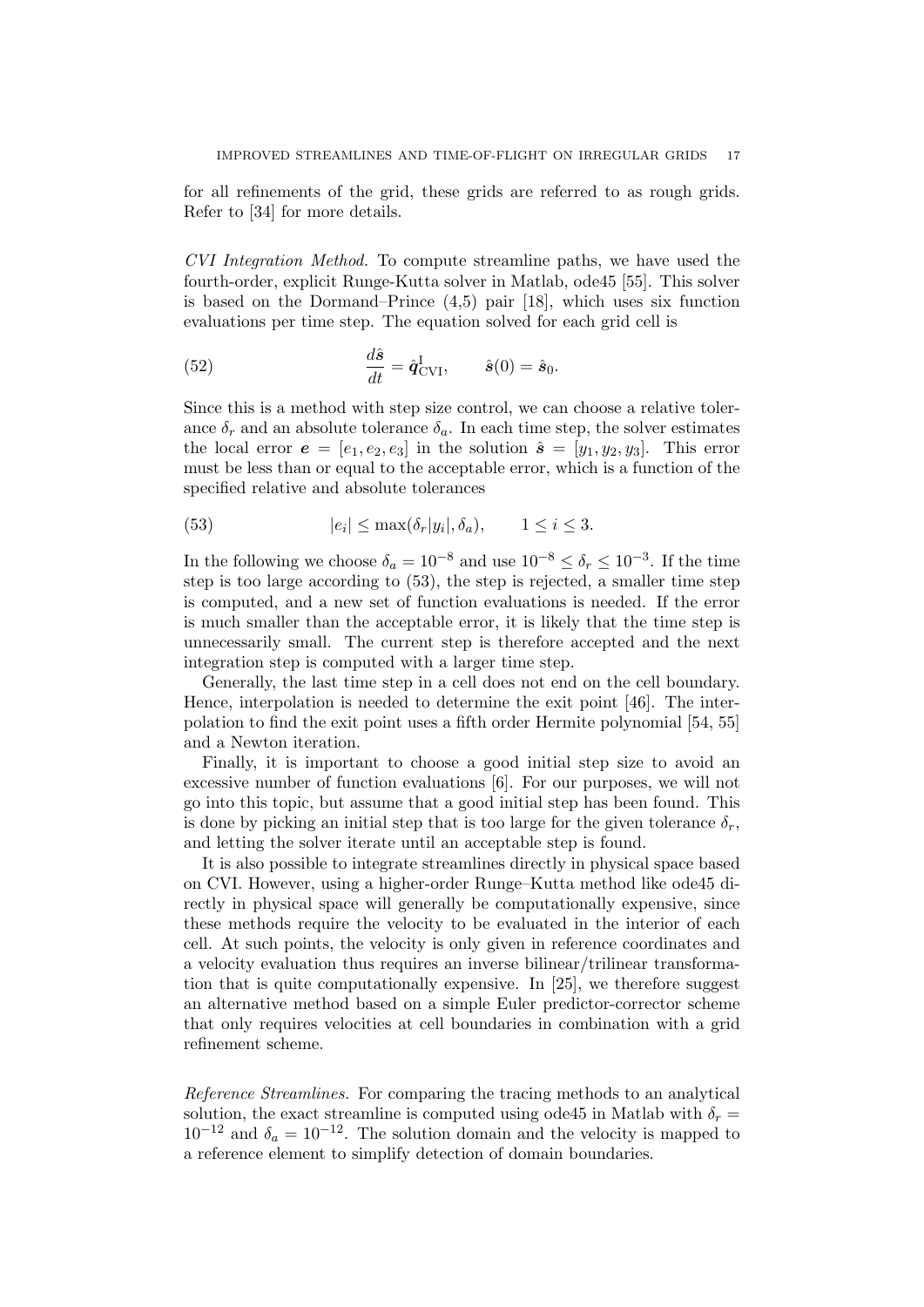

FIGURE 6. (Case 1, uniform flow). Logarithm of error relative to the degree of irregularity of cells. Top:  $log_{10}(p_k)$  =  $-4, -3, \ldots, 1$ . Bottom:  $p_k = 10, 20, \ldots, 60$ .

5.1. Uniform Flow on Random Grids. We consider first four test cases for uniform flow on random grids using given constant velocity fields. Unless stated otherwise, the relative tolerance for the numerical integration in the CVI method is either  $\delta_r = 10^{-3}$  or  $\delta_r = 10^{-8}$ , giving two methods denoted CVI3 and CVI8, respectively. The fluxes are computed analytically (to machine precision).

Case 1: Perturbed Grids. For the first test we consider a uniform flow field  $q = [1, 1, 1]^T$ , and a base  $10 \times 10 \times 10$  Cartesian grid partition of the unit cube. The simulation will be performed on two series of perturbed grids, for which each vertex of the grid is moved a distance of up to  $p_k$  percent relative to the  $h = 0.1$  grid spacing (i.e., on random grids with a  $p_k$  percent perturbation as defined in the previous subsection). For each grid and each tracing method, streamlines are traced from 100 random points in the front lower-left grid cell. The results of the test are shown in Figure 6. For this, and all subsequent plots, we have plotted the (base 10) logarithm of the average error given in (51).

Note that for a constant velocity field the Runge-Kutta solver will only need a single time step for each cell independent of the value specified for  $\delta_r$ .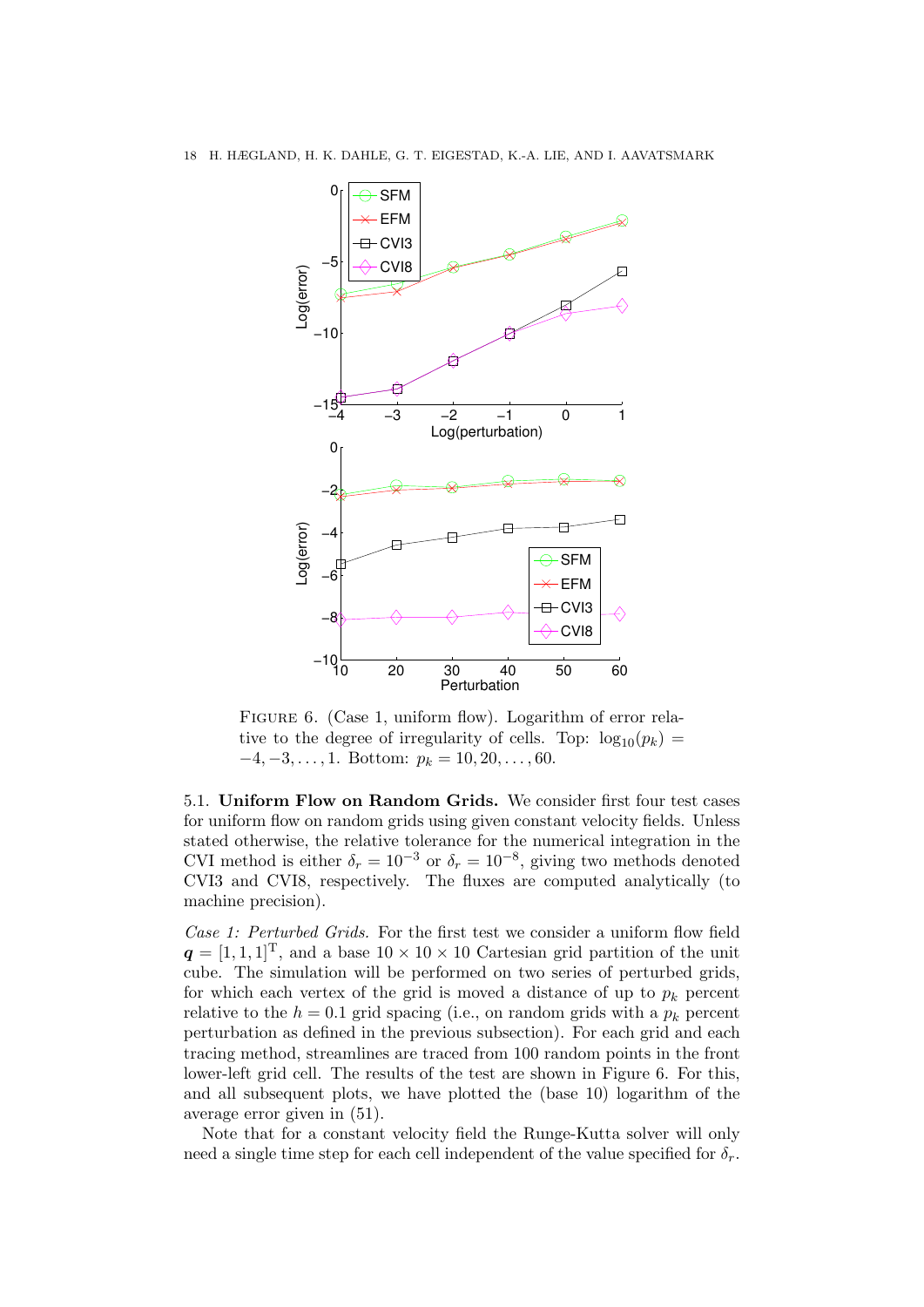

FIGURE 7. (Case 2, uniform flow). Logarithm of error relative to uniform grid refinement.

Thus, for velocity fields that are uniform or nearly uniform in a cell, we cannot assign any particular interpretation to the error tolerances used in the CVI method. However, since the velocity of the CVI method is integrated in reference space  $\mathcal{R}$ , this velocity will not be uniform in a cell even if the physical velocity field is uniform, unless the Jacobian matrix of the transformation is constant (i.e., the cells tend to parallelepipeds).

Figure 6 shows that for small grid perturbations the errors of the CVI methods may be below their prescribed error tolerances, indicating that the velocity field in  $\mathcal R$  is also uniform. As we reach a 1\% perturbation, we begin to see the effect of the chosen relative tolerances for the CVI method. The results indicate that the error for the CVI method can be made arbitrarily small by decreasing  $\delta_r$  and  $\delta_a$ .

Case 2: Uniform Refinement. For the second test we consider the error with respect to uniform grid refinement. We still consider a flow field  $q =$  $[1, 1, 1]^T$ . Grid  $\mathcal{G}_0$  consists of one grid cell and is a 50% random perturbation of the unit cube. Grid  $\mathcal{G}_k$  for  $k = 1, 2, \ldots, 6$  will be a trilinear map (see Section 3.4) of a uniform  $2^k \times 2^k \times 2^k$  partition of the unit cube in R to the cell represented by  $\mathcal{G}_0$ , see Figure 8 (left). The grids  $\mathcal{G}_k$  will thus be refinements of  $\mathcal{G}_0$  and asymptotically tend to a parallelepiped grid.

Streamlines are traced from 100 random points in the front lower-left grid cell of the finest grid  $(\mathcal{G}_6)$ . The average error for grid  $\mathcal{G}_k$ ,  $k = 2, \ldots, 6$ , is shown in Figure 7.

We observe that the CVI method is both more accurate and converges faster than EFM and SFM. For an  $8 \times 8 \times 8$  refinement  $(\mathcal{G}_3)$ , EFM and SFM have an error of approximately  $10^{-3}$ . The same accuracy is achieved for the initial grid  $\mathcal{G}_0$  (not shown in the plot) for the CVI3 method. For the given velocity field, the streamlines for EFM and SFM on grid  $\mathcal{G}_3$ , are traced through 21 cells. Consequently, SFM and EFM have to trace approximately 21 cells to achieve the same accuracy that CVI3 obtains on a single cell.

Moreover, we observe that the errors for the CVI methods are almost independent of the tolerance for  $\mathcal{G}_k$ ,  $k \geq 3$ . The reason is that as the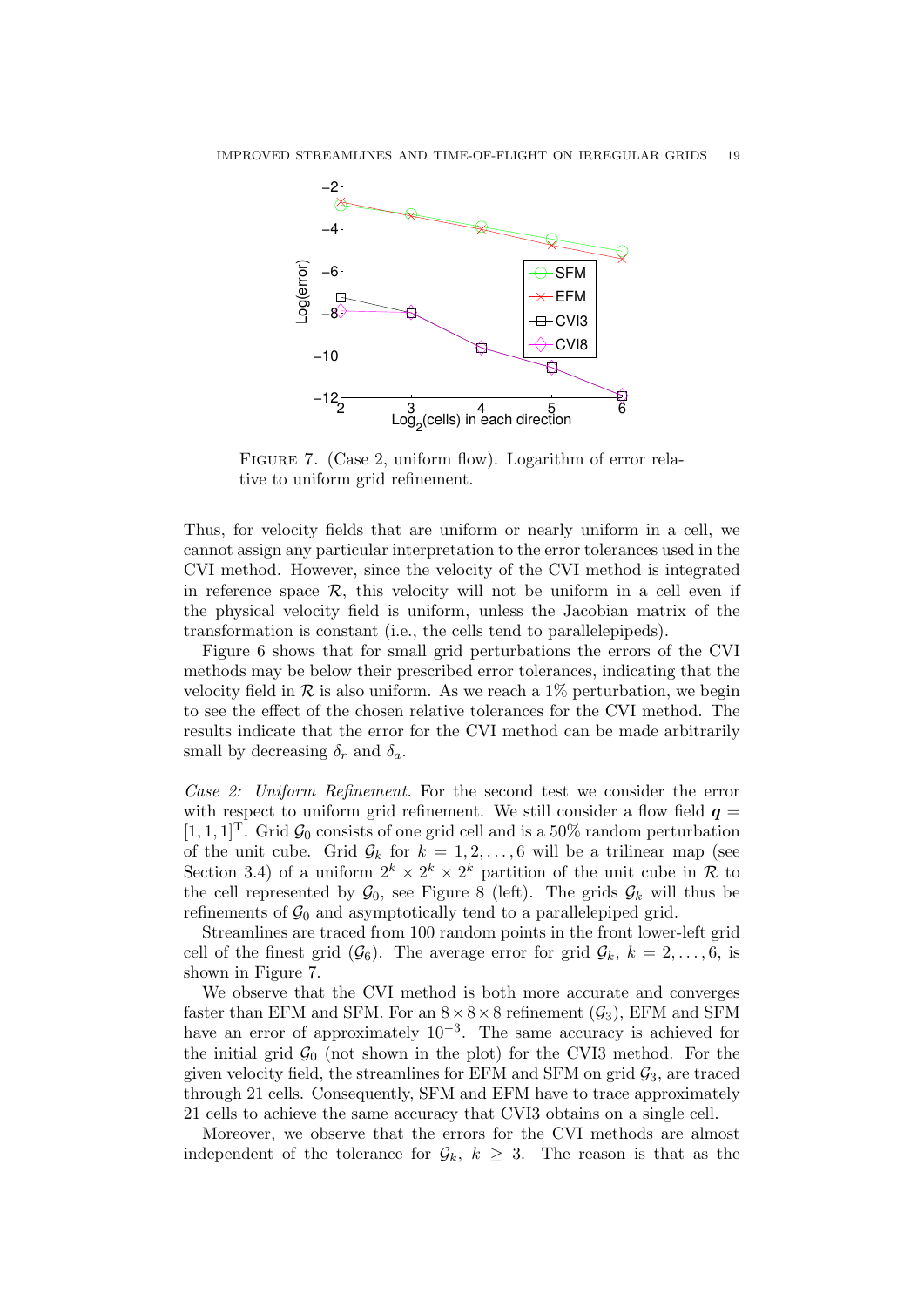

FIGURE 8. Grids for the first refinement level  $(\mathcal{G}_1)$  in Case 2 (left) and Case 3 (right). Note that the base grid  $\mathcal{G}_0$  is different for the two figures, and also only internal grid points are perturbed for Case 3, i.e., the central corner in the figure.



FIGURE 9. (Case 3, uniform flow). Logarithm of error relative to nonuniform grid refinement.

grid is refined and the grid cells tend to parallelepipeds, the velocity field in reference space also becomes approximately uniform, and the numerical integration will need only one time step for any  $\delta_r$ .

Case 3: Nonuniform Refinement. The setup will be the same as for Case 2. except that the refinement now is random. At each refinement level, the grids will be a 50% perturbation of a uniformly refined grid, see Figure 8 (right). The average error for grid  $\mathcal{G}_k$ ,  $k = 2, \ldots, 6$  is shown in Figure 9. (The choice of a nonuniform refinement may seem strange, but is in fact what one will use for real field cases when trying to approach the resolution of an underlying geomodel, which will typically consist of highly irregular grid cells modeling complex geological structures.)

For this case, the velocity in reference space will not become uniform at the same rate as for the uniform refinement. Due to the nonlinearity of the velocity field in  $R$ , the errors of the CVI method cannot be reduced further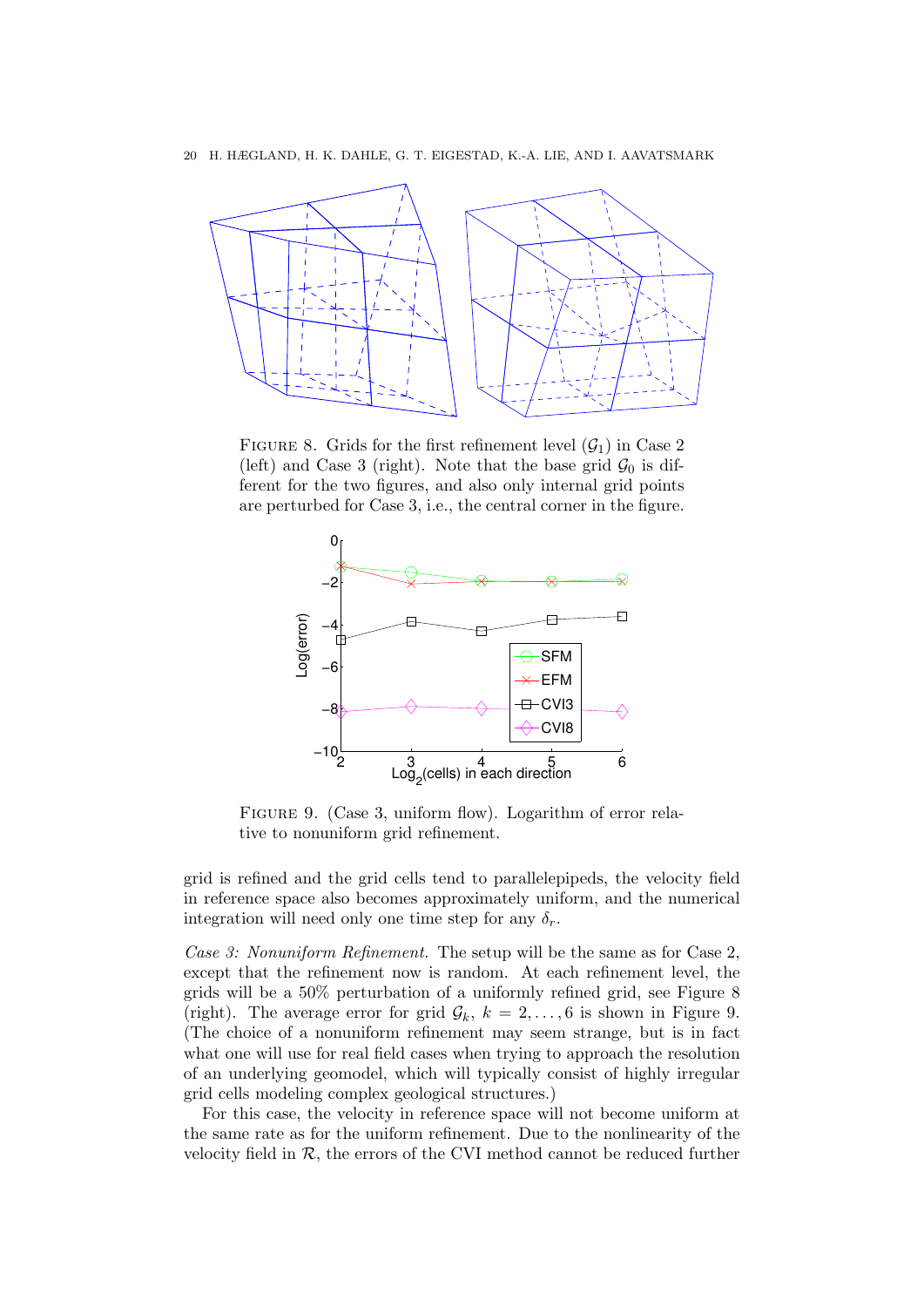

FIGURE 10. (Case 4, uniform flow). Logarithm of error relative to length of streamline.

than the prescribed tolerances used in the numerical integration; i.e.,  $10^{-3}$ for CVI3 and 10−<sup>8</sup> for CVI8, respectively. The errors are therefore almost independent of the grid spacing. To increase the accuracy of CVI, one must select a lower tolerance  $\delta_r$ , which implies an increased number of integration steps. The situation is quite different for the SFM and EFM methods: Here the horizontal curves indicate that these methods do not converge as the grid is refined!

Case  $\lambda$ . In this test we consider error accumulation due to the length of the streamline and the number of cells traversed. For this case we use the flow field  $q = [1, 0, 0]^T$ . Grid  $\mathcal{G}_k$  for  $k = 0, 1, \ldots, 4$  will be a 50% perturbation of a  $3 \cdot 2^k \times 3 \times 3$  partition of the parallelepiped  $[0, 2^k] \times [0, 1] \times [0, 1]$ . Twenty streamlines are traced, each with a different random starting point in the central-left cell of each grid. Then the number of cells traversed for a given streamline for a given grid  $\mathcal{G}_k$  will be approximately  $3 \cdot 2^k$ .

Figure 10 shows the error per unit length for each streamline. Since this error is approximately constant for each method, we can in other words expect a uniform increase in the absolute error  $||s(T; x_i) - s_h(T; x_i)||$  with increasing streamline length for all methods. Moreover, since the error constant is larger for EFM and SFM than for the CVI method, the accumulation of error with streamline length will be more pronounced for SFM and EFM.

We also see from  $(21)$  that the only difference between EFM and SFM is the scaling of the velocity vector. Thus the streamline shape will be the same for both methods, and the differences in the figure are only due to different time-of-flights. EFM uses a more accurate approximation of the Jacobian determinant than SFM and should therefore in principle be more accurate. Here, however, SFM is more accurate than EFM, which is explained by error cancellation in which the error in approximating the Jacobian determinant cancels the error in the interpolation.

5.2. Nonuniform Flow on Random Grids. Streamline simulators uses a sequential splitting method to solve the flow equations as explained in Section 2. For an incompressible flow in an isotropic and homogeneous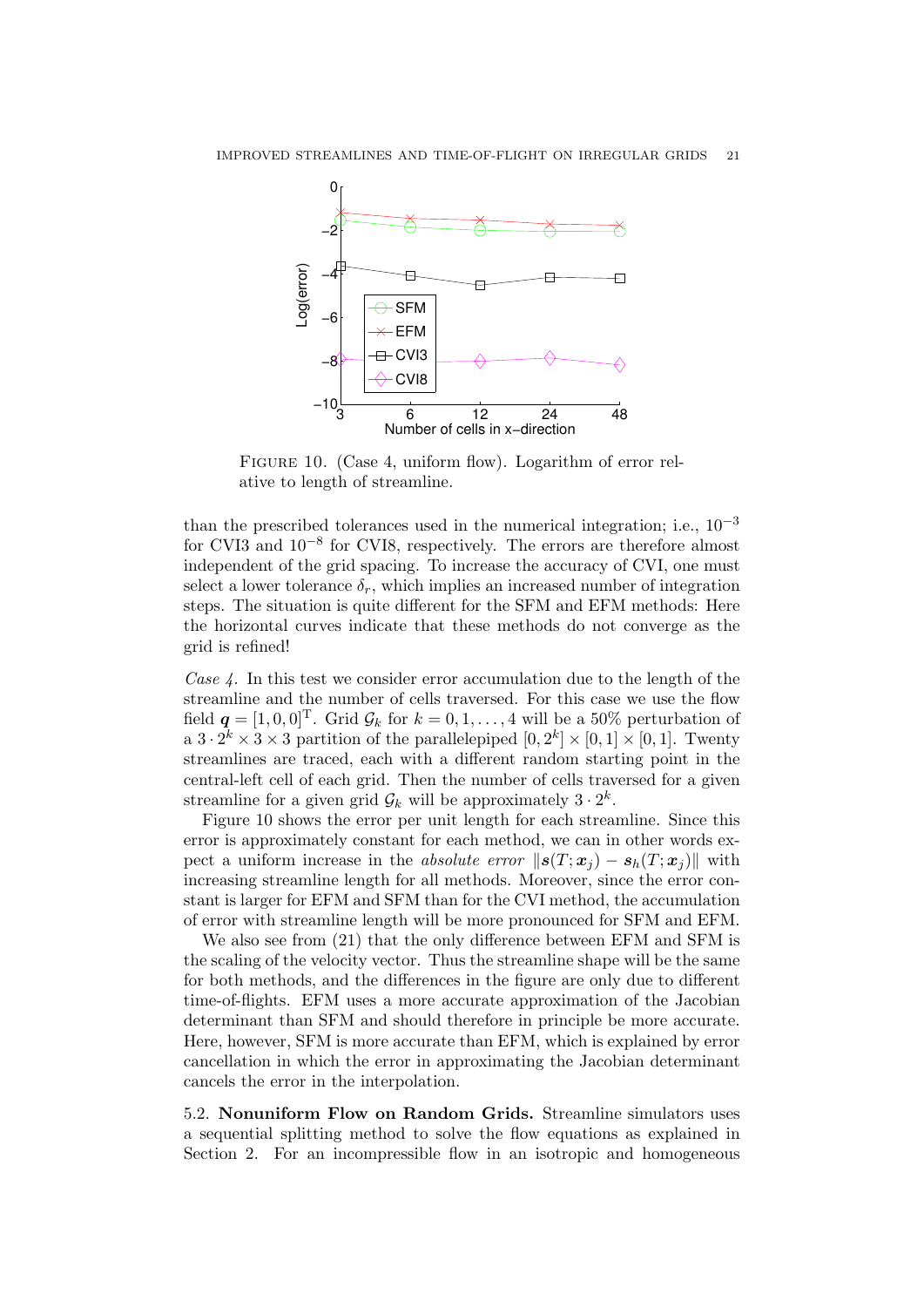

FIGURE 11. Field plot for the velocity in  $(55)$ . All the analytical streamlines traced for this case lie within the streamtube indicated in red.

medium with no sources, (2) reduces to the well-known Laplace equation. For this case it is easy to verify that

(54) 
$$
p(x, y, z) = \sin(\sqrt{2}x)\sinh(y)\sinh(z)
$$

is a solution to (2). The corresponding velocity field is given by (4) as

(55) 
$$
\mathbf{q} = -\begin{bmatrix} \sqrt{2}\cos(\sqrt{2}x)\sinh(y)\sinh(z) \\ \sin(\sqrt{2}x)\cosh(y)\sinh(z) \\ \sin(\sqrt{2}x)\sinh(y)\cosh(z) \end{bmatrix}.
$$

We will now consider the same type of tests as for uniform flow, using the velocity field in (55). The setup for the test cases will be similar to the cases for uniform flow in the previous section, except for the following:

- The analytical velocity field is now nonlinear, and numerical integration must be used to obtain fluxes. We have used a Lobatto quadrature [21] with a tolerance of  $10^{-6}$ .
- The domain is shifted slightly to avoid the singularity of the velocity at the origin, see Figure 11.
- Twenty streamlines are traced from the surface (see Figure 11)

$$
S = \{(x, y, z) : x = 0.5, 0.5 \le y, z \le 0.55\}.
$$

Case 1: Perturbed Grids. First we revisit the perturbed grids from Case 1 in Section 5.1, i.e., consider a  $p_k$  percent perturbation of the cells in a 10  $\times$  $10 \times 10$  partition of the cube shown in Figure 11, but now with the velocity field (55). The results are shown in Figure 12. The curves for CVI8 are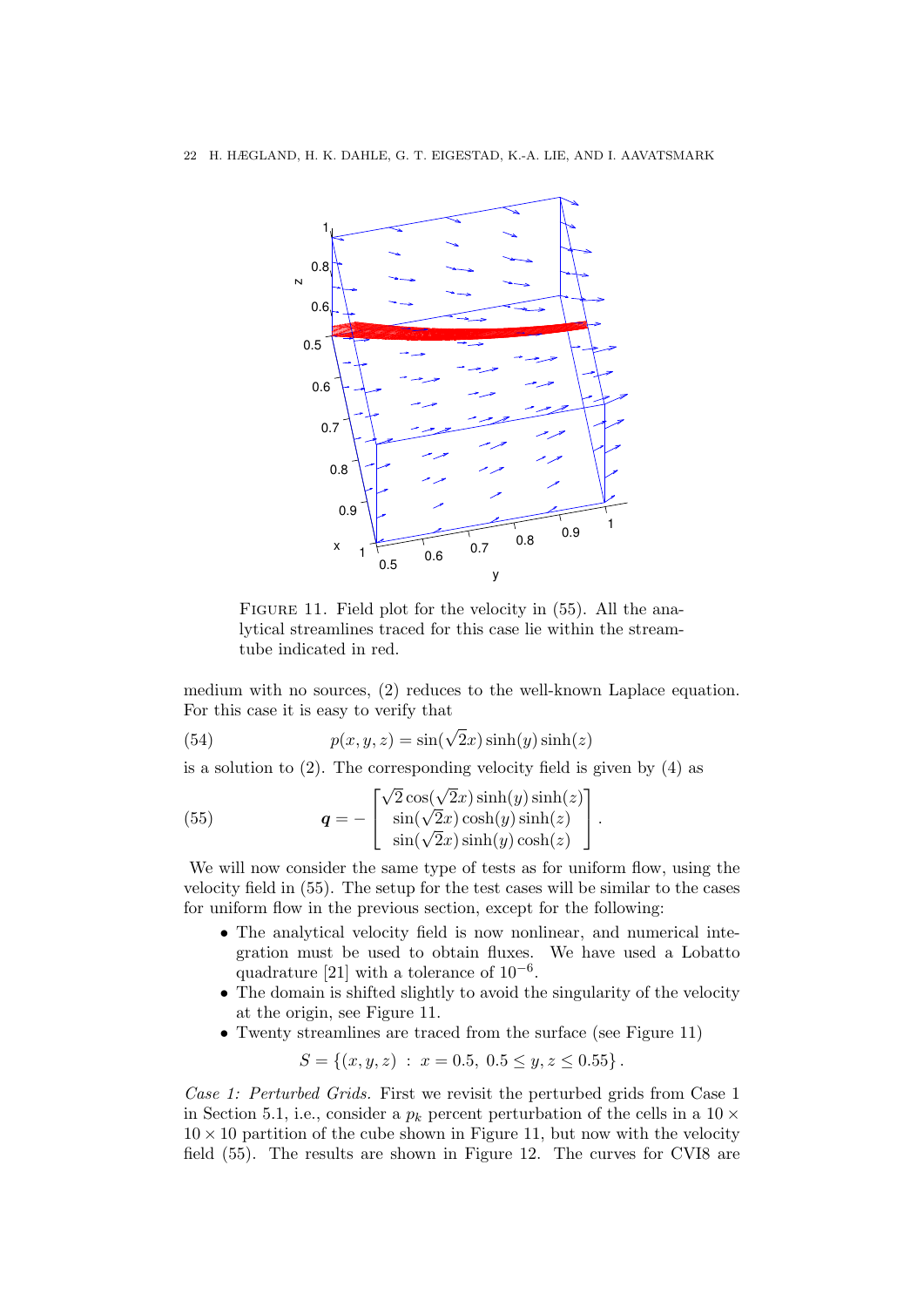

FIGURE 12. (Case 1, nonuniform flow). Logarithm of the error relative to the degree of irregularity of cells Top:  $\log_{10}(p_k) = -4, -3, \ldots, 1$ . Bottom:  $p_k = 10, 20, \ldots, 50$ .

identical to those of CVI3 and are therefore not shown in the plots. For small perturbations, the difference in the methods are overshadowed by the error in the interpolation since all methods use the same interpolation for small perturbations. As the perturbations increase, we see the differences in the methods. However, due to possible cancellation of errors (e.g., as discussed for Case 4 in Section 5.1), it is difficult to interpret these differences in favor of one method or the other, even though CVI generally has a slightly lower error than SFM and EFM.

Case 2: Uniform Refinement. Next, we consider the error relative to a uniform refinement of a single skewed cell, as in Case 2 of Section 5.1. The results are shown in Figure 13, where the CVI8 curve (not shown) is identical to the CVI3 curve. The figure shows that the convergence rates are equal for all three methods, indicating that the perturbations of the cells go faster to zero than the velocity approaches uniform flow in a given cell (otherwise, the CVI method would converge faster than SFM/EFM).

Case 3: Nonuniform Refinement. Corresponding results for nonuniform refinement are shown in Figure 14. This test case shows again the benefit of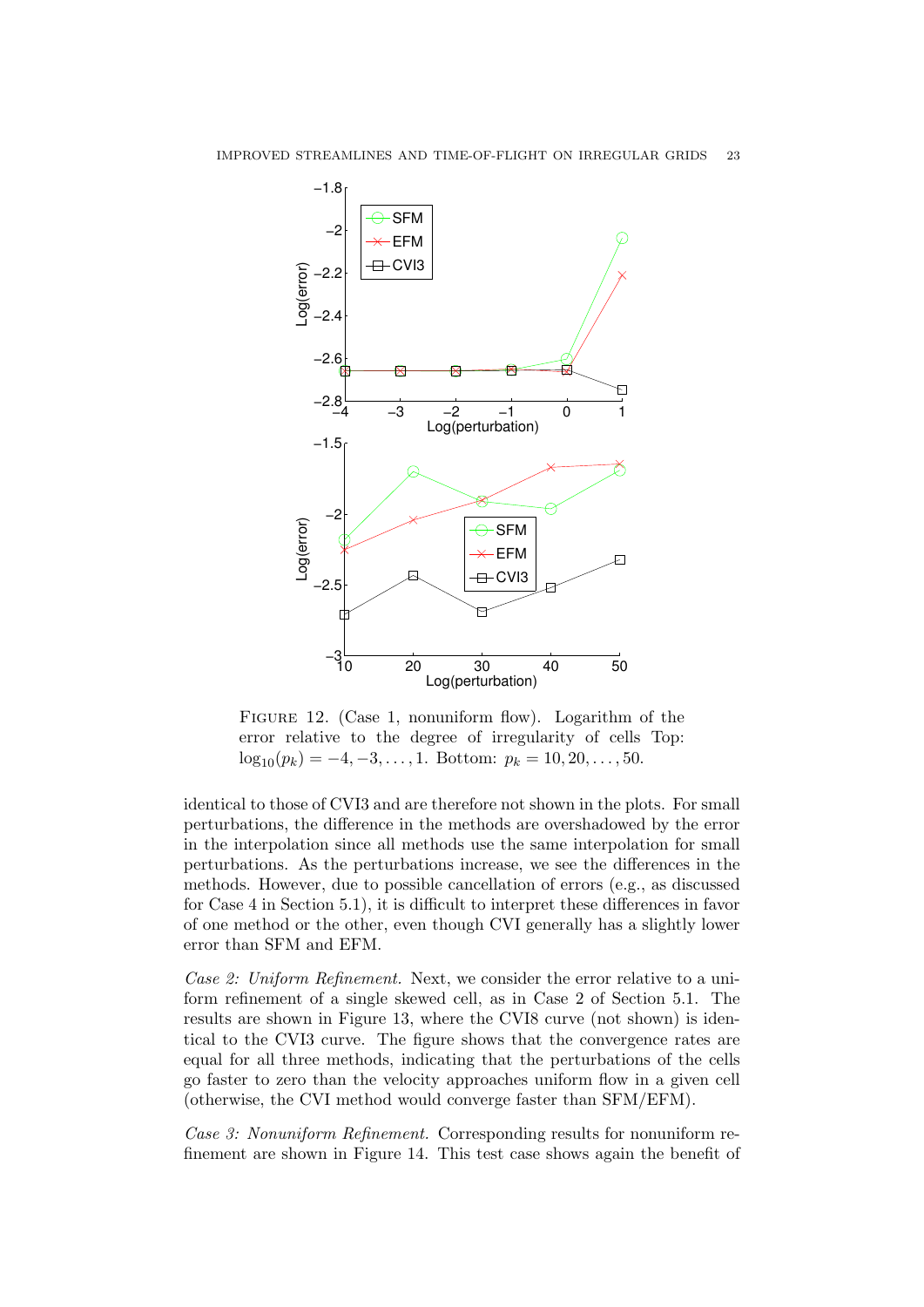

FIGURE 13. (Case 2, nonuniform flow). Logarithm of error relative to uniform grid refinement.



FIGURE 14. (Case 3, nonuniform flow). Logarithm of error relative to nonuniform grid refinement.

the CVI method when the flow becomes approximately uniform in each cell and the grid cells are kept irregular: As for Case 3 in Section 5.1 for uniform flow, SFM and EFM do not seem to converge as the grid is refined.

Note, however, that the curves depend on a particular realization of the random grids. Ideally, we should have averaged over a set of such realizations. This may explain the irregular behavior of the CVI curve. Also, since the fluxes are computed numerically with a tolerance of  $10^{-6}$ , we cannot expect the same level of accuracy as the grid is refined for the CVI methods compared to Case 3 for uniform flow, where the fluxes were computed analytically.

5.3. Analytic Flow on Truncated Pyramidal Grids. We now study the effect of using a special kind of grid, denoted a truncated pyramidal grid, see also [43]. The construction of such a grid is illustrated by Figure 15, where the entire grid conforms to a cubic domain. As seen here, the inner cells are truncated pyramids, and 'infill' cells are used to account for the boundary,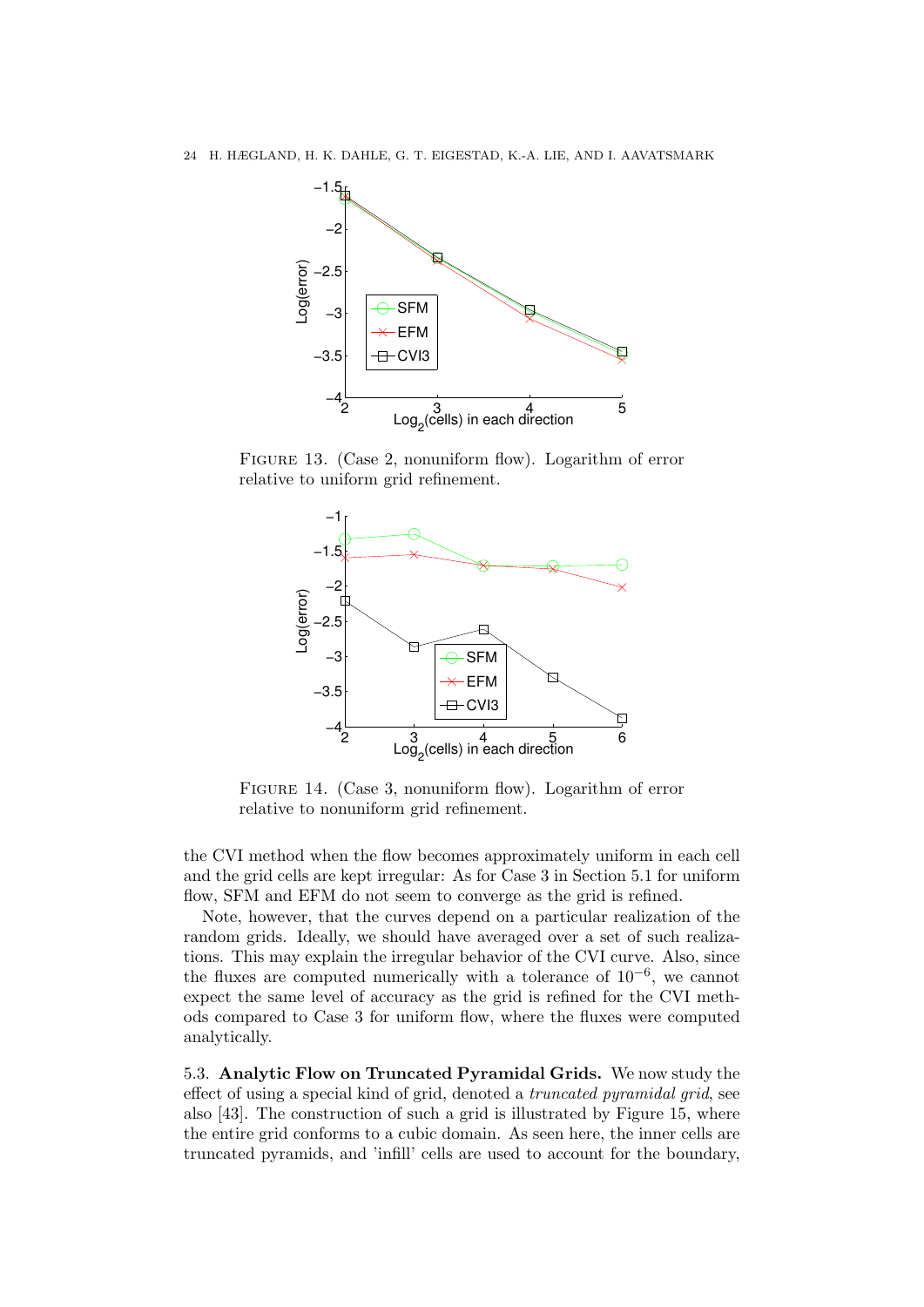

Figure 15. Sketch of a truncated pyramidal grid



FIGURE 16. (Case 1, truncated pyramids). Errors versus grid refinement.

and the cells will be turned upside down systematically from layer to layer. The surface with the smallest area of a truncated pyramid will either be the roof surface or floor surface of the cells, and the ratio between the smallest and the largest surface area is kept constant and equal to 1/9 as the grids are refined.

As pointed out in the description of the CVI method (Section 4), this method is constructed to reproduce uniform flow exactly regardless of the grid geometry. SFM and EFM, on the other hand, do not reproduce uniform flow and will therefore, as observed from the results below, produce a systematic error for skewed cells like the truncated pyramids.

Case 1: Uniform Flow. Figure 16 shows the performance of the three tracing methods on a sequence of refinements of truncated pyramidal grids for the uniform flow field  $q = [0, 0, 1]$  on the cubic domain  $\{1 \leq x, y, z \leq 2\}$ .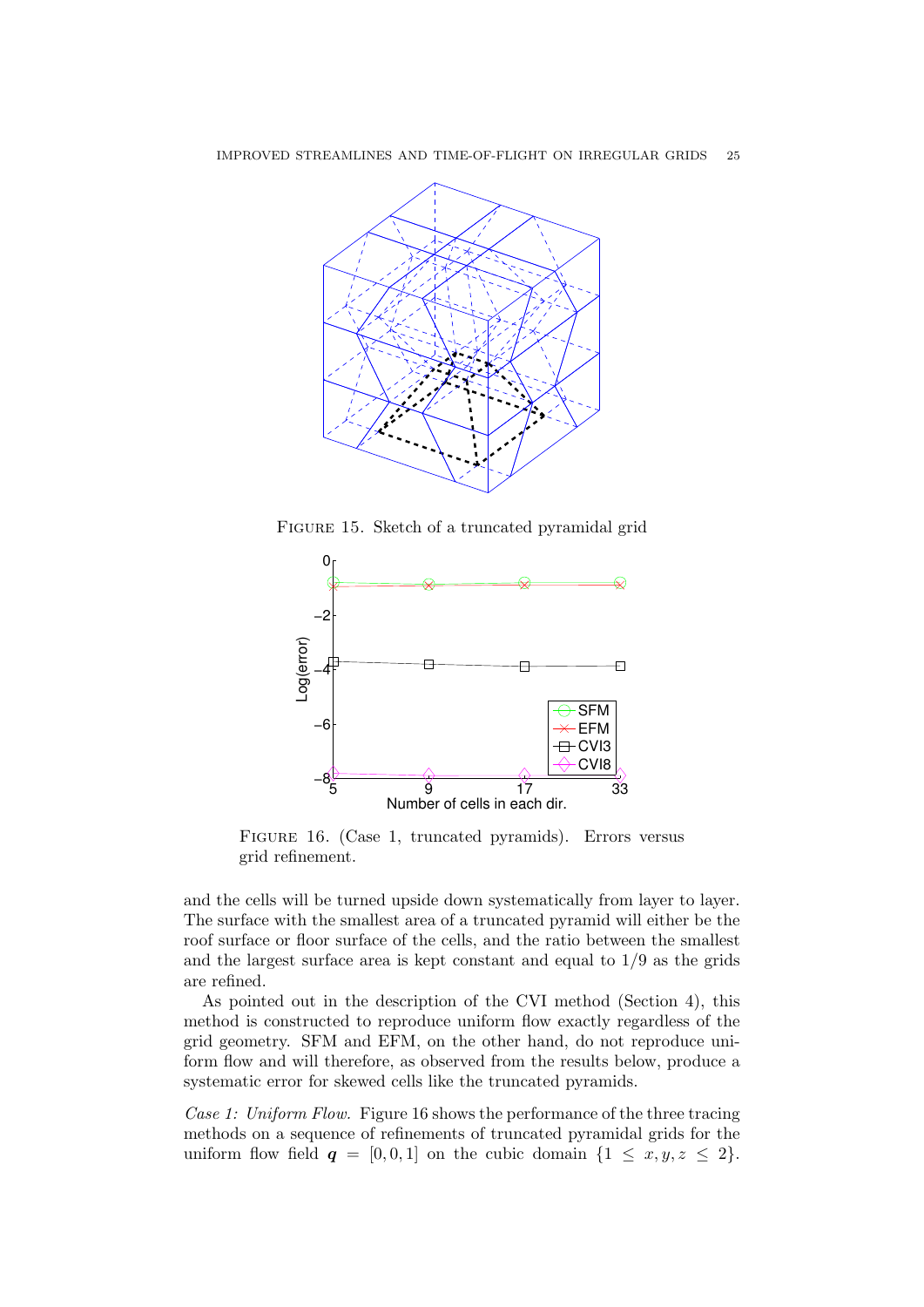

FIGURE 17. (Case 2, truncated pyramids). Errors of streamlines versus grid refinement.

For each refinement, one hundred streamlines are traced from randomly distributed points on the bottom surface  $(z = 1)$  of the domain until they exit at the top of the domain  $(z = 2)$ . We see that the errors of the CVI method stay at the level of their prescribed tolerances, indicating that the velocity in the reference space is not becoming uniform as the grid is refined (compare with Figure 7). We also notice that the streamlines of SFM and EFM do not converge as the grid is refined.

Case 2: Combined Uniform and Nonuniform Flow. We next replace the uniform flow field by a combination of nonuniform and uniform flow, obtained by taking the negative gradient of the pressure field

$$
p(x, y, z) = \cosh(x)\cos(y) + cz,
$$

which is an analytical solution to the Laplace equation that here represents a simplification of the general pressure equation (2). Note that this pressure field gives rise to a uniform flow in the z-direction since the z-component of the gradient of the pressure field is a constant. This situation can occur if gravity is the driving force for the flow in the reservoir and the permeability of the medium is almost homogeneous. Then the flow locally is almost uniform in the z-direction of the reservoir.

Figure 17 depicts how the methods behave for refinements of the truncated pyramidal grids introduced above, where the constant  $c = 5$  is used and twenty streamlines are traced for each refinement level. The CVI method converges with the expected rate, whereas the convergence for SFM and EFM is both slower and decays significantly for the highest refinements, suggesting that these two methods may fail to converge asymptotically.

Case 3: Nonuniform Flow. Finally, we study the effect of a gradual change from uniform flow in the z-direction to nonuniform flow in all directions. This is done by allowing the  $\sigma$ -parameter to increase for the solution

(56) 
$$
p(x, y, z) = \cosh(x)\cos(y) + cz + \sigma \cosh(x)\cos(z).
$$

The result for an  $11 \times 11 \times 11$  grid is presented in Figure 18, where we have plotted the  $\log_{10} \sigma$  along the x-axes. As expected, the errors decrease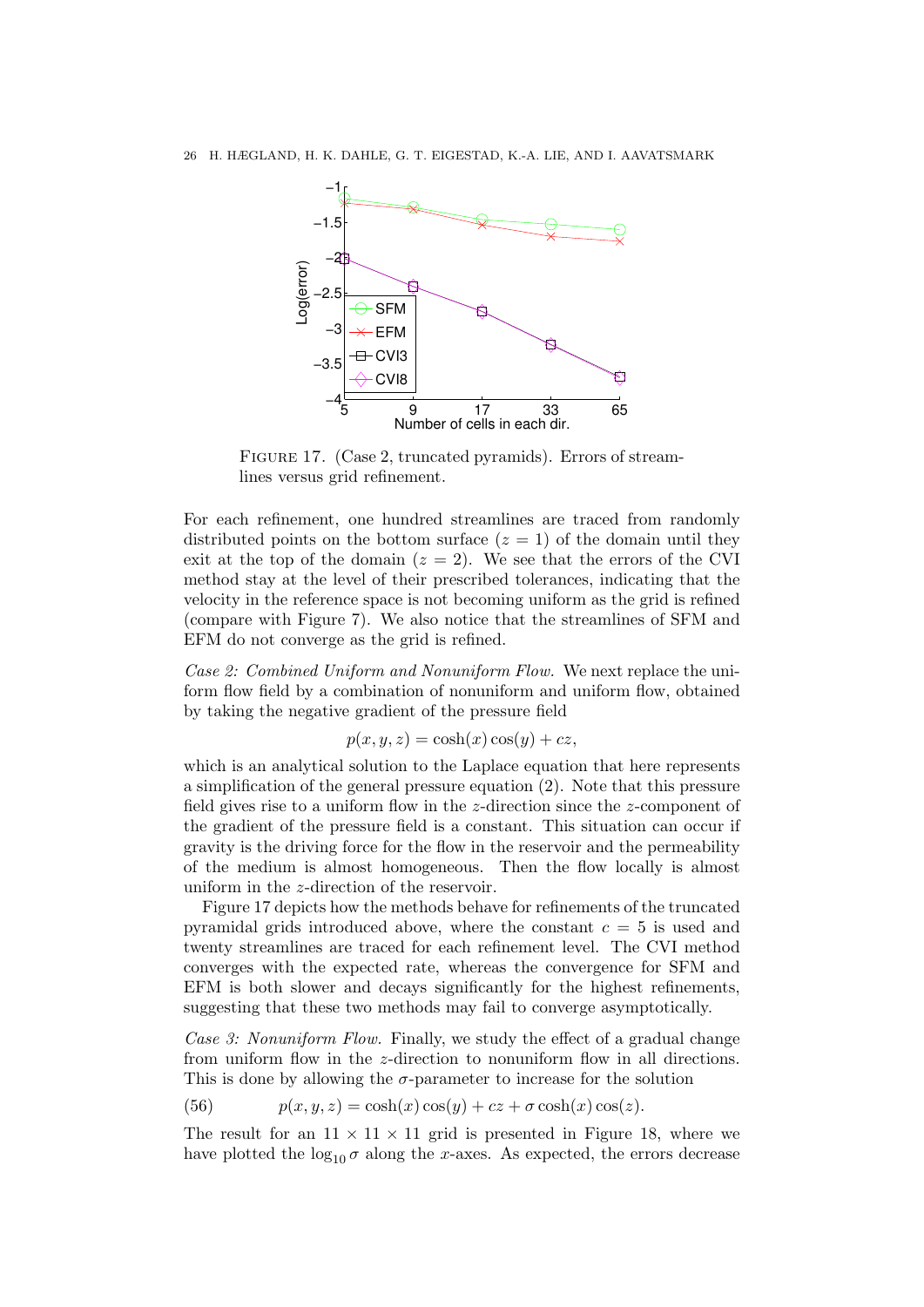

FIGURE 18. (Case 3, truncated pyramids). Effect of flow becoming gradually more nonuniform by increasing  $\sigma$  in Equation (56) when the grid resolution is fixed.

as the flow approaches uniform in the z-direction (i.e.,  $\sigma \to 0$ ). Repeating the refinement process from Case 2, we observed that the CVI method still converges for a fixed  $\sigma$  and increasing refinements, but the error constant increases for increasing values of  $\sigma$ .

Summing up, when either truncated pyramids or general rough grids are used in 3D, the difference between our new streamline method and SFM and EFM is striking. The CVI method is superior to the other methods in terms of accuracy; this is manifested as either loss of convergence or diminished convergence rates for the SFM and EFM methods.

5.4. Quarter-Five Spot. In this subsection we use a control-volume finitedifference method [1] to solve the single-phase flow equations,

(57) 
$$
\operatorname{div} \mathbf{q} = -\operatorname{div}(\mathbf{K} \operatorname{grad} p) = f \text{ in } \Omega
$$

$$
\mathbf{q} \cdot \mathbf{n} = 0 \text{ on } \partial \Omega,
$$

and provide discrete fluxes on cell interfaces. Here,  $q = -K \text{ grad } p$  is the Darcy velocity, p is the pressure,  $\boldsymbol{K}$  is the permeability tensor, f is a source term,  $\Omega$  is the solution domain,  $\partial\Omega$  is its boundary, and n is the unit outward normal to  $\partial\Omega$ . The domain will be discretised with different kind of  $n_x \times$  $n_y \times n_z$  grids.

A 3D extension of the classical 2D quarter-five spot test case is generated by placing an injector and a producer, respectively, in the lower and upper corner cells  $(1, 1, 1)$  and  $(n_x, n_y, n_z)$ . Streamlines will then be traced from the injector to the producer. As an error measure, we will in this subsection only compare the time-of-flight in the producing wells. To this end, we use a relative error measure by dividing the absolute difference in time-of-flights to the time-of-flight of the reference streamline. These relative errors are then averaged over all the traced streamlines.

Case 1: Random Grids. Let  $\Omega$  be the unit cube and assume that  $\mathbf{K} \equiv 1$  over the whole domain. On this simplified medium, we compare the streamline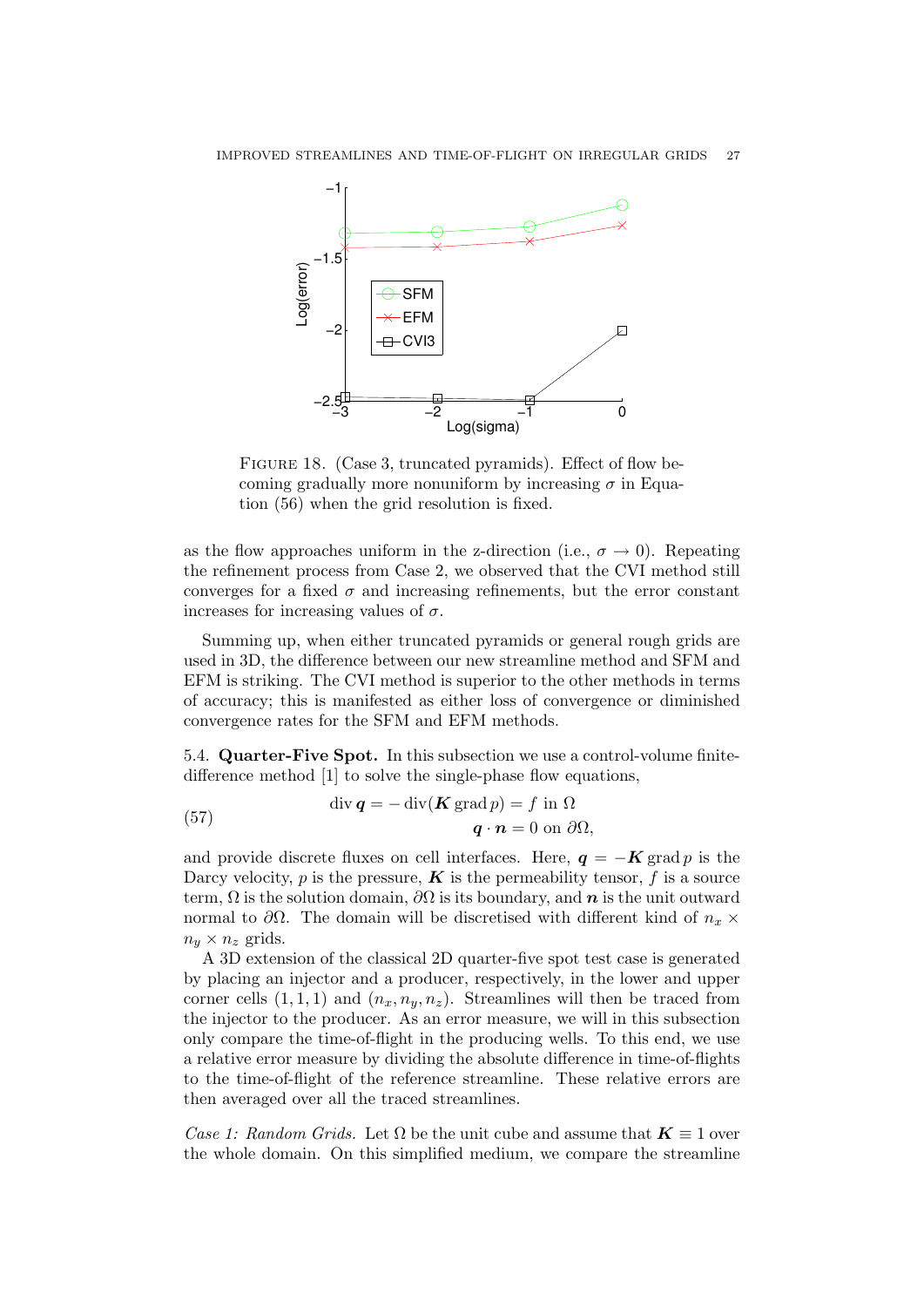Table 1. Average errors and standard deviations for the different tracing methods. Random grid perturbations of 16%.

|                  | Method   Average error   St.dev |       |
|------------------|---------------------------------|-------|
| <b>SFM</b>       | 0.022                           | 0.015 |
| EFM              | 0.021                           | 0.015 |
| CVI <sub>3</sub> | 0.017                           | 0.012 |

methods on a coarse  $10 \times 10 \times 10$  random grid. The inner corners of the coarse grid are perturbed such that the grid is non-orthogonal throughout the simulation domain. Wells are implemented by using non-homogeneous Neumann conditions at the faces of the corner cells  $(1, 1, 1)$  and  $(10, 10, 10)$ . We trace streamlines starting from 225 uniformly spaced entry points along the inflow boundary given by the boundary faces of cell  $(1, 1, 1)$ . The streamlines are traced until they exit at the outflow boundary, i.e., at some point of the boundary faces of cell (10, 10, 10).

Time-of-flights at the producer are compared to the reference case simulated by the SFM method on a  $50 \times 50 \times 50$  uniform Cartesian grid, where the entry points agree with the entry points of the coarse grid. Table 1 reports the average errors and corresponding standard deviations for the three tracing methods. As seen from the table, the CVI method performs slightly better than the other two methods; the average error is roughly 20% smaller for the CVI method compared to e.g., SFM.

Case 2: A Simplified Field Case. Next, we study the streamline generation on a simplified version of a real field model. We use a 3D grid that is an extension of a 2D grid where the height of the top and bottom of the medium varies throughout. The grid has moderate grid aspect ratios that resemble typical features of field cases; here this ratio is approximately 1/20 for height versus length of a typical grid block. A reference solution will be generated on a fine  $45 \times 45 \times 45$  grid, which is a uniform refinement of a coarse  $9 \times 9 \times 9$  grid on which the tracing methods will be compared. The two grids are compatible in the sense that each cell interface of the coarse grid is exactly matched by a set of interfaces in the fine grid. To compute a reference solution we solve the flow equations on the fine grid with noflow boundary conditions and a nonzero source  $f$  to simulate wells. The approximate solution on the coarse grid are found by simple averaging of fine-grid fluxes.

We will apply two different permeability fields; first a homogeneous permeability field, and then a layered lognormal permeability field that has similarity to real field cases. For both cases, three hundred streamlines are traced from the injector to the producer. The reference solution will be traced with SFM on the  $45 \times 45 \times 45$  grid.

For the homogeneous case,  $K \equiv 1$ , averaged errors and associated standard deviations for the three methods are presented in Table 2. We see that there is an apparent improvement for CVI compared to SFM and EFM, and both errors and standard deviations are significantly smaller.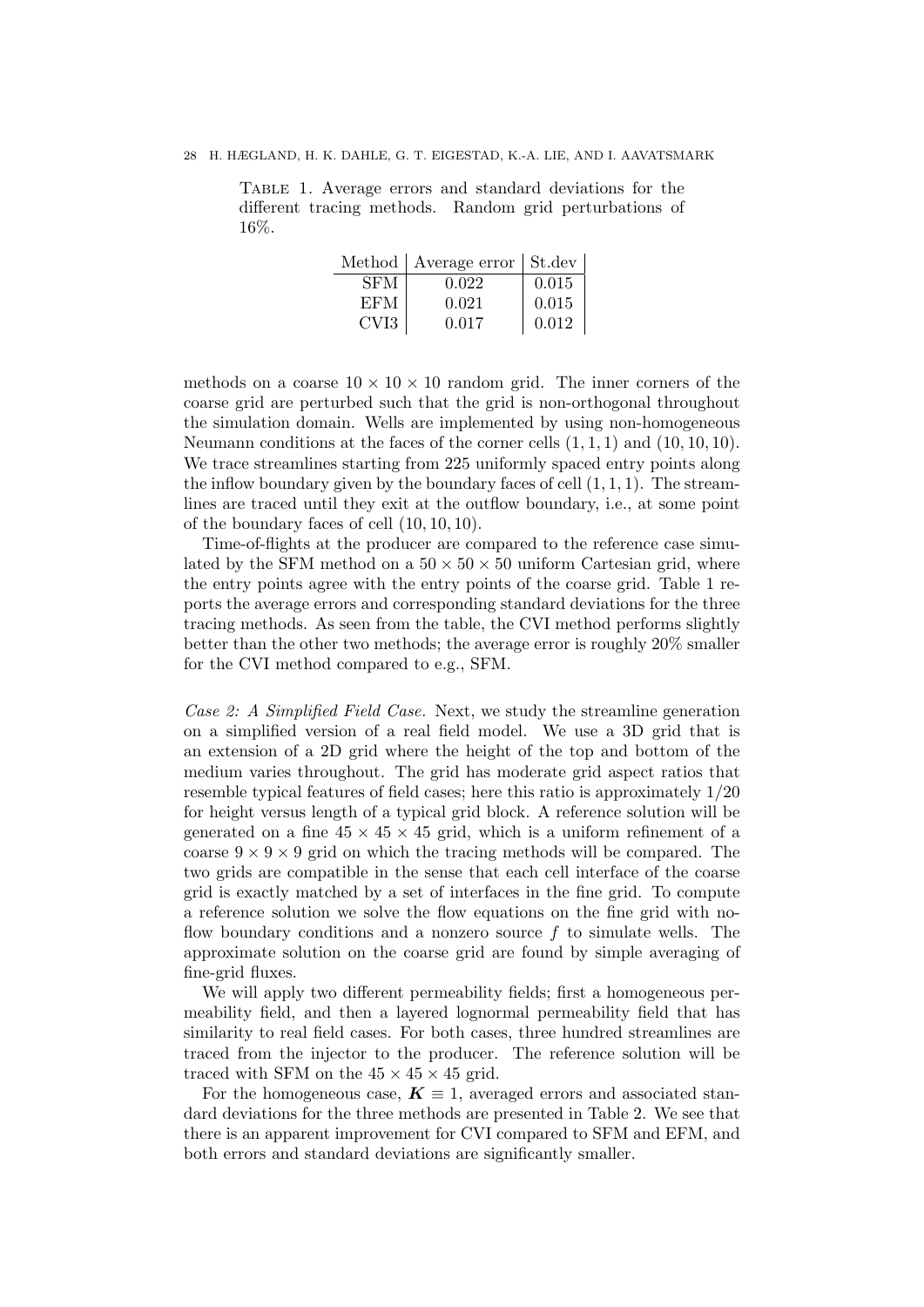|                  | Method   Average error   St.dev |       |
|------------------|---------------------------------|-------|
| <b>SFM</b>       | 0.084                           | 0.076 |
| EFM              | 0.083                           | 0.077 |
| CVI <sub>3</sub> | 0.077                           | 0.068 |

Table 2. Average errors and associated standard deviations for the three tracing methods for the homogeneous case.



FIGURE 19. Logarithm of the horizontal permeability for the simplified 3D field model.



FIGURE 20. Seventy-five streamlines traced using the finegrid velocity for the layered permeability field shown in Figure 19. Injector and producer cells for the coarse grid are shown in green. Black dots indicate starting points for the streamlines.

For the heterogeneous case, the permeability field is defined on the coarse  $9 \times 9 \times 9$  grid. On the fine grid, the permeability is therefore constant on patches of  $5 \times 5 \times 5$  cells. We apply an isotropic, layered log-normally distributed permeability field, see Figure 19. Figure 20 depicts seventyfive of the streamlines traced on the fine grid, and Figure 21 shows the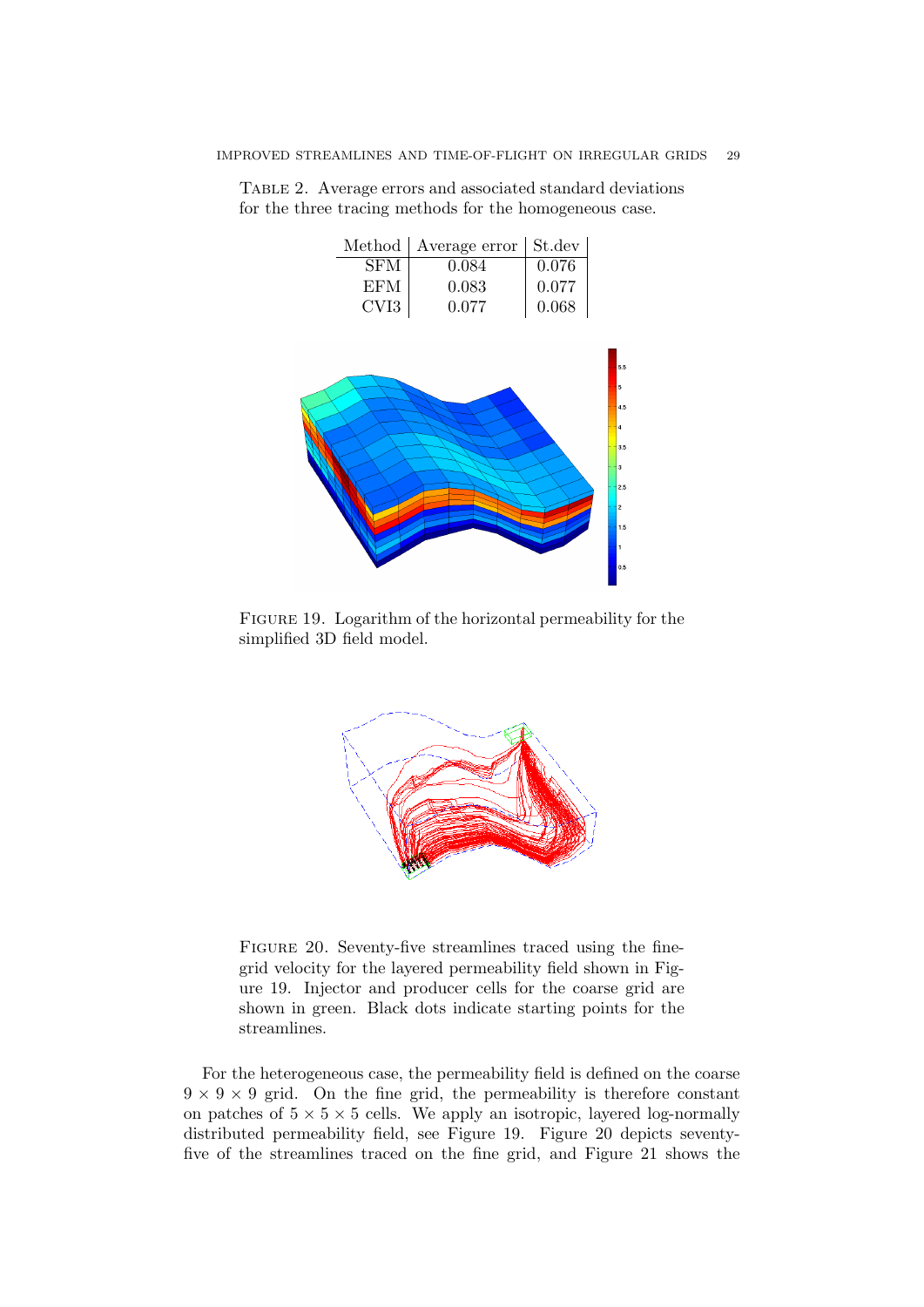

Figure 21. Time-of-flight distribution for SFM on the fine grid, and for SFM, EFM, and CVI3 on the coarse grid. The EFM and CVI3 results on the fine grid are not shown since they could not be distinguished from the SFM curve on the fine grid.

base 10 logarithm of the time-of-flight for the reference solution and for the approximate solutions.

Note that in Figure 21 the red SFM curve and the black EFM curve are more or less covered by the magenta CVI3 curve. Due to the large variation in permeability on the coarse  $9 \times 9 \times 9$  grid, we observe a huge variations in time-of-flight for different streamlines. Unfortunately, there are equally large differences if the same streamline is traced using coarse and fine-grid fluxes, respectively, which indicates nonlinearity in the velocity field and a high information loss in the flux averaging. This shows the futility of comparing different streamline methods on 'realistic' models, that is for skew grids and permeability fields with complex heterogeneity structures. In this paper, we have therefore mainly focused on simplified models, on which one has control of the reference solution and errors in the velocity fields on the coarser grids. More details can be found in [44], where a discontinuous Galerkin method was used for computing time-of-flight.

5.5. Runtime Comparisons. Finally, we investigate the runtimes of the different methods. For the CVI method, there will be a relation between the number of time steps needed per cell and the prescribed tolerance  $\delta_r$ . Tables 3 and 4 report the average number of time steps per cell for different values of  $\delta_r$  and different perturbations of the grids for Case 1 from Sections 5.1 and 5.2.

Timing Results. Let us now compare the computational costs required to determine the exit point given a starting point within the cell. If we normalize the results such that SFM uses one time unit on average, EFM uses 1.5 time units, and CVI uses eight time units (assuming one time step per cell).

The runtime of CVI is essentially made up of the time used for:

• function evaluations,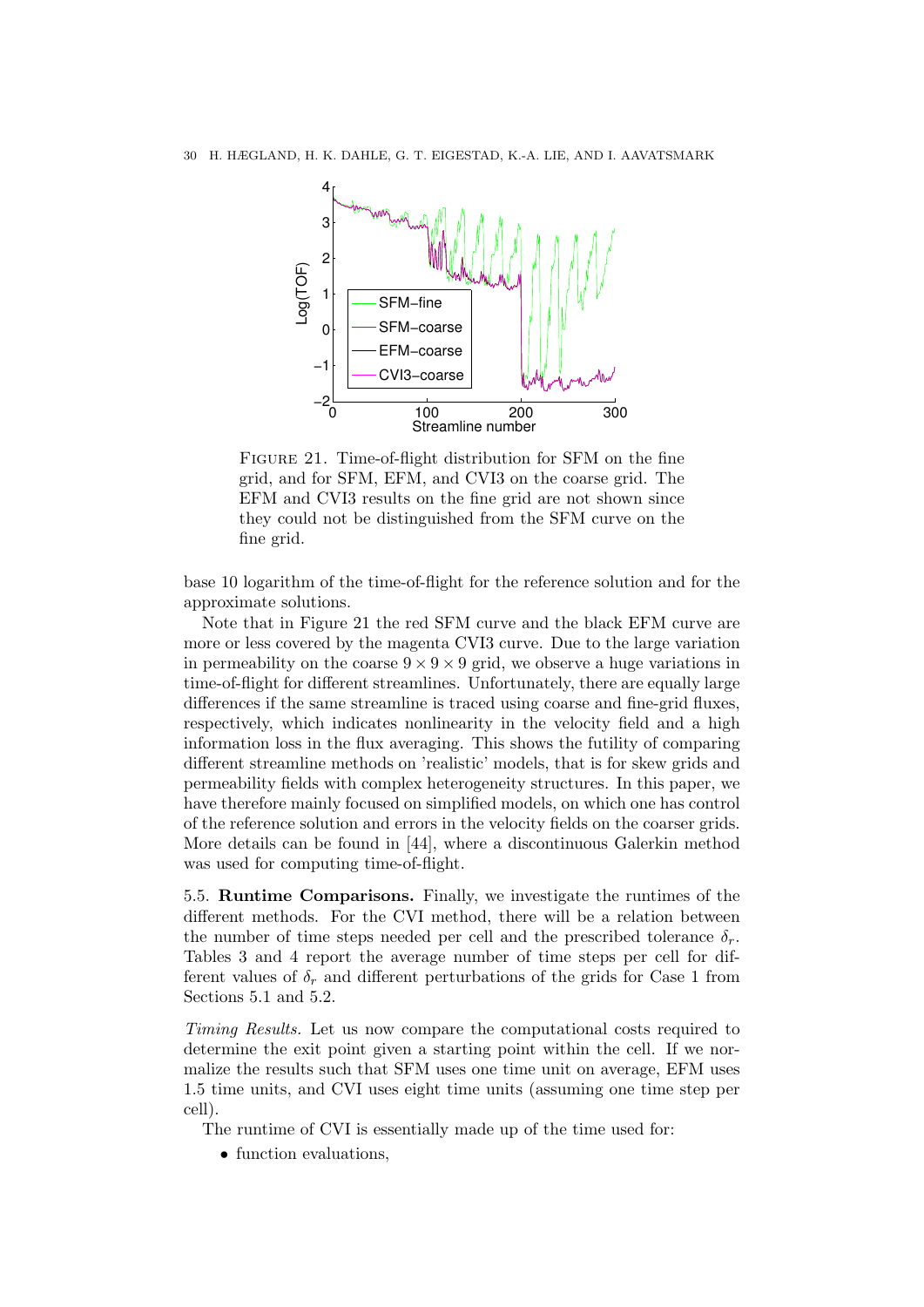Table 3. Relation between number of time steps per cell and  $\delta_r$  for a 60% perturbation for Case 1 for uniform and nonuniform flow.

| Tolerance $\delta_r$  | $10^{-3}$ | $10^{-4}$ | $10^{-5}$  | $10^{-6}$ | 10 <sup>-7</sup> |     |
|-----------------------|-----------|-----------|------------|-----------|------------------|-----|
| Uniform<br>Nonuniform | $1.3\,$   | 1.9       | 2.3<br>2.5 | 29        |                  | 5.2 |

Table 4. Relation between cell perturbation and number of time steps per cell for a given  $\delta_r$  for Case 1 for uniform and nonuniform flow.

| Perturbation in $%$                                                                                                            | $\sim 0$ |                                     | 10 20 | 30 40 | 50                            | 60          |
|--------------------------------------------------------------------------------------------------------------------------------|----------|-------------------------------------|-------|-------|-------------------------------|-------------|
| Uniform $(\delta_r = 10^{-3})$<br>Uniform $(\delta_r = 10^{-8})$                                                               | 1.0      | $1.0$ $1.0$ $1.0$ $1.1$ $1.1$ $1.2$ |       |       | $2.3$ $3.2$ $3.6$ $4.2$ $4.6$ | -1.3<br>5.2 |
| Nonuniform $(\delta_r = 10^{-3})$   1.0 1.0 1.0 1.0 1.1 1.2 1.4<br>Nonuniform $(\delta_r = 10^{-8})$   1.1 2.2 3.0 3.4 3.8 4.4 |          |                                     |       |       |                               | 5.4         |

• interpolation to find the exit point, and

• the reconstruction of the corner velocities.

By a function evaluation we mean evaluation of the velocity at a given point in reference space. This is done, as shown in Section 4, by a trilinear interpolation to find the velocity in physical space. Then the velocity in reference space is found by a multiplication by the inverse of the Jacobian matrix. The evaluation of the inverse is quite time-consuming, so a function evaluation takes approximately one time unit. One integration step generally requires six function evaluations, but for the first integration step in a cell, we need one extra function evaluation to get started. The interpolation to find the exit point uses a fifth-order polynomial [55] and a Newton iteration. This part consumes approximately one half time unit. Finally, reconstruction of corner velocities from discrete fluxes also takes one half time unit. Altogether, eight time units.

Although the CVI method is slower, the accuracy is higher when the flow becomes uniform. Our test cases for uniform flow indicate that to reach the same level of accuracy, SFM and EFM must use a refined grid, for which the computational cost is higher, in particular if refining the grid requires a new global pressure solution since the cost of streamline tracing typically is minuscule compared with the cost of solving the pressure equation. Moreover, in [25] we showed that by integrating directly in physical space rather than in reference space, the CVI method can be made as efficient as EFM for cases with uniform and almost uniform flow in 2D.

5.6. Using CVI with Half-Edge Fluxes. The CVI method interpolates velocities in a manner that makes it appealing to use a finer resolution of the velocities. Moreover, if fluxes/velocities are evaluated for the half-edge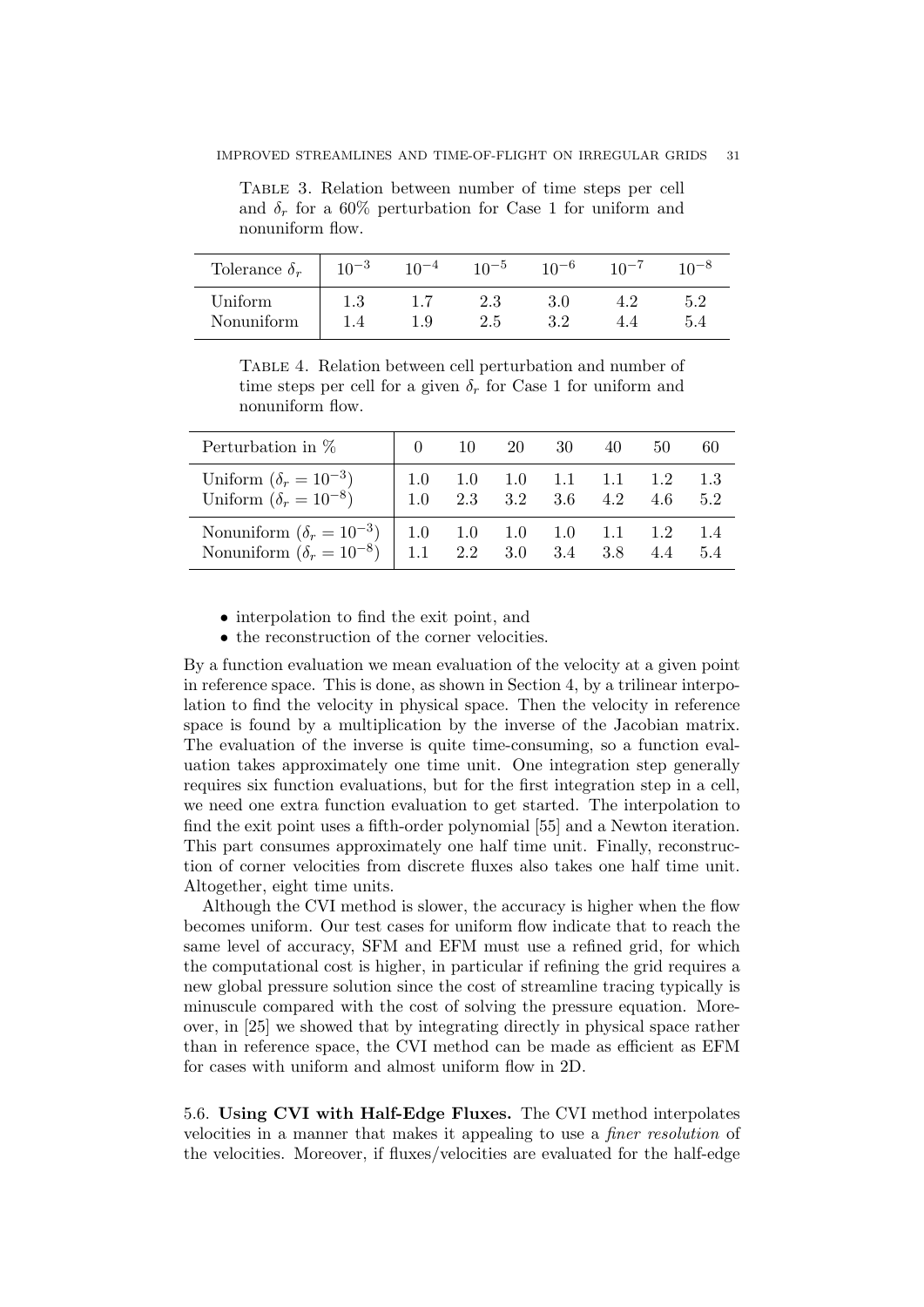

FIGURE 22. Using CVI with half-edge fluxes. Note that the aspect ratio of the plot is 1:2.75, i.e., the y-direction is compressed. A horizontal line really makes an angle of 71◦ with the bottom or top edge of the parallelograms.

rather than for the full edge, this subresolution in the fluxes may possibly be taken advantage of.

We have tested the CVI method with half-edge fluxes (denoted CVIH) in 2D for the velocity field,

(58) 
$$
\mathbf{q} = \begin{bmatrix} \sinh x \cos y \\ -\cosh x \sin y \end{bmatrix},
$$

which is an analytical solution to the Laplace equation. When using CVI with half-edge fluxes, the interpolated velocity field is still given by (35), but the corner velocities will be different. Equation (37) is replaced by

(59) 
$$
\begin{cases} \boldsymbol{q}_i \cdot \boldsymbol{n}_{Ex(i)} = 2F_{Ex(i)}, \\ \boldsymbol{q}_i \cdot \boldsymbol{n}_{Ey(i)} = 2F_{Ey(i)}, \end{cases} \qquad i = 1, \ldots, 4,
$$

where  $F_{Ex(i)}$  and  $F_{Ey(i)}$  are now *half*-edge fluxes adjacent to corner *i*. Equation (59) implies that the normal component of  $q_{\text{CVI}}^{\text{I}}$  varies *linearly* along each edge.

Case 1: Half-Edge Fluxes on Parallelogram Grids. For parallelogram grids, CVI, SFM, and EFM are identical, as noted in Section 4.3. When the skewness of the parallelograms gets large, these methods will produce streamlines with apparent cusps. The CVIH method will reduce these artifacts, see Figure 22.

Case 2: Comparing BDM and CVIH. A mixed finite-element method [9] can be employed to solve the pressure equation for both pressure and velocity, in which case the velocity must belong to the space  $H(\text{div}; \Omega)$ . A divergencefree higher-order velocity field can then be used to approximate  $H(\text{div}; \Omega)$ .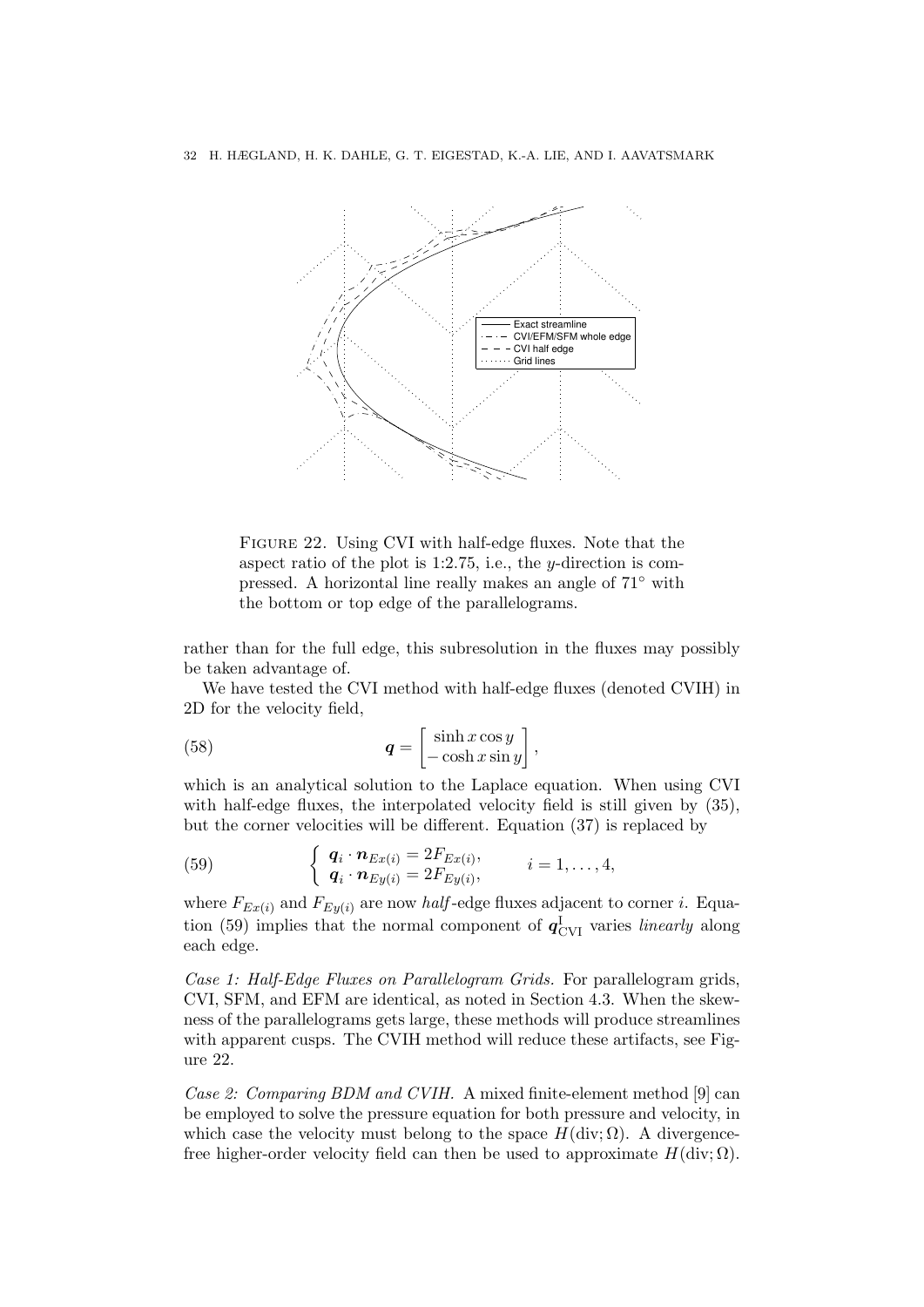

Figure 23. Comparing different methods. Base 10 logarithm of error.

For two degrees-of-freedom per edge in the two-dimensional case, the velocity should belong to the Brezzi–Douglas–Marini (BDM) space of order one, with the added condition of zero divergence [39, 40]. By the BDM method we will in the following mean streamlines traced by the above velocity field. See [41, 42, 30] for a comprehensive discussion of streamline tracing in 2D using low and high-order mixed finite-element velocity spaces.

In our final example, we compare all the methods introduced so far: BDM, CVIH, CVI, SFM, and EFM for the analytical solution in (58). We start with a  $10 \times 10$  uniform partition of  $[0, 1] \times [0, 1]$  and consider grids obtained by a 10i percent perturbation for  $i = 1, \ldots, 6$ . Exact edge and half-edge fluxes will be computed for each grid. These fluxes will be used to construct interpolated velocity fields for all the methods. For each grid, streamlines are started from twenty random points within a random cell. This cell is selected randomly as one of three cells in the top row of the grid. The results are shown in Figure 23. Here, as also remarked for Case 4 in Section 5.1, SFM is better than EFM due to cancellation of errors. We also note that the CVIH and BDM methods are of approximately the same accuracy.

### 6. Summary and Concluding Remarks

This work has investigated streamline generation on irregular grids in 3D and has in particular focused on the problem of representing uniform flow on hexahedral grids. We have considered two standard methods, the standard flux-mapping method (SFM) [15, 47, 49] and the extended fluxmapping method (EFM) [28]. For irregular grids, these methods are based on a trilinear transformation of each grid cell to a unit cube together with a linear interpolation scaled by the Jacobian. The two methods only differ in the way they treat the Jacobian; see Eqs. (20) and (21). The major advantage of the SFM and EFM methods is that they both allow for fast and analytical integration of streamlines due to the linear flux interpolation. On the other hand, the methods share the same fundamental deficiency of being inaccurate for irregular (and rough) grids. That is, for irregular grids, the interpolated velocity field used in these methods will generally depend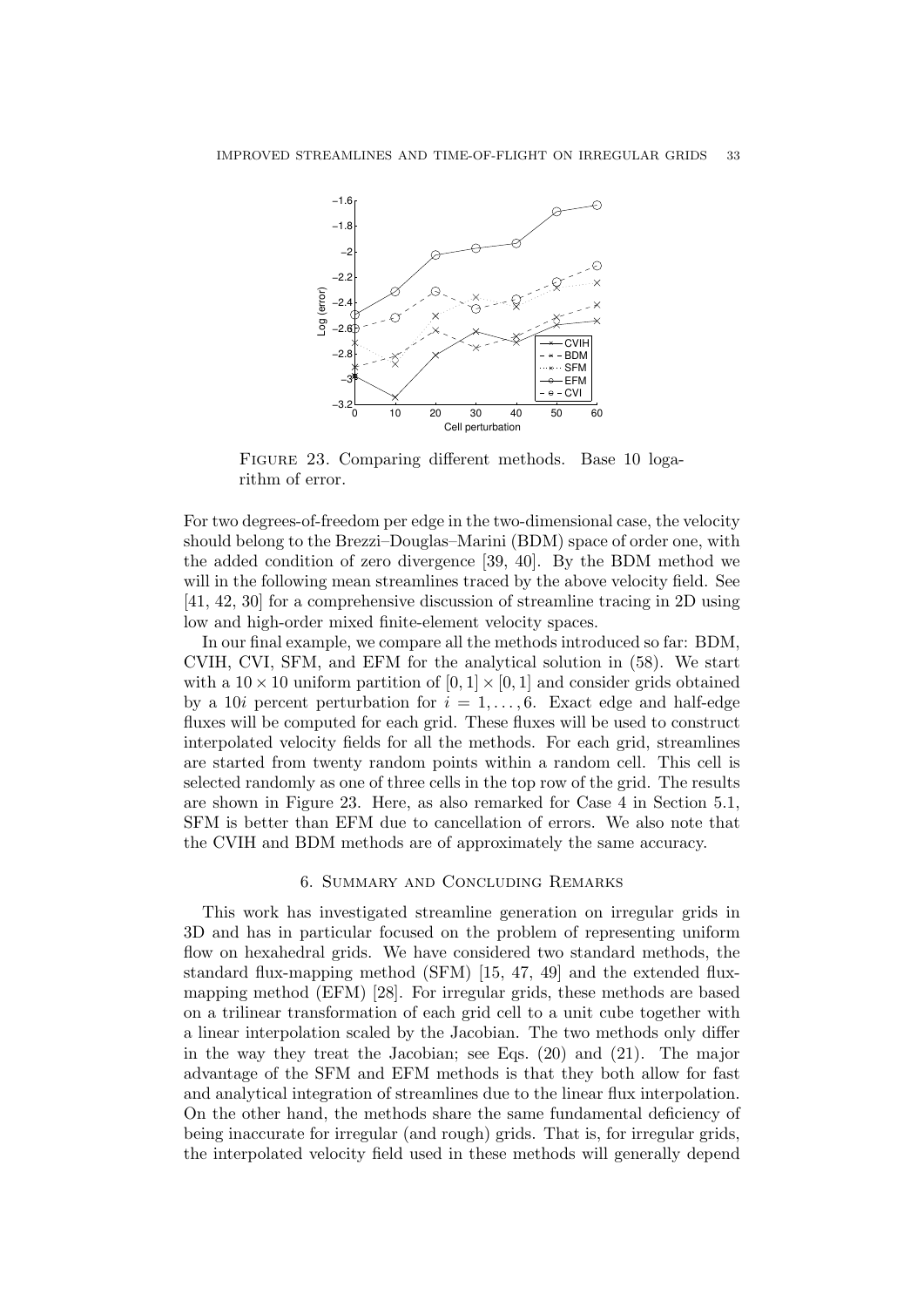### 34 H. HÆGLAND, H. K. DAHLE, G. T. EIGESTAD, K.-A. LIE, AND I. AAVATSMARK

on the geometry of the grid cell, except for the 2D case, where a linear flux interpolation in reference space is sufficient to model the normal vectors  $n_x$ and  $n_y$  exactly. In 3D, the flux of a uniform flow field varies quadratically for a general hexahedral cell, and also a flux interpolation cannot capture the variation of the normal vectors that describe the geometry of the cell.

To improve the tracing accuracy, we introduced a new method, which we called the corner-velocity interpolation (CVI) method. Instead of interpolating the velocity inside the cell based on discrete fluxes at cell edges, the method interpolates the velocity based on (reconstructed) velocities at the eight corner-points of a hexahedral cell. This way, we get a method that is generally less sensitive to the regularity of the cells and in particular is able to reproduce uniform flow regardless of the cell geometries, a property that is considered to be of high importance in solution of (elliptic) pressure equations. Moreover, the CVI method can easily be adapted to exploit the extra accuracy represented in half-edge fluxes, when these are available (see Section 5.6).

In Section 5, we compare the three tracing methods on a variety of simple test cases, focusing in particular on representing uniform flow in 3D. Our test cases in Sections 5.1 to 5.3 can be divided in two categories. In the first category, the irregularity of the grids diminish as they are refined. For these grids, all three methods converge, but CVI typically converges faster and is more accurate on each specific grid as the flow becomes uniform.

In the second category, we consider so-called rough grids and nonuniform refinements of these. (Nonuniform refinement may seem a bit strange on a first glance, but is in fact what will typically be used when refining a coarse simulation model towards an underlying geological model, which typically contains highly irregular cells used to model the complex structures of the underlying geology.) The test cases in this category reveal significant differences in the behavior of the three methods. For tests with uniform flow, the SFM and EFM methods do not only fail to reproduce uniform flow; they also fail to converge as the grids are (nonuniformly) refined. For nonuniform flow cases, our tests establish convergence of the CVI method, whereas the SFM and EFM methods either do not converge asymptotically or have a small convergence rate for the refinements levels observed.

The added accuracy of the CVI method comes at the cost of an increased computational complexity, which is imposed by the need to use numerical integration of a set of ODEs to compute streamlines. Since EFM and SFM use analytical integration, these methods will be significantly faster. We are therefore investigating various means to speed up the CVI method, for instance, integrating streamlines directly in physical space using an adaptive Euler predictor-corrector method [25]. The method proved to be quite successful in 2D, but has not yet been extended to 3D. Another tempting idea is to use a hybrid method, in which SFM is used for regular cells and CVI is used for irregular cells. This, however, requires some kind of error estimate for SFM and EFM and remains to be investigated.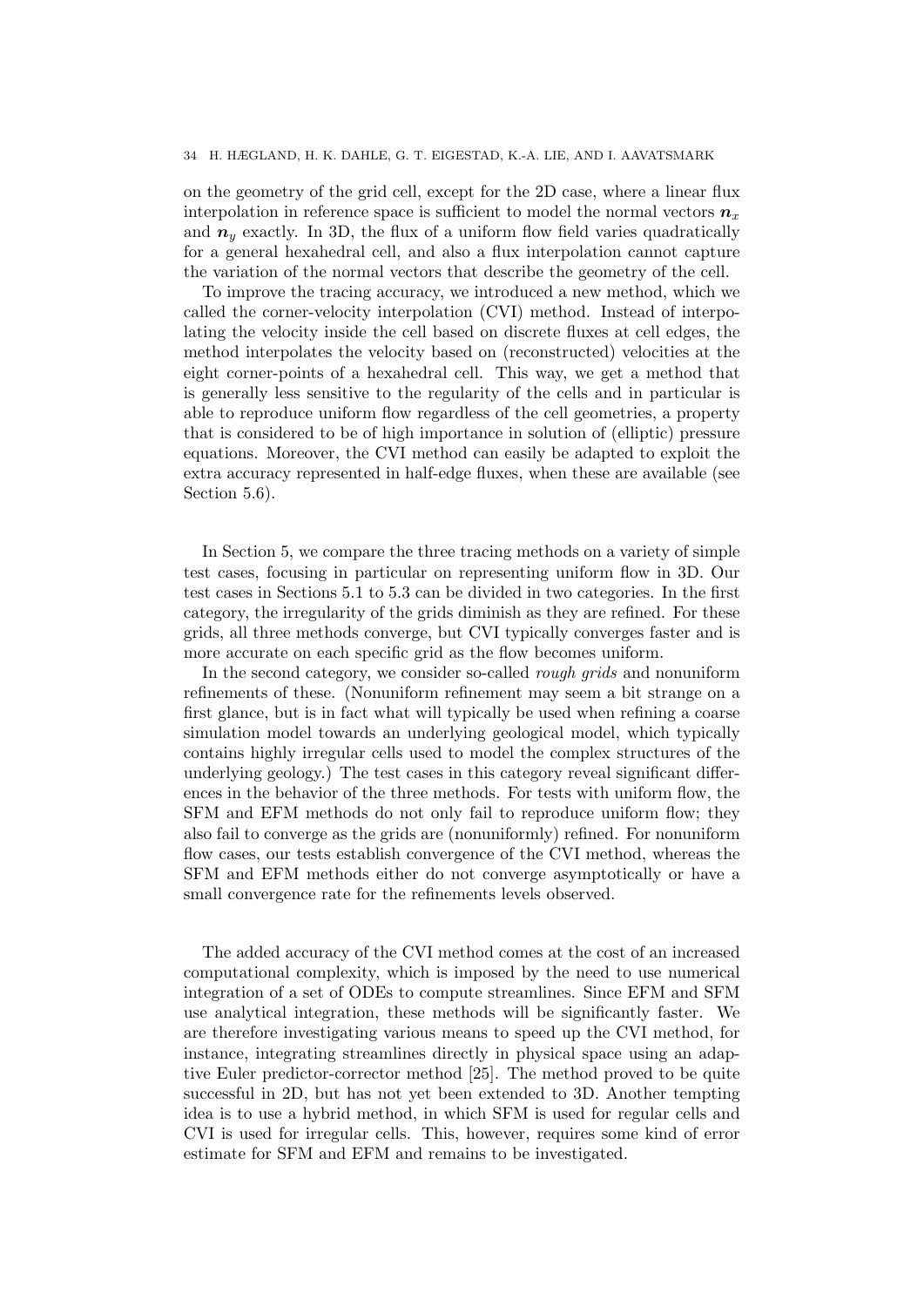Acknowledgments. The authors would like to thank Jan Nordbotten and two anonymous referees for useful comments and suggestions for improving the manuscript.

The research of K.–A. Lie and H. Hægland was funded by the Research Council of Norway under grants no. 158908/I30 and 173875/I30, respectively.

#### **REFERENCES**

- [1] I. Aavatsmark. An introduction to multipoint flux approxmations for quadrilateral grids. Comput. Geosci., 6:405–432, 2002.
- [2] K. Aziz and A. Settari. Petroleum reservoir simulation. Elsevier Applied Science Publishers, London, 1979.
- [3] R.P. Batycky. A three-dimensional two-phase field scale streamline simulator.. PhD thesis, Stanford University, Dept. of Petroleum Engineering, 1997. http://www. streamsim.com/index.cfm?go=about.publications
- [4] J. Bear. Dynamics of fluids in porous media. Environmental Science Series. American Elsevier Publishing Company, New York, 1972.
- [5] J. Bear and A. Verruijt. Modeling groundwater flow and pollution : with computer programs for sample cases. Theory and applications of transport in porous media ; 2. D.Reidel, Dordrecht, 1987.
- [6] J. Bensabat, Q. Zhou, and J. Bear. An adaptive pathline-based particle-tracking algorithm for the eulerian-lagrangian method. Adv. Water Resour., 23:383–397, 2000.
- [7] F. Bratvedt, K. Bratvedt, C.F. Buchholz, T. Gimse, H. Holden, L. Holden, and N.H. Risebro. Frontline and frontsim: two full scale, two-phase, black oil reservoir simulators based on front tracking. Surveys Math. Indust., 3:185–215, 1993.
- [8] F. Bratvedt, T. Gimse, and C. Tegnander. Streamline computations for porous media flow including gravity. Transp. Porous Media, 25(1):63–78, 1996.
- [9] F. Brezzi and M. Fortin. Mixed and hybrid finite element methods. Springer series in computational mathematics, 15. Springer-Verlag, New York, 1991.
- [10] Z. Cai, J.E. Jones, S.F. McCormick, and T.F. Russell. Control-volume mixed finite element methods. Comput. Geosci., 1:289–315, 1997.
- [11] R.J. Charbeneau and R.L. Street. Modeling groundwater flow fields containing point singularities: Streamlines, travel times, and breakthrough curves. Water Resour. Res., 15(6):1445–1450, 1979.
- [12] H.-P. Cheng, J.-R. Cheng, and G.-T. Yeh. A particle tracking technique for the lagrangian-eulerian finite element method in multi-dimensions. Int. J. Numer. Methods Engrg., 39:1115–1136, 1996.
- [13] H. Cheng, I. Osako, A. Datta-Gupta, and M.J. King. A rigorous compressible streamline formulation for two- and three-phase black-oil simulation. Paper SPE 96866 in Proceedings of the SPE Annual Technical Conference and Exhibition, Dallas, Texas, 2005.
- [14] P.G. Ciarlet. The finite element method for elliptic problems. North-Holland, Amsterdam, 1980.
- [15] C. Cordes and W. Kinzelbach. Continous groundwater velocity fields and path lines in linear, bilinear, and trilinear finite elements. Water Resour. Res., 28(11):2903-2911. 1992.
- [16] M. Crane, F. Bratvedt, K. Bratvedt, P. Childs, and R. Olufsen. A fully compositional streamline simulator. SPE 63156. In Proceedings of the SPE Annual Technical Conference and Exhibition, Dallas, Texas, 1-4 Oct., volume 3, 2000.
- [17] G. Di Donato and M.J. Blunt. Streamline-based dual-porosity simulation of reactive transport and flow in fractured reservoirs. Water Resour. Res., 40(4), 2004.
- [18] J.R. Dormand and P.J. Prince. A familiy of embedded Runge-Kutta formulae. J. Comput. Appl. Math., 6(1):19–26, 1980.
- [19] L.J. Durlofsky. Accuracy of mixed and control volume finite element approximations to darcy velocity and related quantities. Water Resour. Res., 30(4):965–973, 1994.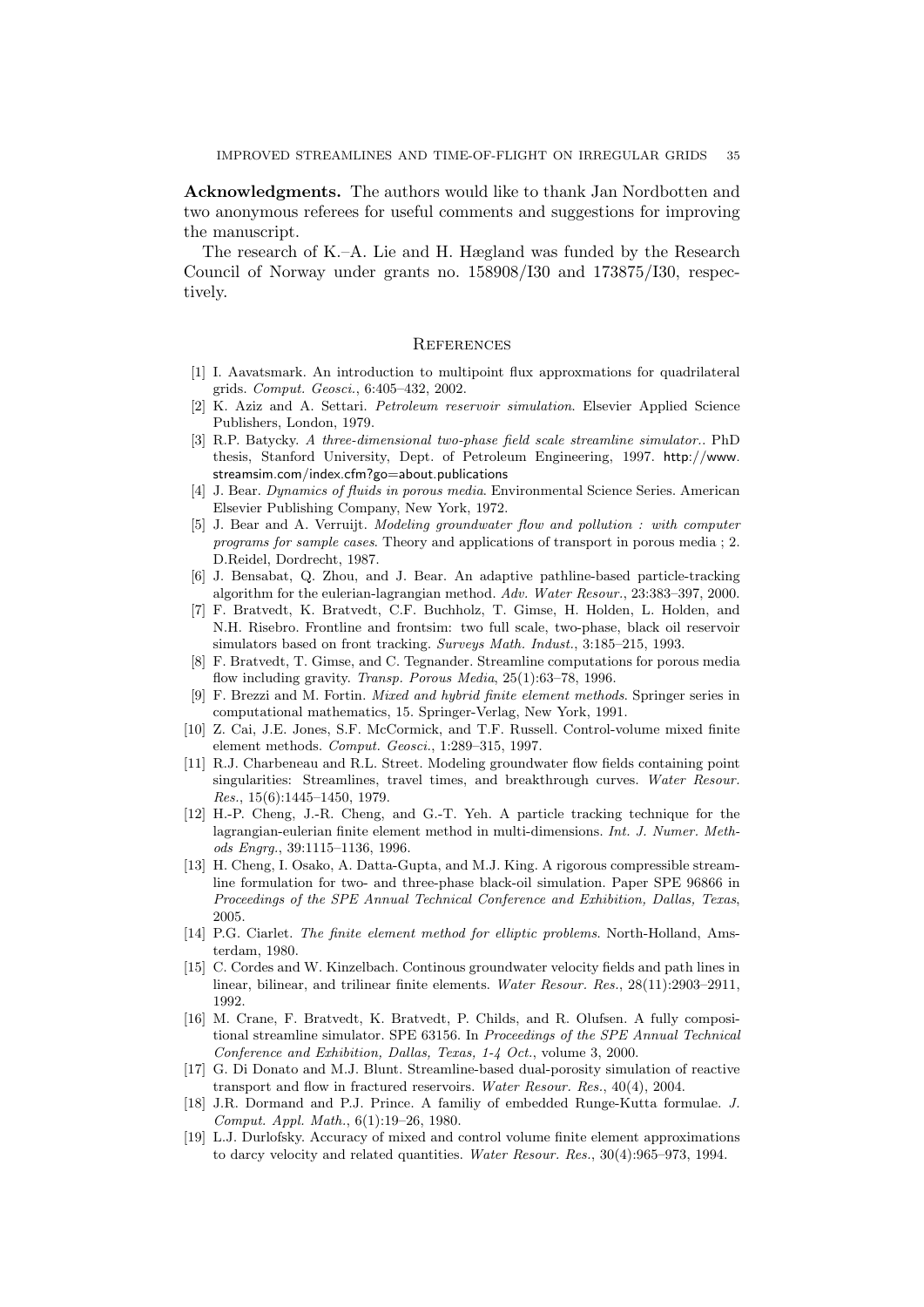- 36 H. HÆGLAND, H. K. DAHLE, G. T. EIGESTAD, K.-A. LIE, AND I. AAVATSMARK
- [20] M.G. Edwards. Unstructured, control-volume distributed full-tensor finite-volume schemes with flow based grids. Comput. Geosci., 6:433–452, 2002.
- [21] W. Gander and W. Gautschi. Adaptive quadrature revisited.  $BIT, 40:84-101, 2000$ .
- [22] R.H.J. Gmelig Meyling. A characteristic finite element method for solving non-linear convection-diffusion equations on locally refined grids. In Proceedings of the second European Conference on the Mathmatics of Oil Recovery, Sept. 11-14, Arles, France, 1990.
- [23] R.H.J. Gmelig Meyling. Numerical methods for solving the nonlinear hyperbolic equations of porous media flow. In Proceedings of the Third International Conference on Hyperbolic Problems, Uppsala, Sweeden, 1990.
- [24] D.J. Goode. Particle velocity interpolation in block-centered finite difference groundwater flow models. Water Resour. Res., 26(5):925–940, 1990.
- [25] H. Hægland, H.K. Dahle, I. Aavatsmark, G.T. Eigestad, and K.-A. Lie. Adaptive streamline tracing for streamline simulation on irregular grids. In Proceedings of the XVI International Conference on Computational Methods in Water Resources, June, Denmark, 2006.
- [26] L. Ingebrigtsen, F. Bratvedt, and J. Berge. A streamline based approach to solution of three-phase flow. SPE 51904. In SPE Reservoir Simulation Symposium, Houston, Texas, 14-17 February, 1999.
- [27] I. Javandel, C. Doughty, and C.-F. Tsang. Groundwater transport : handbook of mathematical models. Water resources monograph series ; 10. American Geophysical Union, Washington, 1984.
- [28] E. Jimenez, K. Sabir, A. Datta-Gupta, and M.J. King. Spatial error and convergence in streamline simulation. SPE 92873. In SPE Reservoir Simulation Symposium, Woodlands, Texas, 31 Jan. -2 Feb., 2005.
- [29] R. Juanes and K.-A. Lie. A front-tracking method for efficient simulation of miscible gas injection processes. SPE 93298. In SPE Reservoir Simulation Symposium, Woodlands, Texas, 31 Jan. -2 Feb., 2005..
- [30] R. Juanes and S.F. Matringe. Unified formulation of velocity fields for streamline tracing on two-dimensional unstructured grids. Comput. Methods. Appl. Mech. Engrg., submitted 2006.
- [31] E.F. Kaasschieter. Mixed finite elements for accurate particle tracking in saturated groundwater flow. Adv. Water Resour., 18(5):277–294, 1995.
- [32] M.J. King and A. Datta-Gupta. Streamline simulation: A current perspective. In Situ, 22(1):91–140, 1998.
- [33] P. Kipfer, F. Reck, and G. Greiner. Local exact particle tracing on unstructured grids. Comput. Graph. Forum, 22(2):1–9, 2003.
- [34] R.A. Klausen and R. Winther. Robust convergence of multi point flux approximation on rough grids. Numer. Math., 2006. To appear.
- [35] D. Knight and G. Mallinson. Visualizing unstructured flow data using dual stream functions. IEEE Trans. Vis. Comput. Graph., 2(4):355–363, 1996.
- [36] L.P. Lebedev and M.J. Cloud. Tensor analysis. World Scientific, River Edge, N.J., 2003.
- [37] K.-A. Lie and R. Juanes. A front-tracking method for the simulation of three-phase flow in porous media. *Comput. Geosci.*, 9(1):29–59, 2005.
- [38] N. Lu. A semianalytical method of path line computation for transient finite-difference groundwater flow models. Water Resour. Res., 30(8):2449–2459, 1994.
- [39] S.F. Matringe. Accurate streamline tracing and coverage. Master's thesis, Stanford university, Dept. of petr. eng., 2004.
- [40] S.F. Matringe and M.G. Gerritsen. On accurate tracing of streamlines. In Proceedings of the SPE Annual Technical Conference and Exhibition, Houston, Texas, 26-29 Sep., 2004.
- [41] S.F. Matringe, R. Juanes, and H.A. Tchelepi. Streamline tracing on general triangular and quadrilateral grids. Paper SPE 96411 in Proceedings of the SPE Annual Technical Conference and Exhibition, Dallas, Texas, 2005.